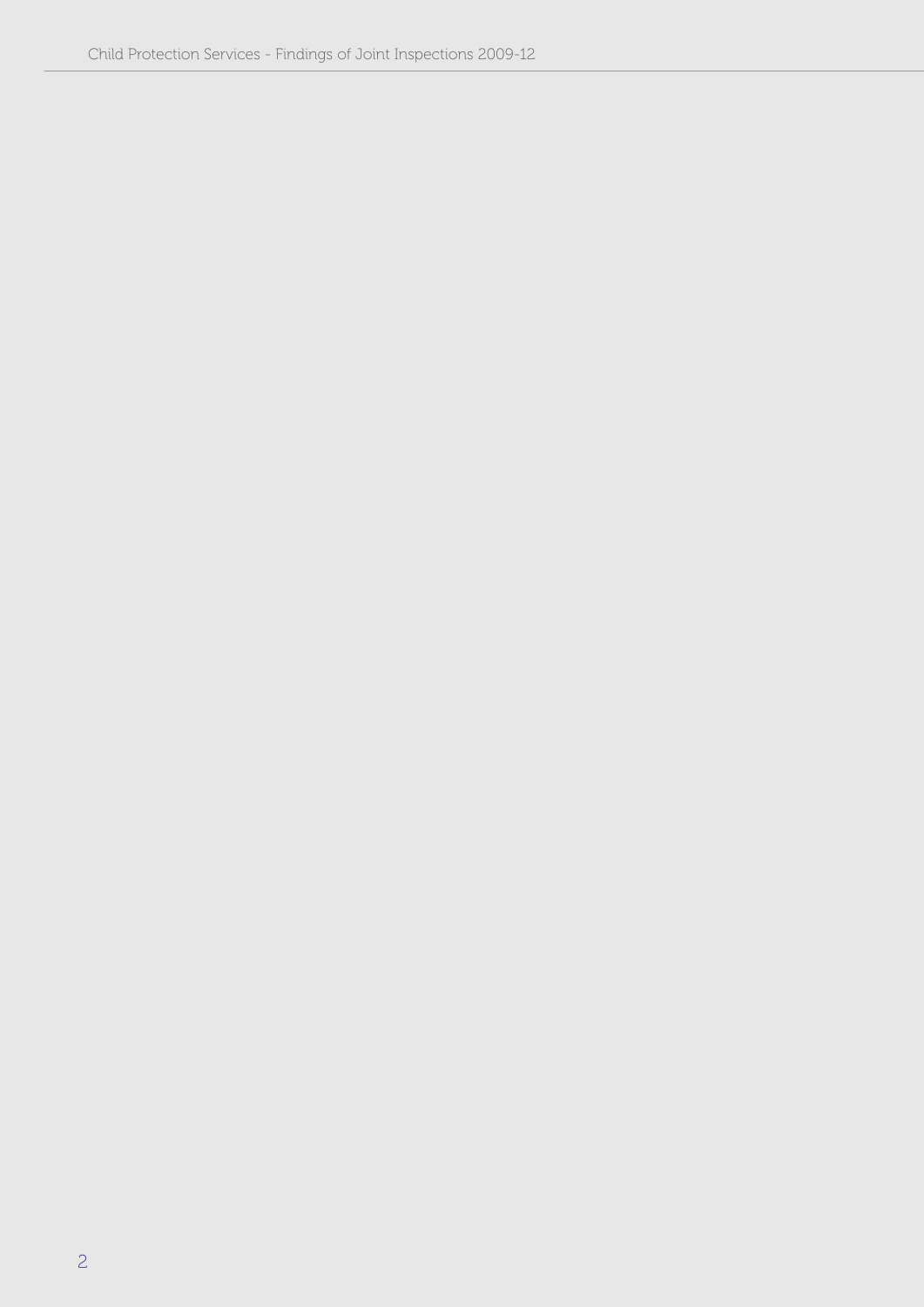# **CONTENTS**

| Introduction and context to report                                              |    |
|---------------------------------------------------------------------------------|----|
| How are services improving?                                                     |    |
| How well are the needs of children and families met?                            |    |
| How good is the management and delivery of services?                            | 40 |
| How good is our leadership?                                                     |    |
| Key themes of national interest                                                 |    |
| Child protection within the context of future scrutiny of services for children |    |
|                                                                                 |    |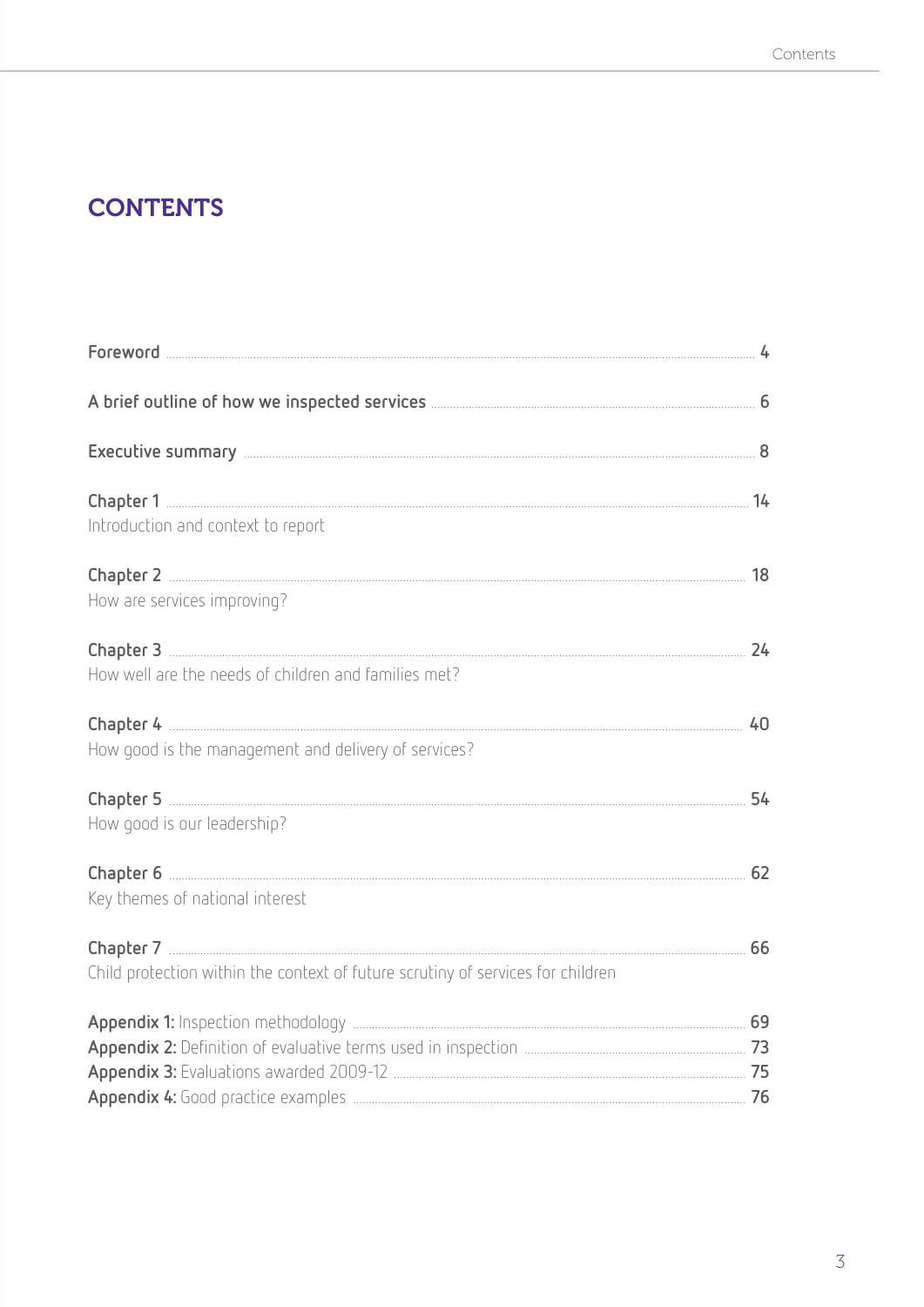# Foreword

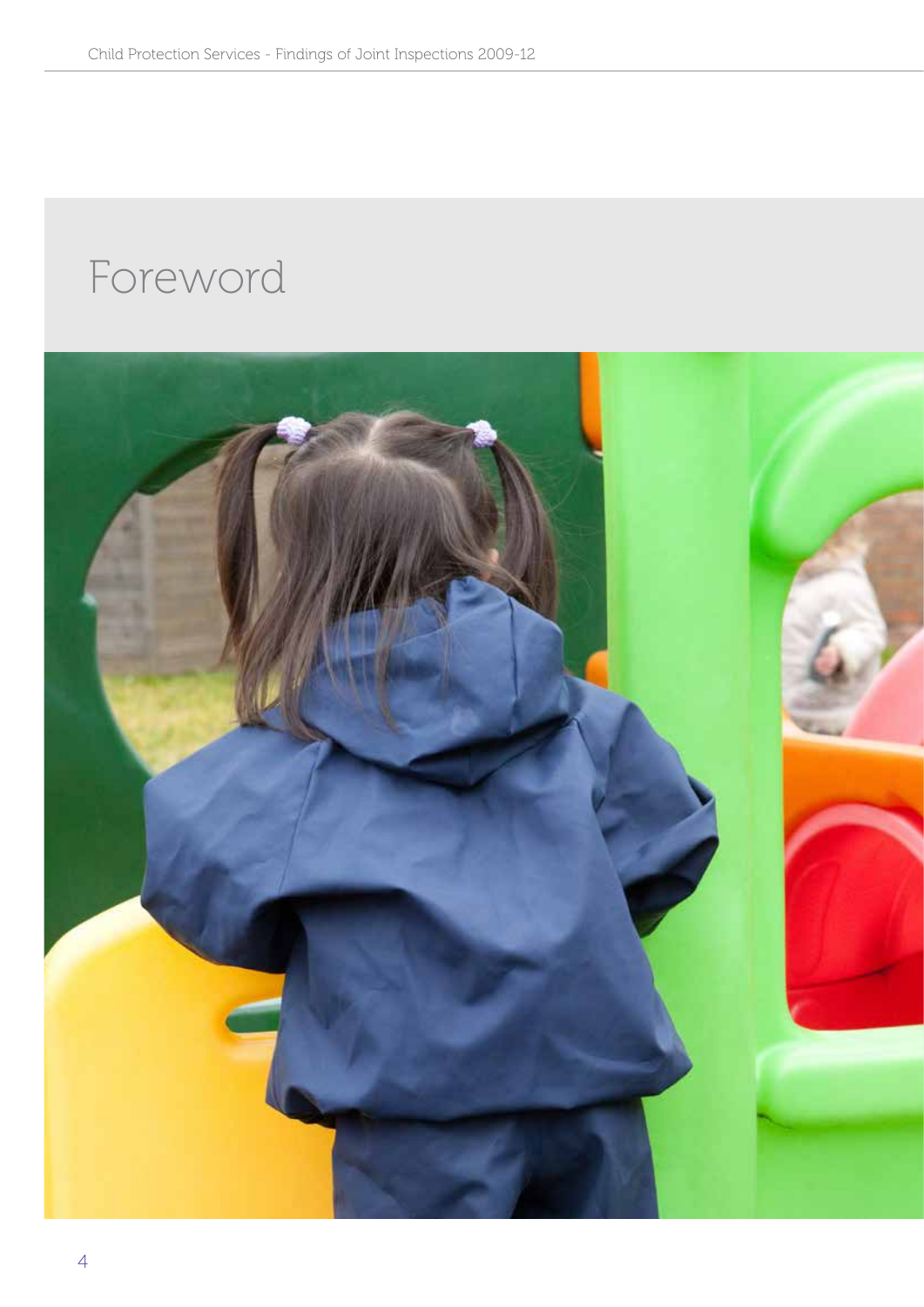How well do services protect vulnerable and at risk children? Are they working in an integrated way: talking to each other and working together effectively to ensure that children have the best possible outcomes? And how do they ensure that the long-term life chances of those children who have needed protection are promoted and planned for?

I am pleased to report our findings of the second programme of joint inspections of the child protection services provided across Scotland's 32 council areas.

This second round of inspections began in 2009 and responsibility for leading and completing inspections passed from Her Majesty's Inspectorate of Education to the newly formed Care Inspectorate on 1 April 2011. These joint inspections were carried out by teams of inspectors from the Care Inspectorate, Education Scotland and Her Majesty's Inspectorate of Constabulary for Scotland. I am grateful for the joint work and cooperation between them.

Representing the culmination of three years' thorough scrutiny of Scotland's child protection services, this report presents an overview of how well children's needs are being met, and how well services are performing and improving overall.

There is encouraging news: leadership and co-operation is stronger across responsible agencies; staff are confident about how and when to raise concerns leading to earlier, more effective action to protect vulnerable and at risk children; and planning and monitoring systems have improved their focus on outcomes.

But there is room for improvement: better intervention is needed to safeguard long-term outcomes; children and adolescents need better access to specialist mental health services; the time taken to make permanent plans for children who cannot return home needs to reduce; and services need to make sure self-evaluation addresses challenging questions about the difference they are making to lives.

If Scotland's vulnerable and at-risk children are to get the high quality, effective child protection services they need, then all of the agencies involved in providing and inspecting these services need to take account of the findings contained within this report, when developing and improving the work they do.

Already, Scottish Ministers have determined that future scrutiny of child protection services will happen as part of a new, broader programme of joint inspection of all children's services. We will ensure we capitalise on this opportunity to better explore how services identify vulnerable children at an early stage and intervene effectively so they have the best outcomes, and we will continue to work with child protection committees and community planning partnerships to support improvement.

I commend this report and its findings to all those with responsibility for protecting children.

Annette Brutar

Annette Bruton, Chief Executive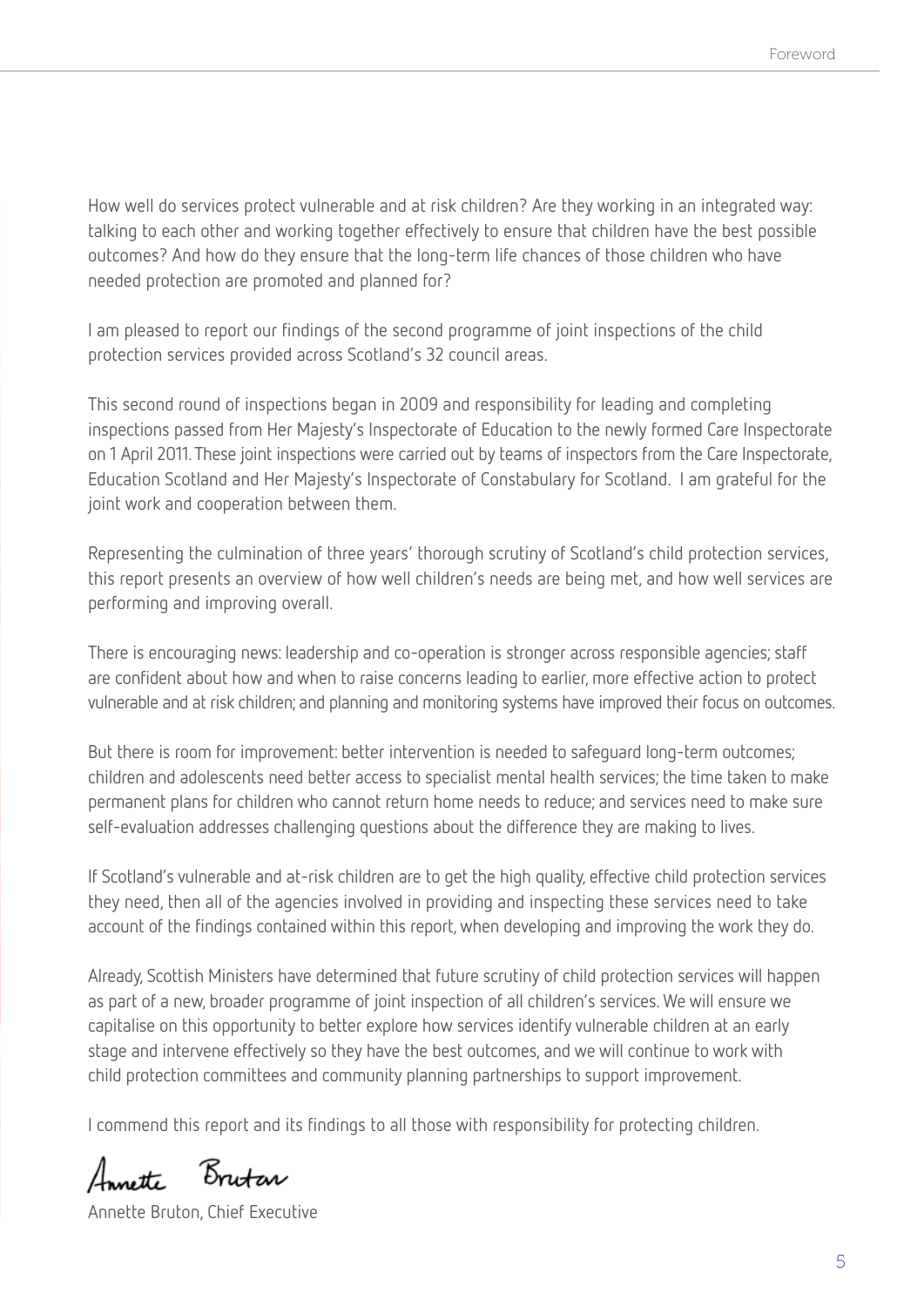## A brief outline of how we inspected services

Readers with no prior knowledge of our inspection process for child protection services may find it useful to read the following brief outline. You can read further detail about the methodology we used in Appendix 1 on page 69.

When we inspected each child protection service we examined records, talked to children, young people and their parents and carers, spoke to staff and senior managers in these services and examined good practice examples.

#### The high level questions we asked

Each inspection addressed four high level questions:

- $\blacksquare$  How are services improving?
- How well are the needs of children and families met?
- How good is the management and delivery of services?
- How good is leadership and direction?

Following each inspection we produced an inspection report giving our findings against these high level questions. This report gives the overview of our findings for these questions in chapters 2,3,4 and 5.

#### The quality indicators

We used a set of six quality indicators when we inspected and evaluated services, to help us answer these big questions. These indicators were drawn from the Child Protection Quality Indicator Framework (shown on page 72) and are designed to find evidence of the impact services had on children's, young peoples' and families' lives.

The quality indicators are:

- 2.1 Children are listened to, understood and respected
- 2.2 Children and young people benefit from strategies to minimise harm
- 2.3 Children and young people are helped by the actions taken in immediate response to concerns
- 2.4 Children and young people's needs are met
- 5.5 Improvement through self-evaluation
- 1.1 Improvements in performance.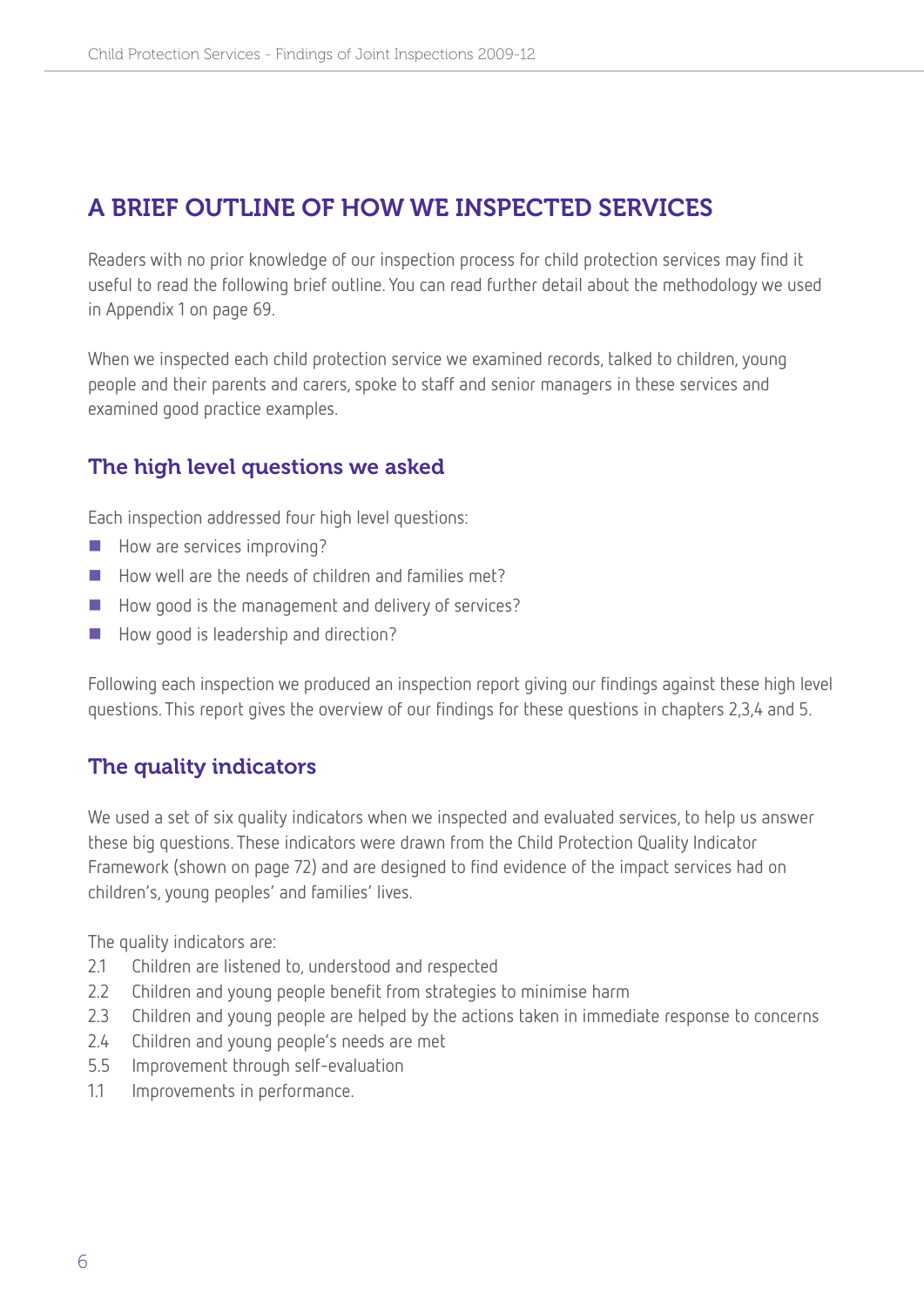The four indicators  $2.1 - 2.4$  are directly concerned with the experience of, and the outcomes achieved for, children and families. Scottish Government decided that these would count towards the National Improvement Framework. Ministers set a target for all local authority areas to achieve evaluations of satisfactory or above across all four of these quality indicators.

#### Our evaluations scale

We evaluated how each service performed against all six indicators. We used this evaluations scale:

- **E** excellent
- **very good**
- good
- satisfactory
- **N** weak
- **unsatisfactory.**

You can find out more about how we applied the evaluations in Appendix 2 on page 73.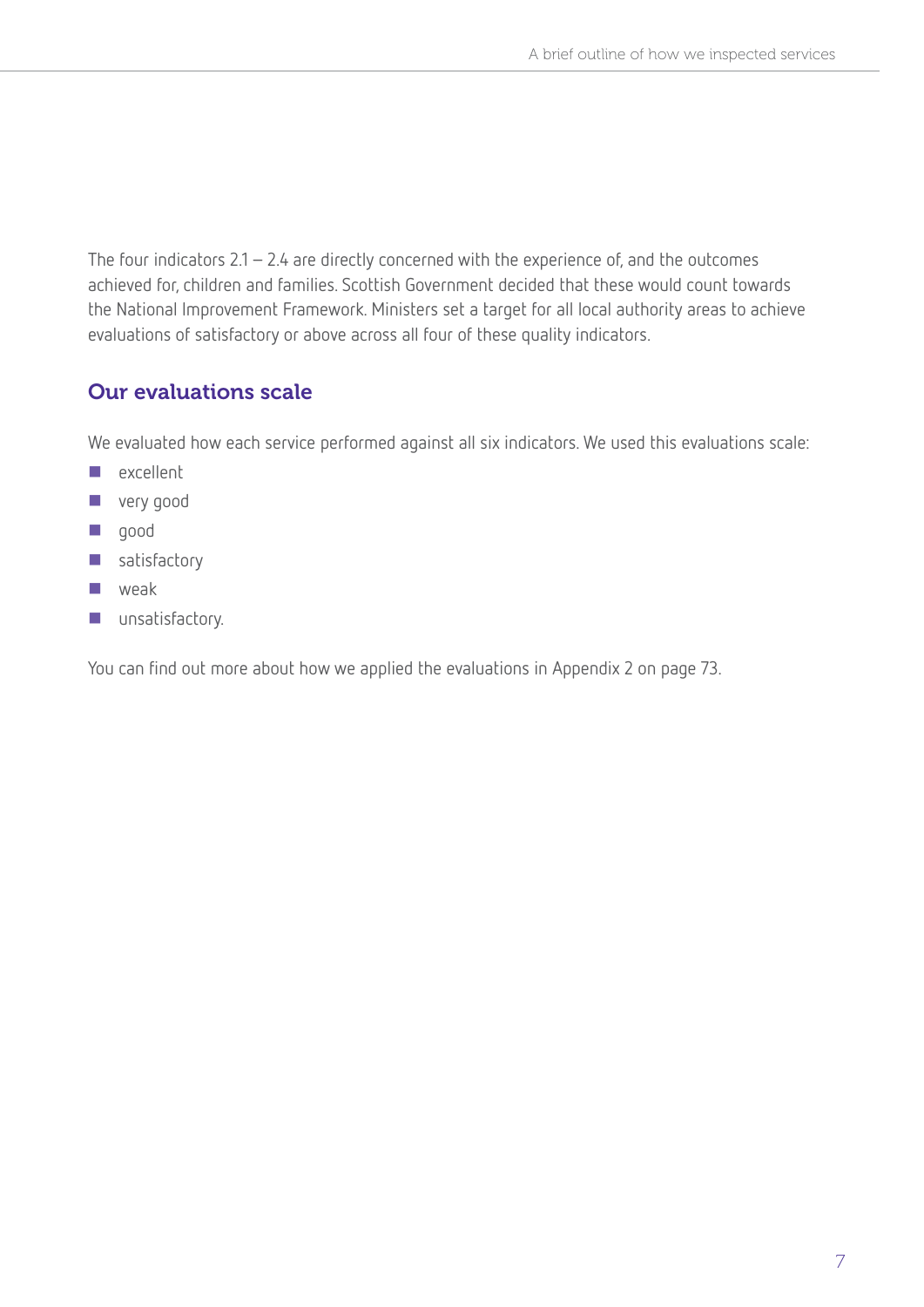# Executive summary

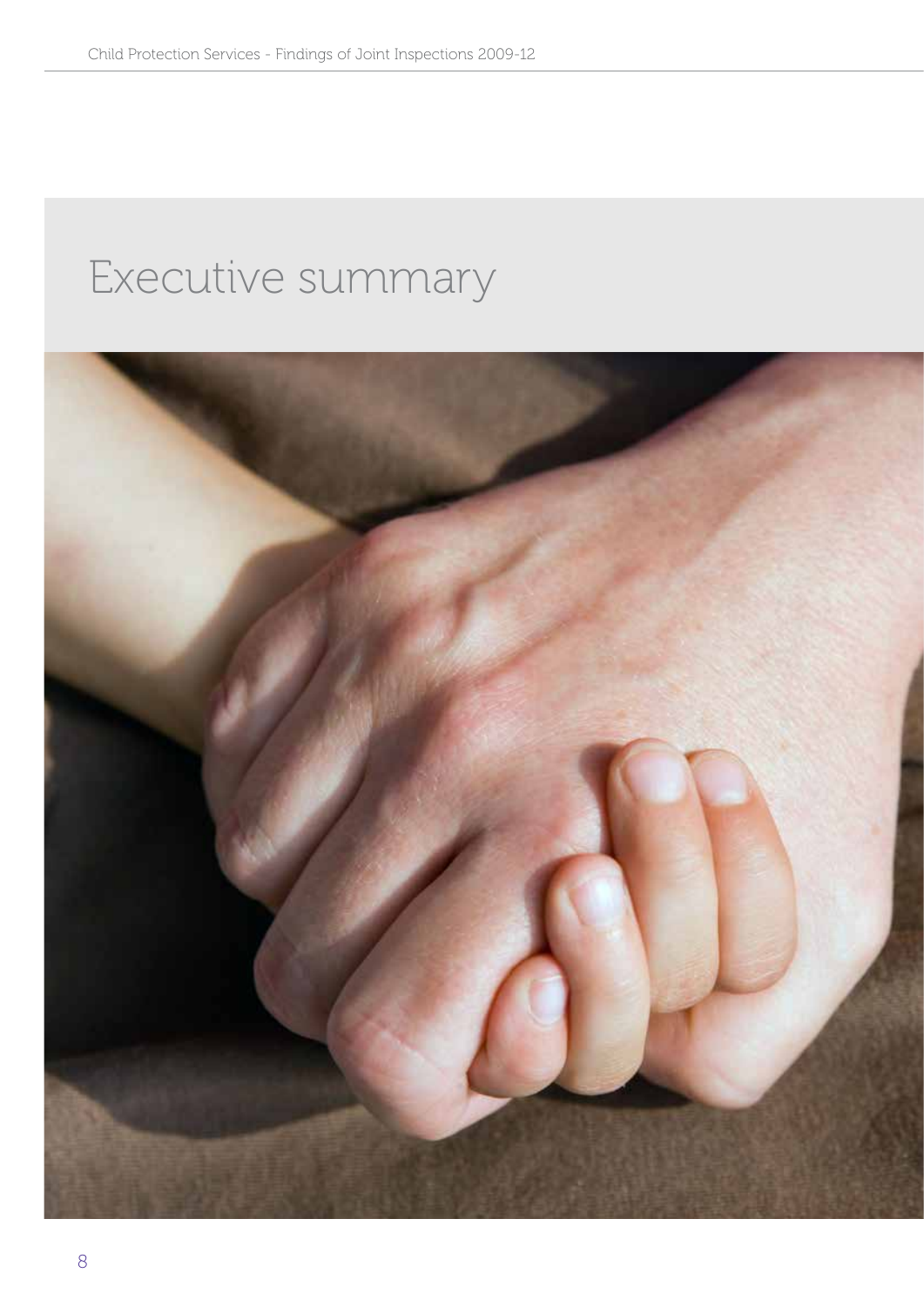This report provides a high level overview of the findings of the second programme of joint inspections of child protection services carried out across all 32 council areas between August 2009 and March 2012. These findings, taken in context and set against the findings of the first programme, highlight progress made across Scotland since Ministers first asked for scrutiny dedicated to improving outcomes for children in need of protection.

#### **We found: strategic leadership for child protection had been strengthened considerably.**

Across the country we found chief officers to have a sound understanding of both their individual and collective responsibilities for keeping children safe. They were appropriately promoting and supporting joint working to improve child protection services. Increasingly, chief officers were taking collective responsibility for wider public protection arrangements and, as a result, were developing a more comprehensive and effective overview of performance across all of these areas. Staff consistently reported stronger and more effective partnership working as the biggest improvement to practice in their area in the last few years.

**We found: services from the third sector were playing a key role in important partnership groups throughout the country.** In many areas, third sector partners were at the forefront of intervention to meet the needs of the most vulnerable children and families and they were making a valuable contribution to the planning and design of services as well as their delivery.

**We found: the GIRFEC\* approach was being used to support a shared language and common understanding across services of what needs to happen to improve services for children and families.** However competing service priorities and policies were still presenting barriers to meeting the needs of the most vulnerable children on occasion. Examples included: practice around the exclusion from school of children who are looked after or on the child protection register; and policies on discharging families from health services after failure to attend clinic appointments.

\* GIRFEC: Getting it right for every child is a national approach, initiated by Scottish Government, which provides a consistent way for all agencies to work together and with children and young people to improve their outcomes.

**We found: high levels of alertness about signs that children may be in need of protection among staff working in universal services (education, health and police services).** Staff were confident about their responsibilities to raise concerns when they felt children may be at risk and were doing so appropriately.

**We found: there was significant improvement in almost all council areas in the way in which services cooperate to investigate child protection concerns.** The quality of initial risk assessments had improved, supported in part by greater involvement of health staff in planning investigations and improved arrangements for medical examinations. We found children being protected more effectively when it was unsafe for them to remain at home. This happened through improved joint working between social workers and councils' legal advisors and the provision of emergency placements with carers or extended family.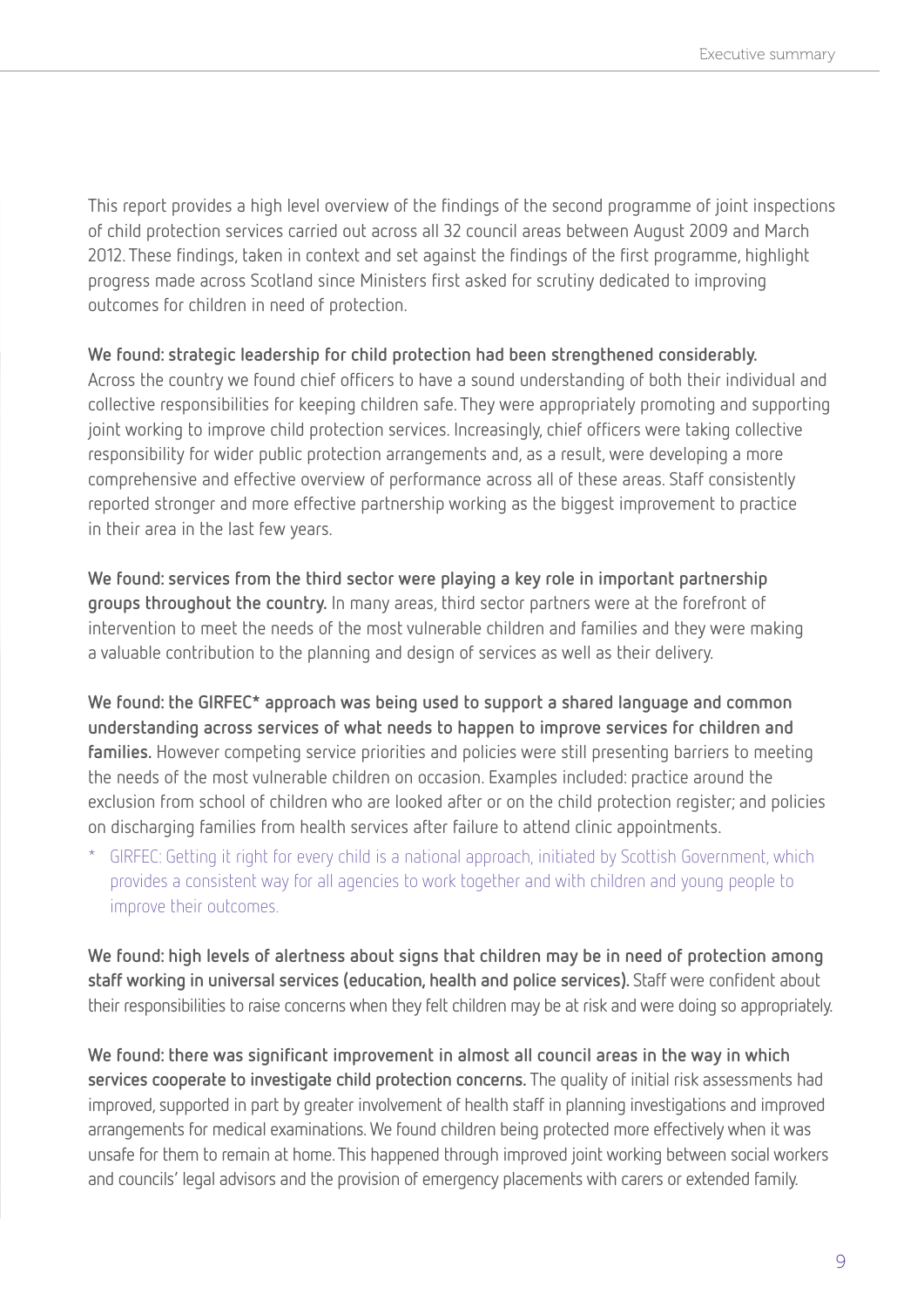**We found: much more robust monitoring of the circumstances of children identified as at risk.**  In most areas, systems had been put in place to ensure regular contact was maintained with children and families when children's names were on the Child Protection Register. The use of regular multi-agency core group meetings to review children's circumstances had become firmly established practice across the country.

**We found: the practice of involving parents and carers (and occasionally young people) in core groups was helping staff better engage families as partners in implementing plans to keep children safe.** We found staff in nearly half of areas to be very good at communicating and building trust with children and families and a further four where practice was excellent. A key strength was the persistence shown by staff in engaging families who were reluctant to accept services. However, we identified a need for more work to help staff ensure children are protected when parents are openly hostile and intimidating, dishonest about difficulties or unable to change. This was particularly the case where parents were misusing substances, where there were often associated mental health difficulties. While, overall, addictions staff were making better contributions to key child protection meetings, their involvement in ongoing work to assess and manage risks to children affected by parental substance misuse was inconsistent across the country. There were very few examples of high quality joint assessment of risks and needs which made best use of the skills and perspectives of both children's social workers and addictions or mental health staff.

**We found: the overall picture in respect of children whose names were not on the Child Protection Register was more complex and less encouraging.** Positively, more than 84% of areas were evaluated as good or better at implementing strategies to identify and minimise harm to vulnerable children. We found notable improvements in the way services shared information to identify vulnerable unborn babies and the speed at which services were provided to ensure babies were safe and well cared for after birth. A wide range of parenting supports was available for the majority of families. Some families received very intensive packages of support which prevented further crises and in many cases these were highly beneficial in helping children remain within their families and communities. However, availability of such services was patchy across the country, with families in rural areas often disadvantaged in accessing local support to meet their particular needs. The development of new social work emergency services in some parts of the country was improving responses to crises out of hours. Nonetheless, for many families, getting planned help when it was most needed at evenings and weekends was still very difficult. Systems to support more timely sharing of information across services to identify vulnerable children, including children living in situations of domestic abuse, had been introduced in many parts of the country. Unfortunately, these were not always meeting their aim of ensuring better support to meet children's needs at an early stage.

**We found: generally, there was too little contact from social workers with vulnerable children who just missed the threshold for registration or children in the period following deregistration.** In nearly a third of areas contact was discontinued too quickly and children were frequently not seen regularly by social workers. Core groups were not always continued as a way of sharing information and co-ordinating on-going support for the child and family. As a result, families sometimes quickly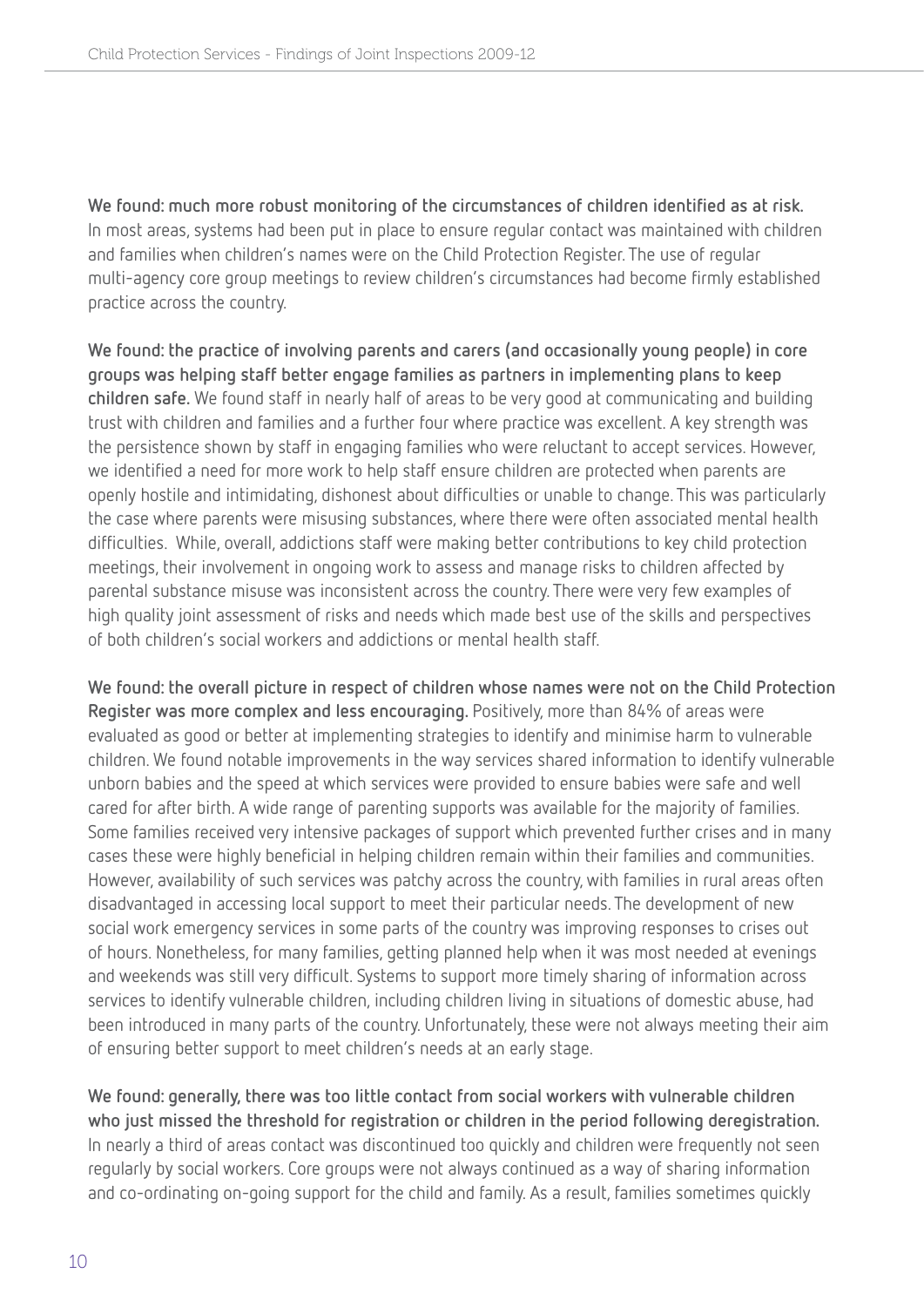stopped making use of available support. Children's circumstances could deteriorate quite markedly before a multi-agency meeting was called and a new plan for intervention agreed.

**We found: while there is growing recognition of the impact of neglect on children, intervening effectively quickly enough remains a huge challenge.** In particular, we found staff often struggling to distinguish between those situations where parents can meet children's needs to an acceptable standard with additional help, usually on a long-term basis, and those where children require alternative care. The true impact on individual children of neglectful parenting was often understood only with hindsight, with recognition that children had been left too long with parents who were unable to sustain adequate standards of care over time. By this point, children were often struggling with developmental delay and significant emotional difficulties.

**We found: while there were clear improvements in the quality of initial assessments, more work is needed to ensure comprehensive assessments are consistently rigorous**. Assessments did not always address longer-term risks and needs well. Nor did they always lead to clear, outcome-focused plans, sufficiently resourced to achieve tangible improvements for children. Staff across services were starting to use a common language and frameworks for assessment, supported by the GIRFEC national practice model, but integrated assessments were still at an early stage of development. In a few areas, confusion about the format to be used for assessment and the complexity of the paperwork had deskilled staff and led to an overall deterioration in the quality of assessments. Assessments of parenting capacity were usually of high quality when completed but often started far too late, once children had already been removed from home, even where there had been a long period of prior involvement by social work and health services. There is an urgent need for better joint working between children's social workers and additions staff to assess and manage risks on an on-going basis.

**We found: services were moving in a positive direction in their efforts to develop better outcomefocused plans for children.** There was widespread enthusiasm for the incorporation of SHANARRI\* indicators into plans to prompt staff to consider all aspects of a child's wellbeing. There were also encouraging improvements in some areas in the quality of decision-making and recording of decisions through improved chairing of child protection meetings. We found the role of front line managers to be critical in driving up the quality of both assessments and plans and maintaining them at an acceptable standard.

\* The eight SHANARRI wellbeing indicators are: Safe, Healthy, Achieving, Nurtured, Active, Respected, Responsible, Included. Scottish Government has identified these as the basic requirements for all children and young people to grow and develop and reach their potential.

**We found: while the immediate safety needs of children at risk were being met more effectively, services continued to face challenges in meeting children's longer-term needs.** The overview report of the first programme of inspections identified key areas for improvement in meeting needs, but we found limited progress had been made. We found major inconsistencies across the country in the support for kinship carers to provide safe and secure care for children unable to grow up with their parents. While sustained management attention in some parts of the country had reduced delays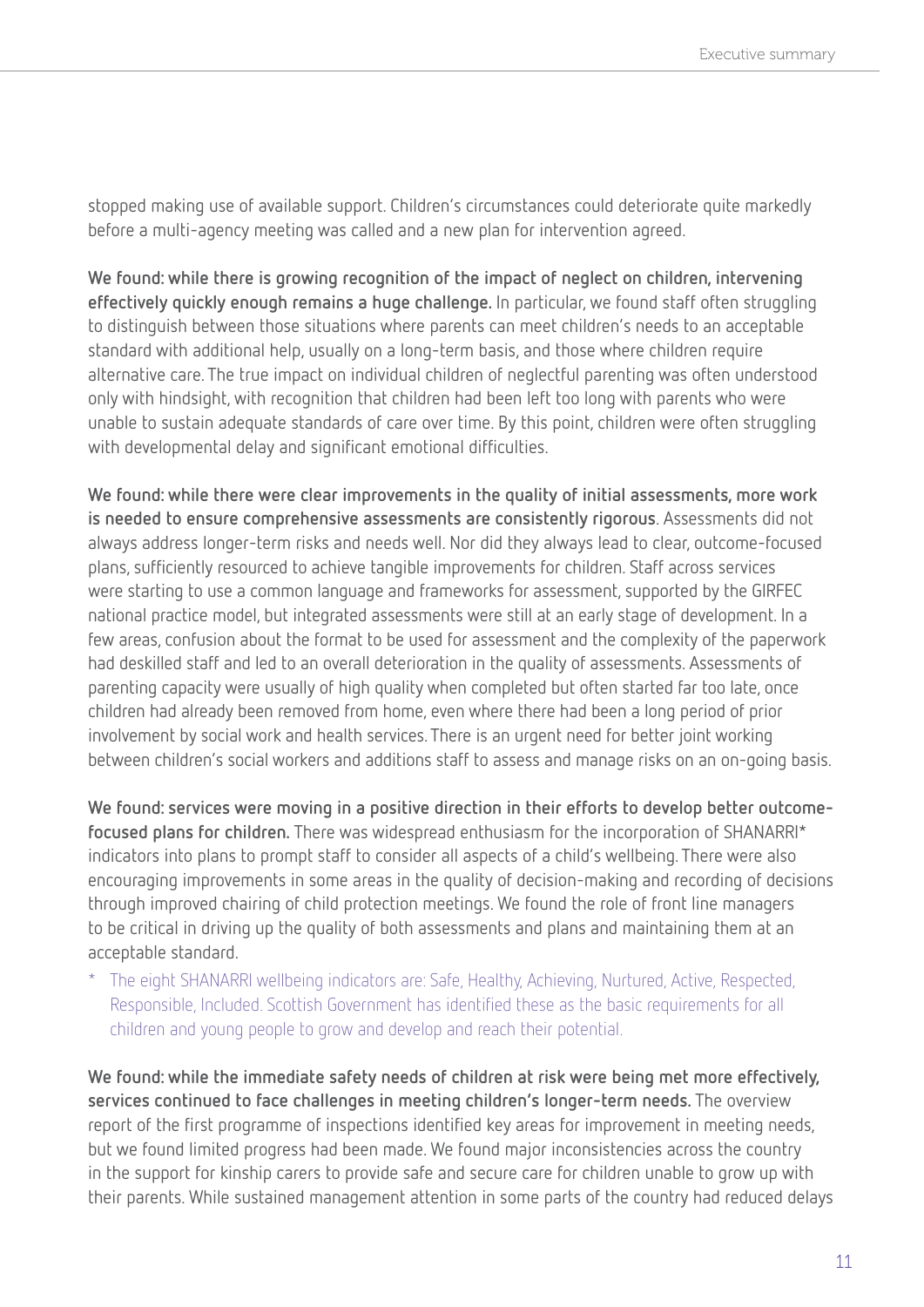in progressing plans for babies requiring adoption, finding suitable placements to meet the range of children's needs was a significant challenge. Finding longer-term placement options for older children and larger sibling groups was particularly problematic.

**We found: a shortage of specialist services meant that many children and young people were still not getting the help they need to recover from the impact of trauma and abuse or to make up deficits acquired through living in neglectful situations where their early needs were unmet.** Many young people described a 'Catch 22' situation where therapeutic support is regarded as inappropriate because of instability in their living situations, yet this instability is a direct consequence of their untreated emotional difficulties. Finding more effective ways of addressing trauma and supporting positive mental health for young people is critical to improving both their current circumstances and their future outcomes.

**We found: clear improvement in child protection committees' oversight of child protection work and implementation of improvement plans but there is a need for better self-evaluation.** Child protection committees had broadened the range of management information they collected and were using it more effectively to monitor developments and identify where improvements are needed. A few had a rigorous programme of self-evaluation and had been very successful in embedding a culture where staff at all levels were knowledgeable about the impact of their work, collective strengths and priorities for improvement. However, the majority of child protection committees were still asking themselves too few questions about the difference they were making to the lives of vulnerable children and families and were insufficiently knowledgeable about the quality of practice in their area and how it compares to practice elsewhere. Across the country child protection committees need to ensure their improvement priorities are influenced by the views of children and families who use, and need, services.

### Developments in keeping children safe

In this report we comment on developments across council areas around seven key themes related to keeping children safe. These themes were identified by Scottish Ministers at the start of the second inspection programme and they asked inspection teams to gather information about them.

#### Key theme: child protection medical examinations

Most areas had strengthened their capacity to provide child protection medical examinations. However there were still a few areas where suitably trained doctors were not always available to carry out joint child protection medical examinations outside office hours, including child sexual abuse examinations. A positive development in some parts of the country was the introduction of comprehensive medical assessments for children experiencing physical neglect.

#### Key theme: management of sex offenders who pose a risk to children

Multi-Agency Public Protection Arrangements (MAPPA) were continuing to work well to share information about sex offenders who may pose a risk to children.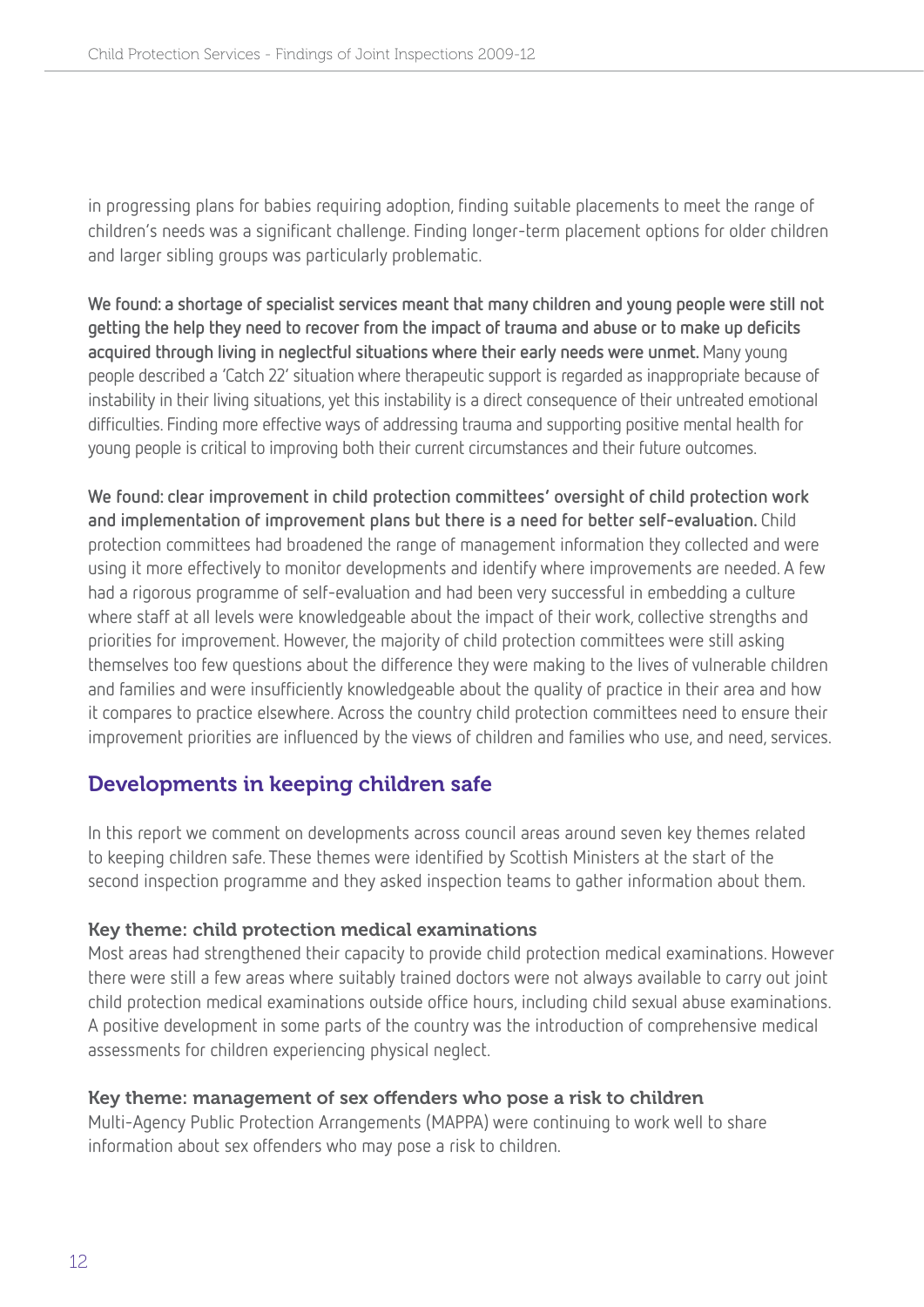#### Key theme: children missing from education

Staff in education and other services had clear and comprehensive guidance to direct them when children go missing from education and were making appropriate connections with other agencies to ensure a consistent approach to tracing vulnerable children.

#### Key theme: internet safety

Child protection committees in many areas had undertaken substantial work to raise awareness of internet safety. A few had yet to fully grasp the importance of helping children and young people understand the risks involved in a range of communications technologies and learn how to keep themselves safe.

#### Key theme: young runaways

Much greater appreciation is needed of the risks to children who run away from home or care placements. In some areas, protocols to support information-sharing and joint working to trace children, assess risks and meet needs are outdated. Very few areas had a joint approach allowing staff to identify children who may be at particular risk and to address their needs appropriately. Child protection committees should treat this as a priority.

#### Key theme: trafficked children

About half of child protection committees had established policies and procedures to respond to children who may have been trafficked. Many others included this work in improvement plans following inspection. The awareness of staff and the public about the possible links between trafficked children and private fostering needs to be raised.

#### Key theme: lesbian, gay, bisexual and transgendered young people (LGBT)

While we found services to support lesbian, gay, bisexual and transgendered (LGBT) young people in two thirds of council areas, many staff could be better informed of their needs. More work is required across the country to address homophobic bullying so that the rights of LGBT young people are respected and their needs met.

#### What next?

The future scrutiny of child protection services will be undertaken as part of the new, broader programme of joint inspection of all children's services that began in autumn 2012.

Leadership for child protection will be explored within the context of the aspirations and plans for all children in a community. Working alongside our scrutiny partners, we will have opportunities to explore how services identify at an early stage children who may be vulnerable to poor outcomes and how effectively services intervene to improve children's circumstances. Children already subject to child protection measures will maintain an important focus within the new model. The Care Inspectorate will continue to assist child protection committees and community planning partnerships to build capacity for self-evaluation and support improvement, focusing on improving outcomes for vulnerable children, including children who need care and protection.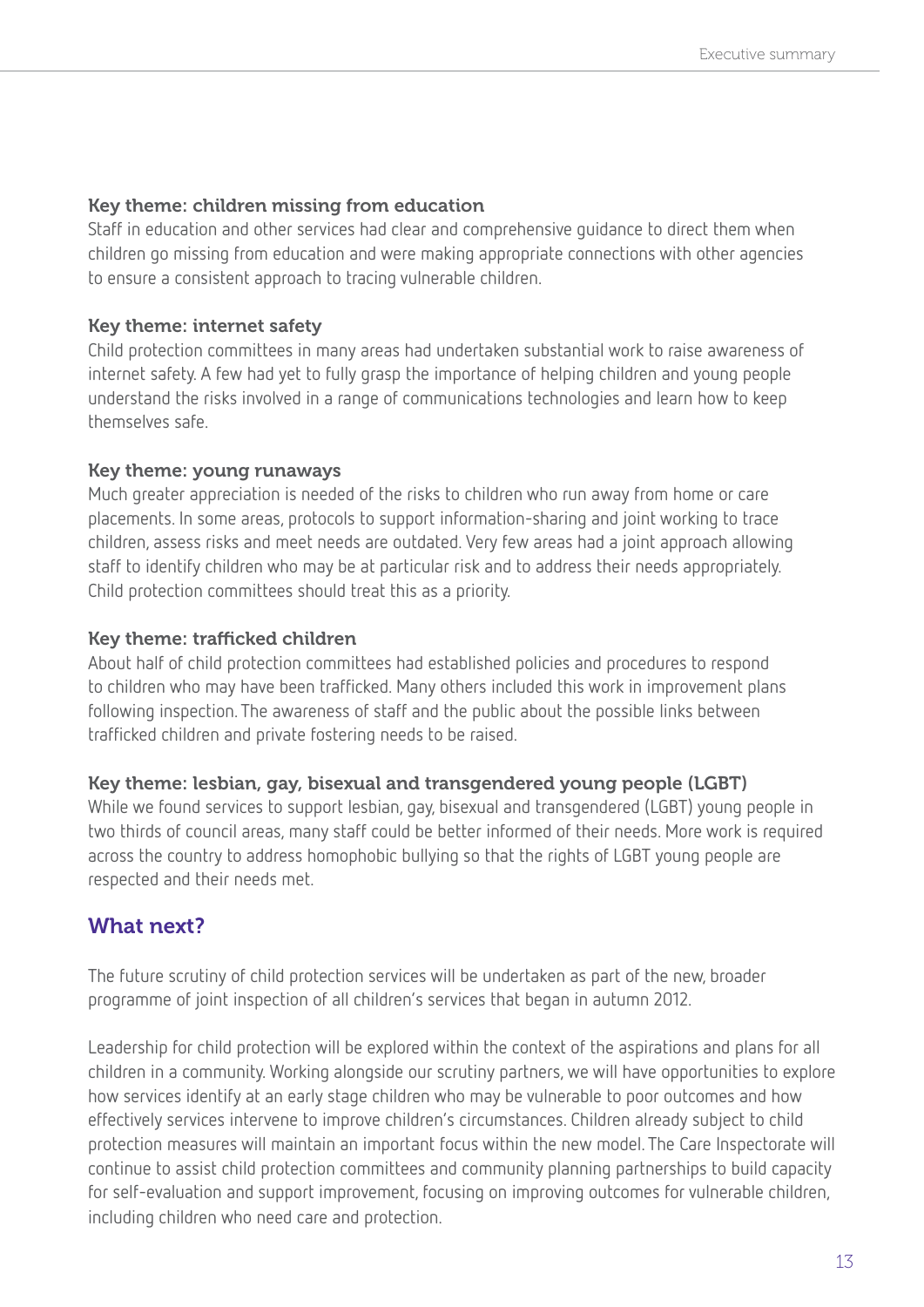# Chapter 1

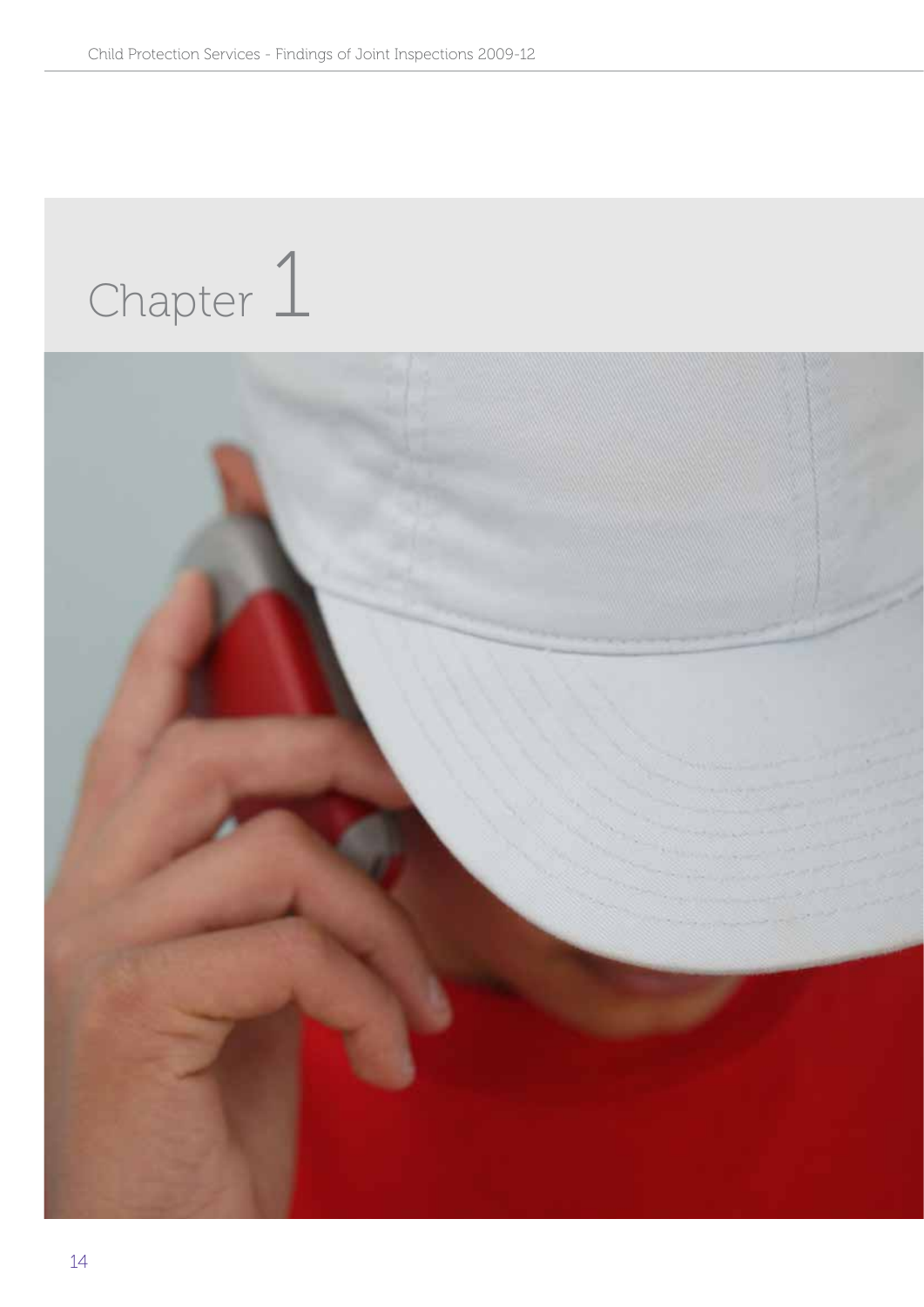# INTRODUCTION

This report provides a high level overview of the findings of the second programme of joint inspections of child protection services carried out across all 32 council areas between August 2009 and March 2012. Early in 2009 Ministers asked Her Majesty's Inspectorate of Education (HMIE) to lead the inspection programme, working in close partnership other scrutiny bodies, including the Social Work Inspection Agency (SWIA) and the Scottish Commission for the Regulation of Care (Care Commission). All of these bodies ceased to exist on 31 March 2011 and responsibility for the final year of the programme transferred to the newly-formed Care Inspectorate when it began operating on 1 April 2011.

This inspection programme built on a previous programme of joint inspections of services to protect children carried out between 2006 and 2009. Before the first programme there was limited information about the effectiveness of services' joint work to keep children safe and meet their needs. That first inspection programme provided a national overview of areas of strength and identified areas for improvement for all child protection committees. This made it possible for the second programme of inspections to take a more proportionate, intelligence-led and flexible approach to scrutiny.

Taking a proportionate approach means focusing scrutiny activity for each area depending on their identified strengths and risks. However, while each inspection differed in scope and focus, in all 32 areas, we published evaluations of the same six quality indicators, designed to evidence services' impact on children's, young peoples' and families' lives:

- 2.1 Children are listened to, understood and respected
- 2.2 Children and young people benefit from strategies to minimise harm
- 2.3 Children and young people are helped by the actions taken in immediate response to concerns
- 2.4 Children and young people's needs are met
- 5.5 Improvement through self-evaluation
- 1.1 Improvements in performance.

Under the Scottish Government's National Performance Framework, which aims to focus government and public services on creating a more successful country, with opportunities for all, Ministers set a target of increasing the proportion of council areas receiving a positive inspection report. A positive report required evaluations of satisfactory or above across the first four of these quality indicators, answering the high level question, how well are children's needs met?

In the following pages we report our findings against all six quality indicators evaluated in every inspection. We also include a discussion of our findings about collective leadership for child protection and some key child protection processes. We set our findings in the context of the position at the end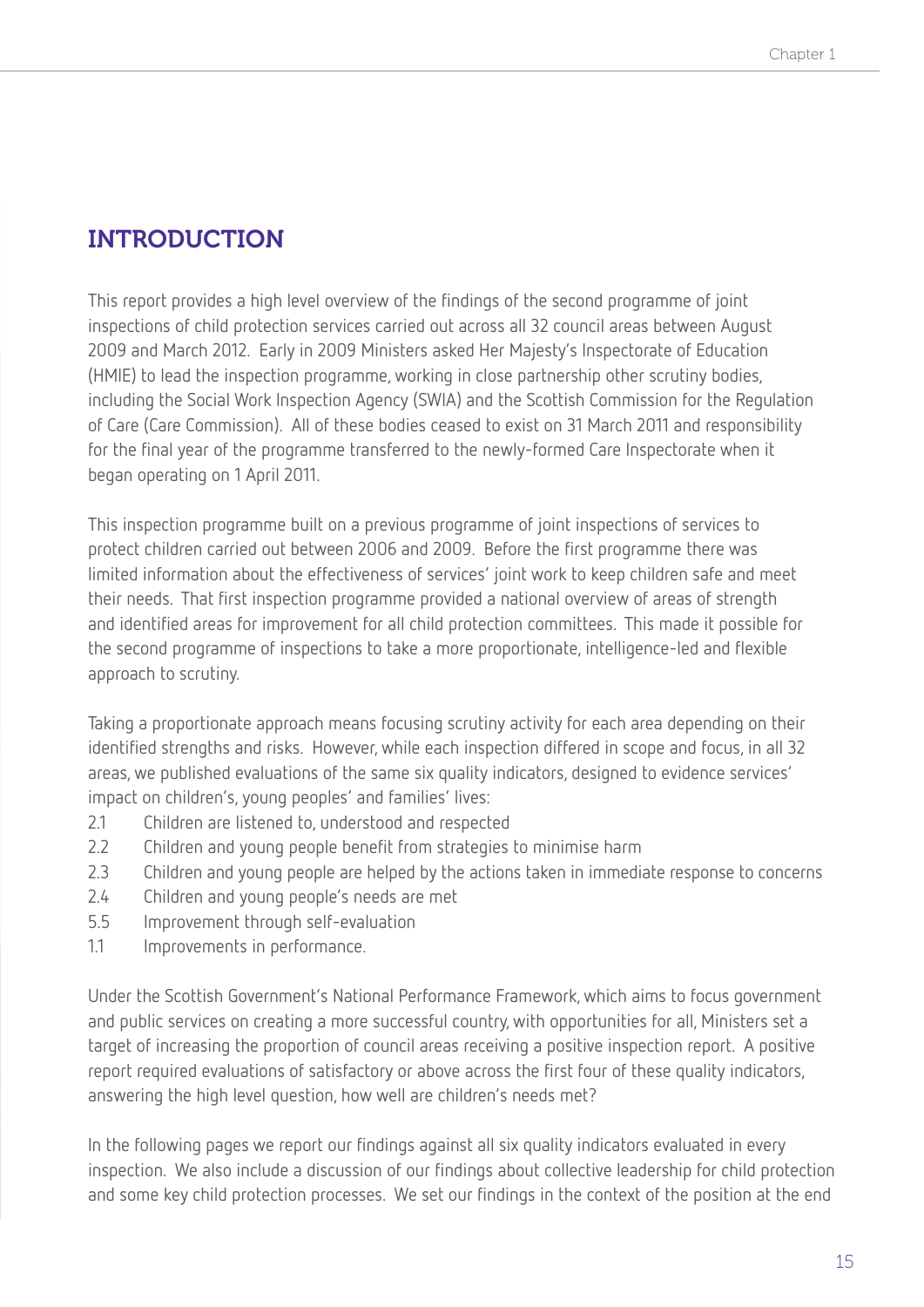of the first programme of inspections (set out in 'How well do we protect Scotland's children? A report on the findings of the joint inspections of services to protect children 2006-2009, HMIE, 2009') to clearly demonstrate what progress has been made across the country since Ministers first requested scrutiny dedicated to improving outcomes for children in need of protection.

In 2009 HMIE published a revised self-evaluation guide 'How well do we protect children and meet their needs?' to help services undertaking self-evaluation for improvement. We used this framework to evaluate services throughout this inspection programme. You can find an overview of the methodology we used for the second programme of inspections in Appendix 1 on page 69. You can find out how we defined and applied evaluations in Appendix 2 on page 73.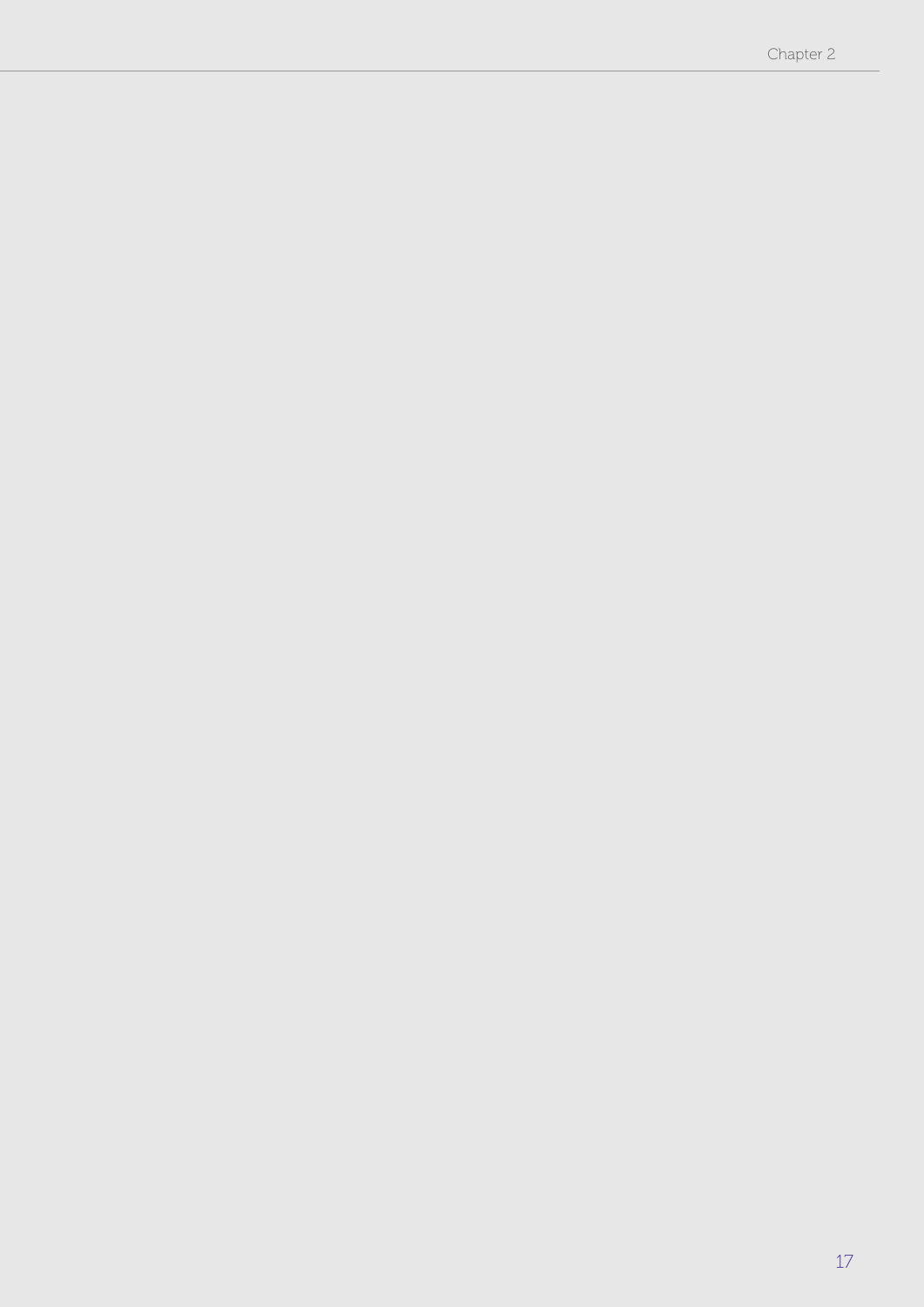# Chapter 2

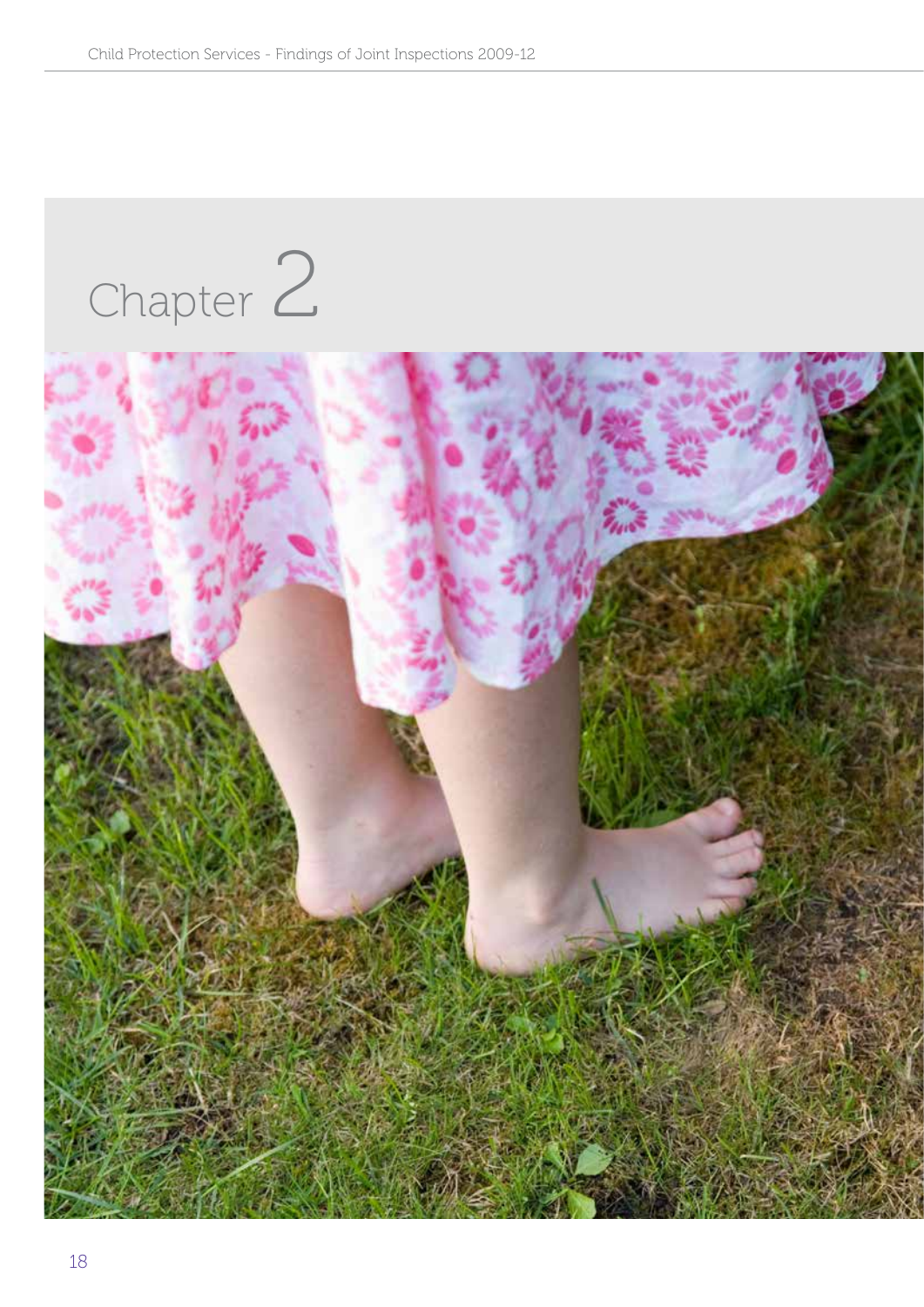### HOW ARE SERVICES IMPROVING?

"Child protection is a complex system requiring the interaction of services, the public, children and families. For the system to work effectively, it is essential that everyone understands the contribution they can make and how those contributions work together to provide the best outcomes for children. Social workers, health professionals, police, educational staff and anyone else who works with children and their families, as well as members of the community, need to appreciate the important role they can play in remaining vigilant and providing robust support for child protection."

National Guidance for Child Protection, Scottish Government, 2010

#### Quality indicator 1.1: Improvements in performance

This indicator was introduced at the beginning of the second programme of joint inspections to help measure progress made by services in their child protection work. The indicator is concerned with what has actually been achieved in terms of overall performance. It relates to how successful services have been together in realising their aims and objectives for protecting children and how outcomes for children at risk are improving.

We considered key performance data and trends over time but this was limited in helping us understand how safe children are. We complemented this data by assessing the overall quality of services to protect children after we had considered all the evidence we gathered during the inspection. We also scrutinised services' performance against their own aims, objectives and targets as set out in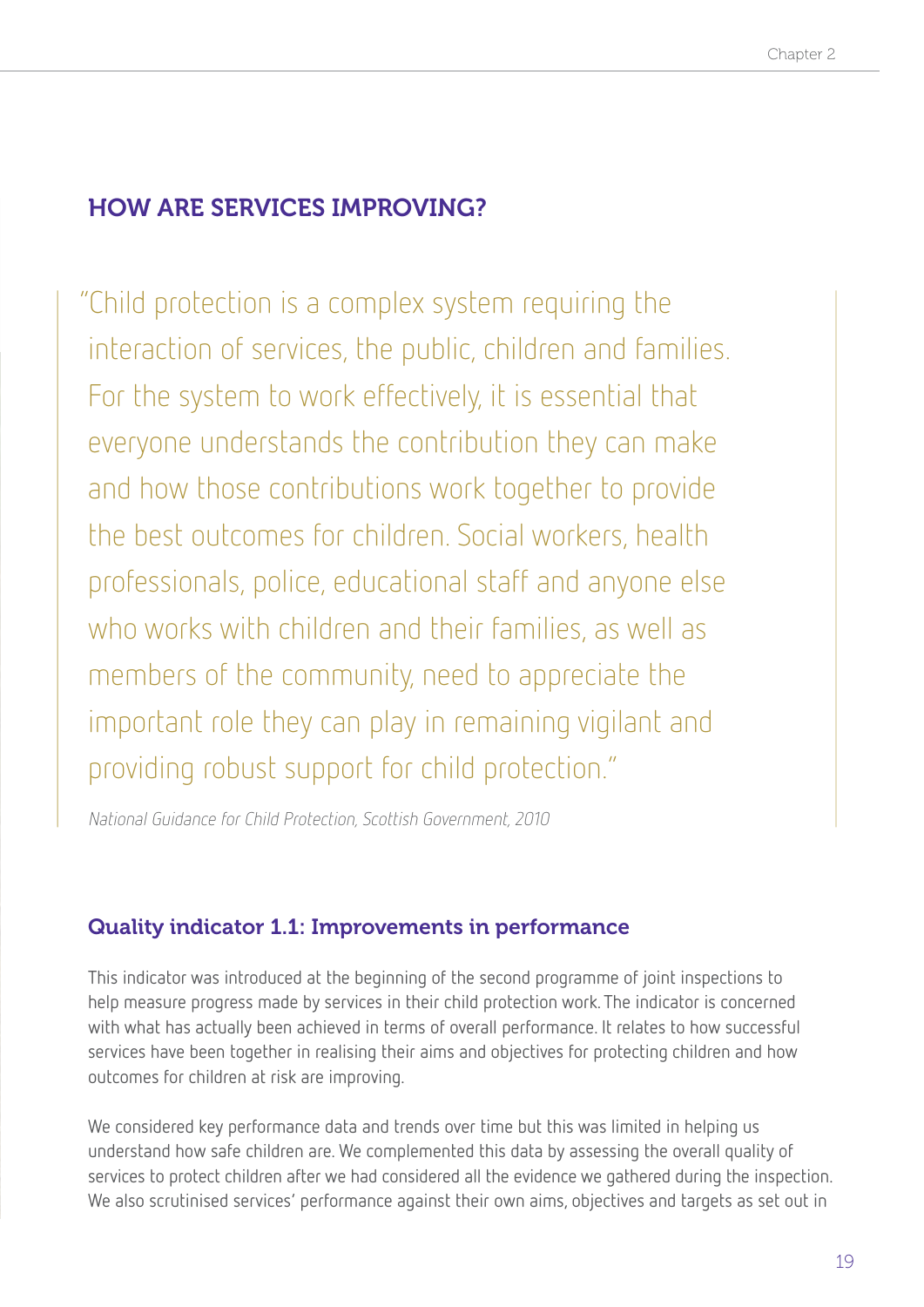joint plans, including the local integrated children's services plan and any specific improvement plans. For areas where no follow-through inspection had been carried out, we took into account progress made against the main points for action identified in the previous child protection inspection.

In order to reach conclusions against this quality indicator, we also considered the effectiveness of the structures which had been put in place in each area to plan jointly for services and to support improvements.

|                | Areas inspected (32) |       |  |
|----------------|----------------------|-------|--|
| Excellent      |                      | $0\%$ |  |
| Very good      |                      | 34%   |  |
| Good           | 14                   | 44%   |  |
| Satisfactory   | 5                    | 16%   |  |
| Weak           | 7                    | 6%    |  |
| Unsatisfactory |                      | $0\%$ |  |

#### Findings

**We evaluated approximately a third of all areas as making very good progress in improving services for children in need of protection. The majority of these were delivering very high quality services for children and families. Two areas had made very significant improvements following poor evaluations in an earlier inspection. We evaluated seven out of the 32 areas as less than good at improving the quality of their services: five were satisfactory and two were weak. Of these seven services most had achieved some success in improving the quality of some of their services. However, there was limited evidence of progress against key targets set out in their own improvement plans, the pace of change was too slow or they had failed to address adequately key areas for improvement highlighted through previous scrutiny or self-evaluation.** 

Measuring outcomes for children in need of protection and those who have experienced abuse, neglect and chronic poor-parenting, presents us all with very significant challenges. To evaluate this indicator, we focused largely on processes which we know have a critical impact on how children and families experience services and on their outcomes. Of the improvements made at local level in council areas across the country, a number of themes have emerged about how child protection services are improving and where attention should now be focussed.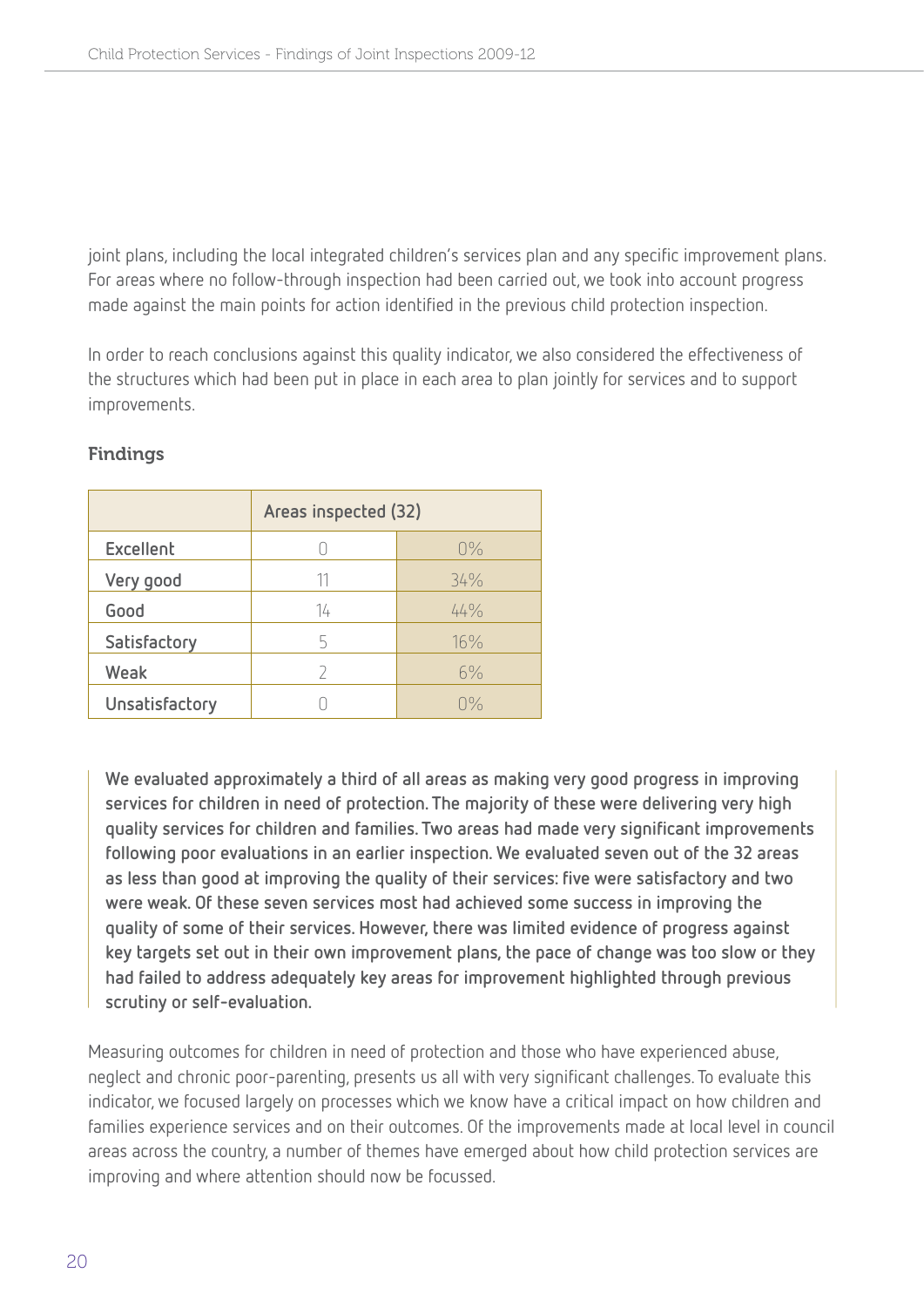#### Key improvements we found

- **Strategic leadership** for child protection had been strengthened considerably. Across the country chief officers understood both their individual and collective responsibilities for keeping children safe and were promoting and supporting joint working to improve child protection services.
- There had been steady improvement in the functioning of **child protection committees**. Across the country, they understood their role and function well. The quality of child protection committee business planning had improved and child protection committees had appropriate representation and helpful structures in place to deliver on agreed plans.
- There were high levels of **alertness** about signs that children may be in need of protection among staff working in universal services (education, health and police services). This extended to staff whose primary role is working with adults and included increasing recognition of the risks to children of neglect and exposure to parental substance misuse or domestic abuse. Staff were confident about their responsibilities to raise concerns about child protection matters and were doing so appropriately. Forums which bring staff together to discuss concerns about children at an early stage were becoming increasingly common.
- **Inter-agency co-operation** to investigate child protection concerns had been strengthened. Initial referral discussions (IRDs) involving social work, police and health staff (sometimes referred to as tripartite arrangements) were established and working well in the majority of council areas. Arrangements for medical examinations of children suspected to have experienced abuse or neglect had also been strengthened in many areas.
- **Systems to monitor** social workers' contact with children on the child protection register had become the norm and, in almost all areas, children on the child protection register were being seen regularly. Recording of social workers' contacts with children on the child protection register had improved.
- Core group meetings for children while they are on the child protection register were firmly established and generally working effectively as a vehicle for inter-agency work to implement child protection plans.
- There had been significant improvement in the **identification of vulnerable unborn babies**, more timely assessment of risks and needs and better co-ordinated support.
- There was **increased focus on the health needs of children** who are subject to child protection measures, supported largely by greater involvement of health staff in assessment and planning. Comprehensive medical assessments for children at risk of neglect were being introduced in some parts of the country. Dedicated nurses for looked after children had made a very significant contribution to meet the health needs of children who are subject to both child protection and statutory measures.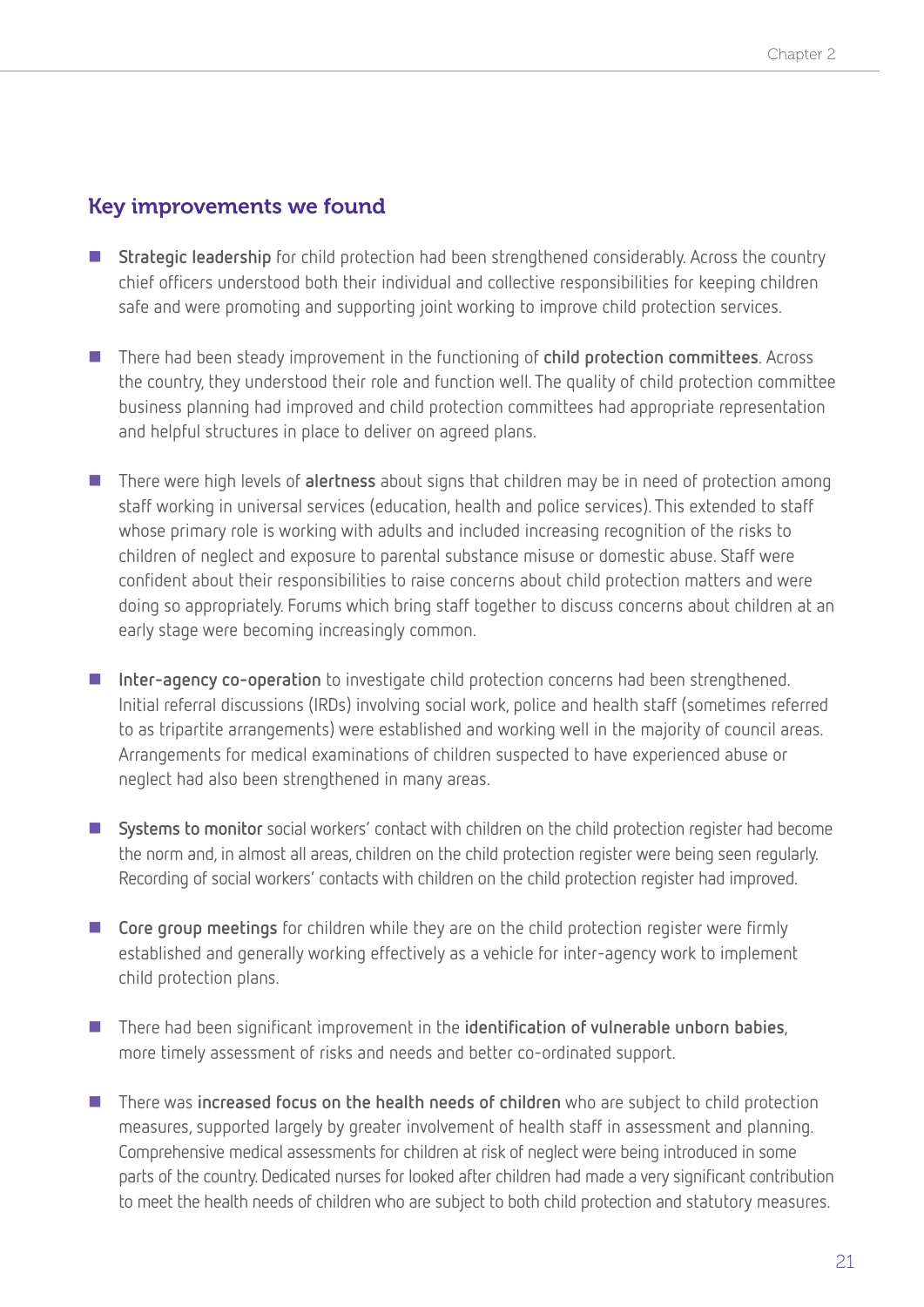Child protection plans had improved in quality overall and were increasingly helpful to staff in identifying and meeting children's immediate safety needs. Use of SHANARRI wellbeing indicators was beginning to prove beneficial in helping staff achieve a more outcome-focused approach to planning for children. However there is still room for much improvement in the quality of plans and the effectiveness of planning to meet children's needs beyond the immediate crisis.

#### The structures and processes we found, which are supporting improvement in services to protect children

- We found widespread **streamlining of planning processes** for children's services with helpful interfaces with other planning arrangements for children.
- **E** Across services, staff were becoming clearer about the contribution of their work to aims, objectives and targets set out in **the integrated children's services plan**.
- **Public reporting on progress against priorities** set out in integrated children's services plans was improving, allowing for greater transparency and challenge and supporting momentum on improvement.
- In many areas of the country, **the extension of chief officers' responsibilities from child protection to public protection**, including adult protection and the management of sex offenders, was increasing the potential for efficiencies and improved practice as staff across services make connections between these areas of work.
- Lines of accountability for child protection were clear. Chief officers' groups and child protection committees were working well together to cover strategic and operational matters. Overall child protection committees were proving to be a very effective mechanism to support interagency working to keep children safe.
- Across the country, child protection committees had revised and extended multi-agency training **to include a wider range of staff**. There was strong evidence of the positive impact of joint training in support better understanding and co-operation between services in their child protection work. Some progress had been made in targeting training more effectively to meet local needs and in monitoring the take-up of courses.
- **Where self-evaluation was robust, it was a key driver for change**. Child protection committees which were identifying their own strengths and areas for development, tended to embrace change and were highly committed to making and sustaining improvements.

#### Outstanding priorities for improvement

■ Having successfully identified children at risk of abuse and neglect, bringing about actual **improvements in children's circumstances** continues to be very challenging. While staff across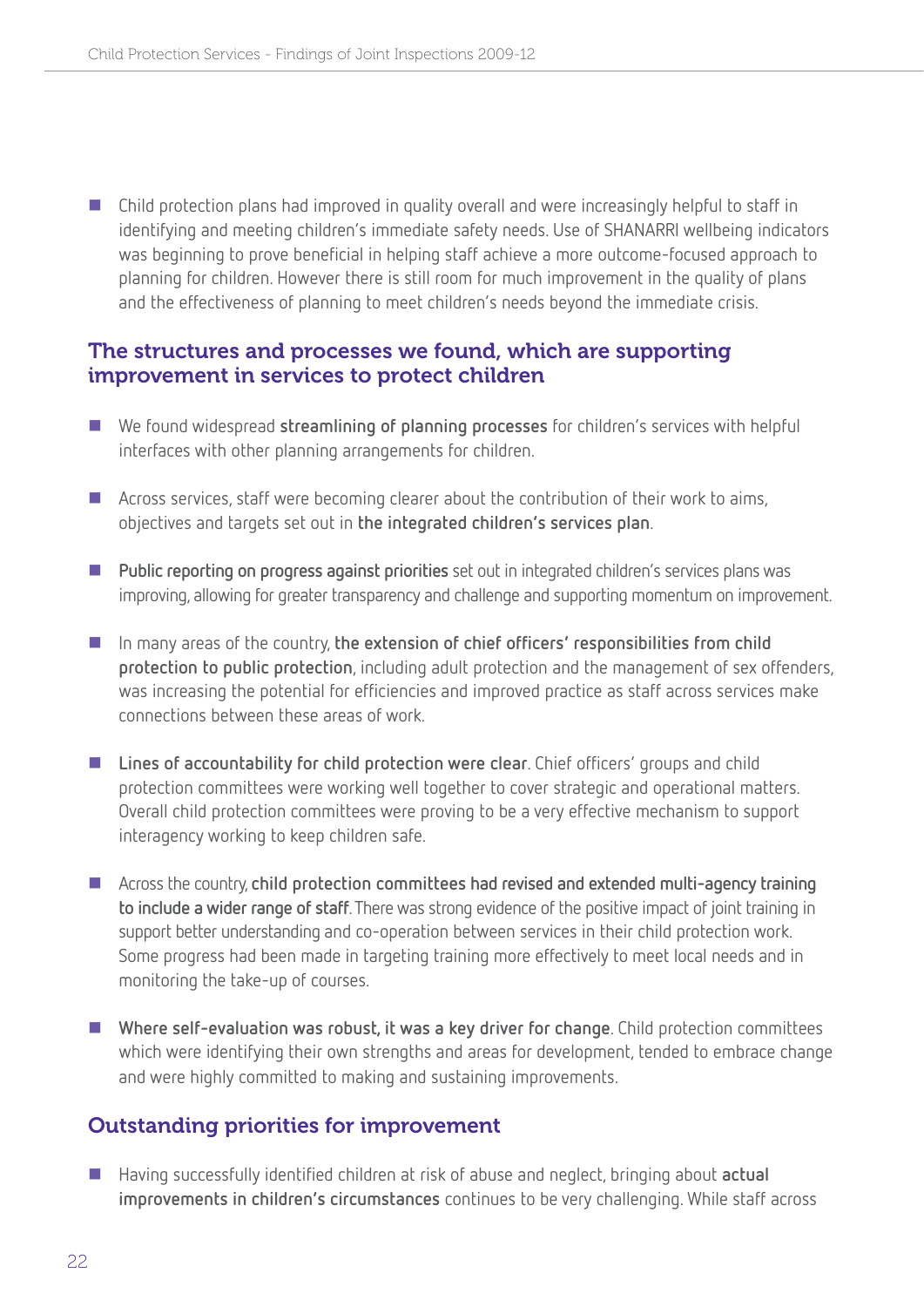services increasingly understand the corrosive impact on children's development of chronic poor parenting, neglect and emotional abuse, urgent work is needed to determine and resource ways of intervening effectively to reduce risks to children's long-term outcomes.

- Particular challenges lie in **assessing, reducing and managing risks where parents are misusing drugs and/or alcohol.** In such cases, a number of factors combine to increase risks and complexity. The nature and consequences of addiction generally make it very difficult for staff to build trust with parents. A family's situation can change very rapidly from stable to chaotic and outcomes are often hard to predict. Staff from addictions and children's services need to be supported to work together more effectively to assess and manage risks and ensure children's needs are met well.
- Despite notable improvements in some aspects of **assessment and planning**, work is still required to drive up the quality of these key child protection processes and ensure a consistently high standard across each child protection committee area and across the country. Developments in mechanisms for sharing concerns about children at an early stage are helpful and very welcome but will do little to ensure the protection of children unless information, once shared, is analysed, assessed and acted upon. More attention to completing thorough parenting assessments at an early stage, before children are at risk of removal from home, would be helpful in ensuring more coherent plans for intervention.
- Although sustained management attention in a few areas had been helpful in reducing delays for some looked after children who are unable to return home, **expediting permanency plans for all children whose parents are unable to care for them safely** must be a key priority to allow children to achieve the stability they need.
- The review of findings from the first programme of child protection inspections highlighted difficulties for many children across the country in accessing services to help them recover from the impact of abuse and neglect. Despite this need being identified as a priority area for improving outcomes for children, we found a continuing lack of **specialist recovery services**. Access to child and adolescent mental health services (CAMHS) was still problematic in many areas of the country. In many cases, children and young people who have not had the benefit of a good start in life failed to get all the support they need to attain positive mental health and emotional wellbeing.
- The range and quality of management information gathered by individual services and **child protection committees** was improving but more work is needed to ensure information is sufficiently robust and wide-reaching and that patterns and trends are fully explored and understood. Child protection committees now need to demonstrate that the information they collect is being used well to influence local priorities.
- Understanding of the importance of self-evaluation had grown but **approaches to joint selfevaluation** now need to mature and address more challenging questions about the difference services are making to vulnerable children. There should be greater effort to ensure the views of children, families and other key stakeholders are included in self-evaluation.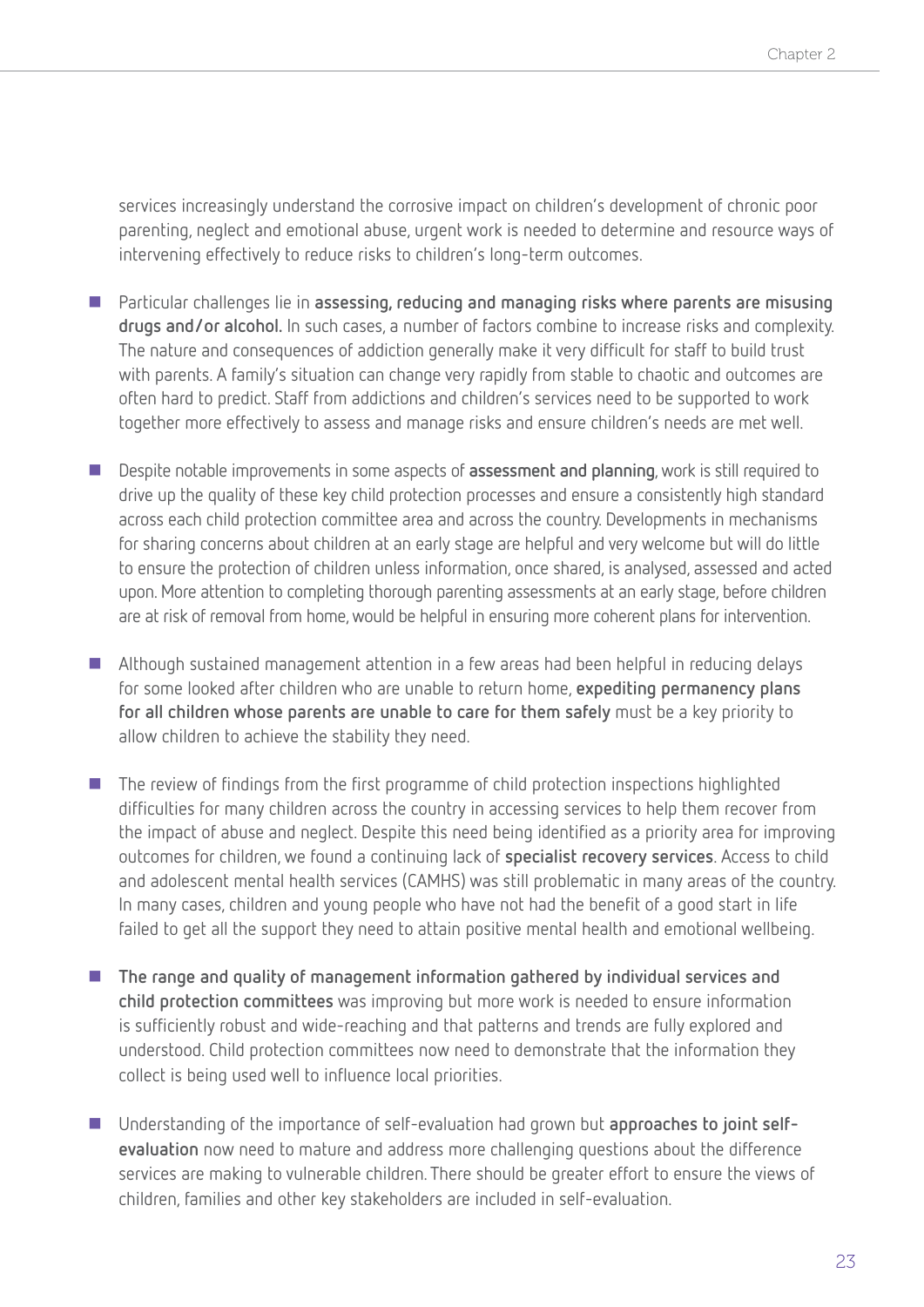# Chapter 3

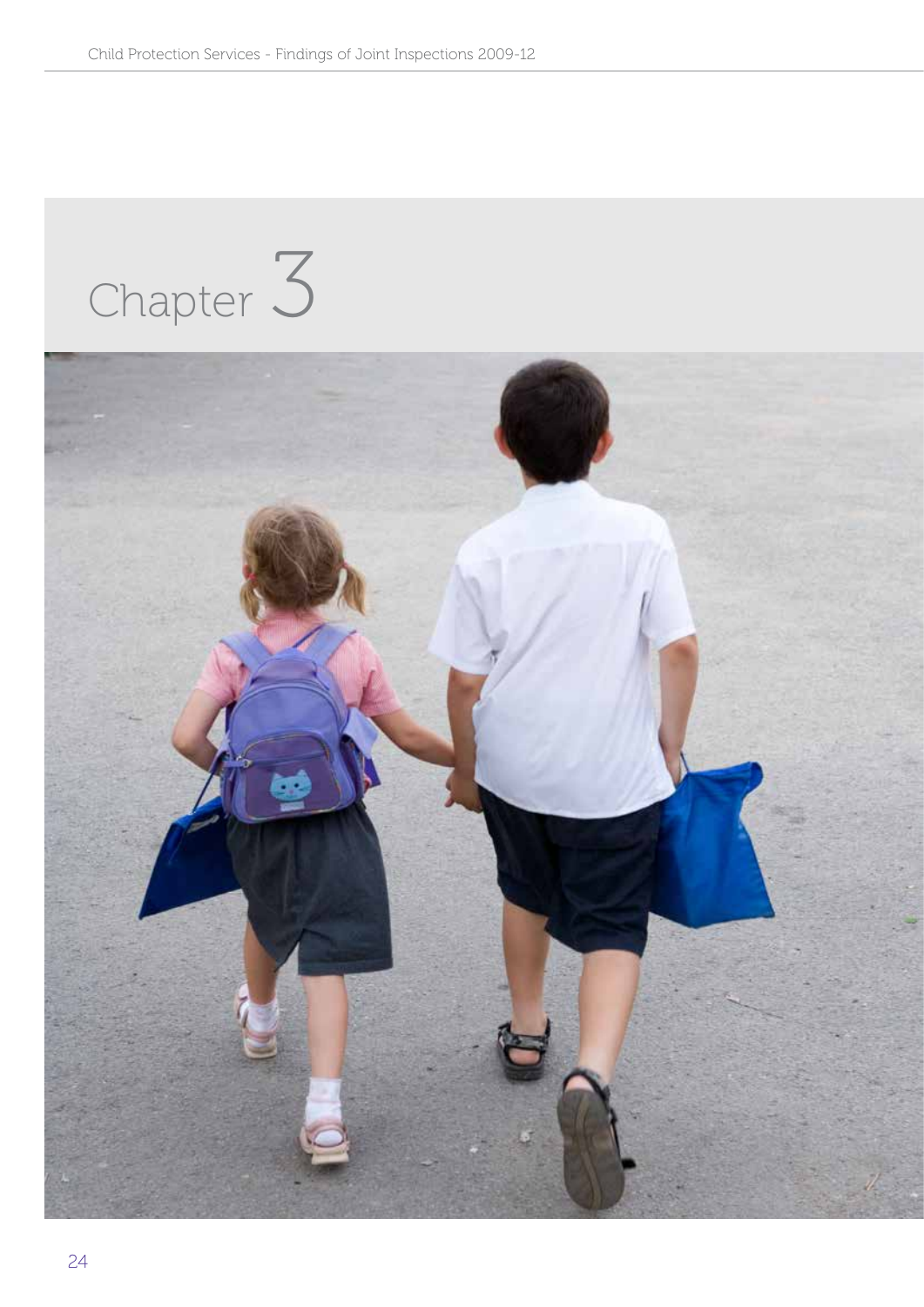## HOW WELL ARE THE NEEDS OF CHILDREN AND FAMILIES MET?

"Listening to children is one of the most important things we can do to ensure that they are able to experience and enjoy their rights as set out in the United Nations Convention of the Rights of the Child."

A RIGHT wee blether, Scotland's Commissioner for Children and Young People Final Report, Oct 2012

## Quality indicator 2.1: Children are listened to, understood and respected

This indicator focuses on the quality of communication with children and families. It considers the extent to which children and families feel respected, trust staff who are trying to help them and are confident that their views are listened to and considered carefully. Services achieving the most positive evaluations must have very effective processes in place to gather children's and families' views and help them understand and contribute to decisions made about them.

#### The position at the end of the first inspection programme

Communication with children and families was identified as a key strength in the first programme of inspections of services to protect children. All but one area was evaluated as satisfactory or above and 40% of services inspected received evaluations of good or very good. The best performing areas had developed a broad range of ways of communicating with children and families and were particularly effective in engaging those who were not receptive to intervention. Overall, services were urged to do more to help older children contribute to decisions that affected them.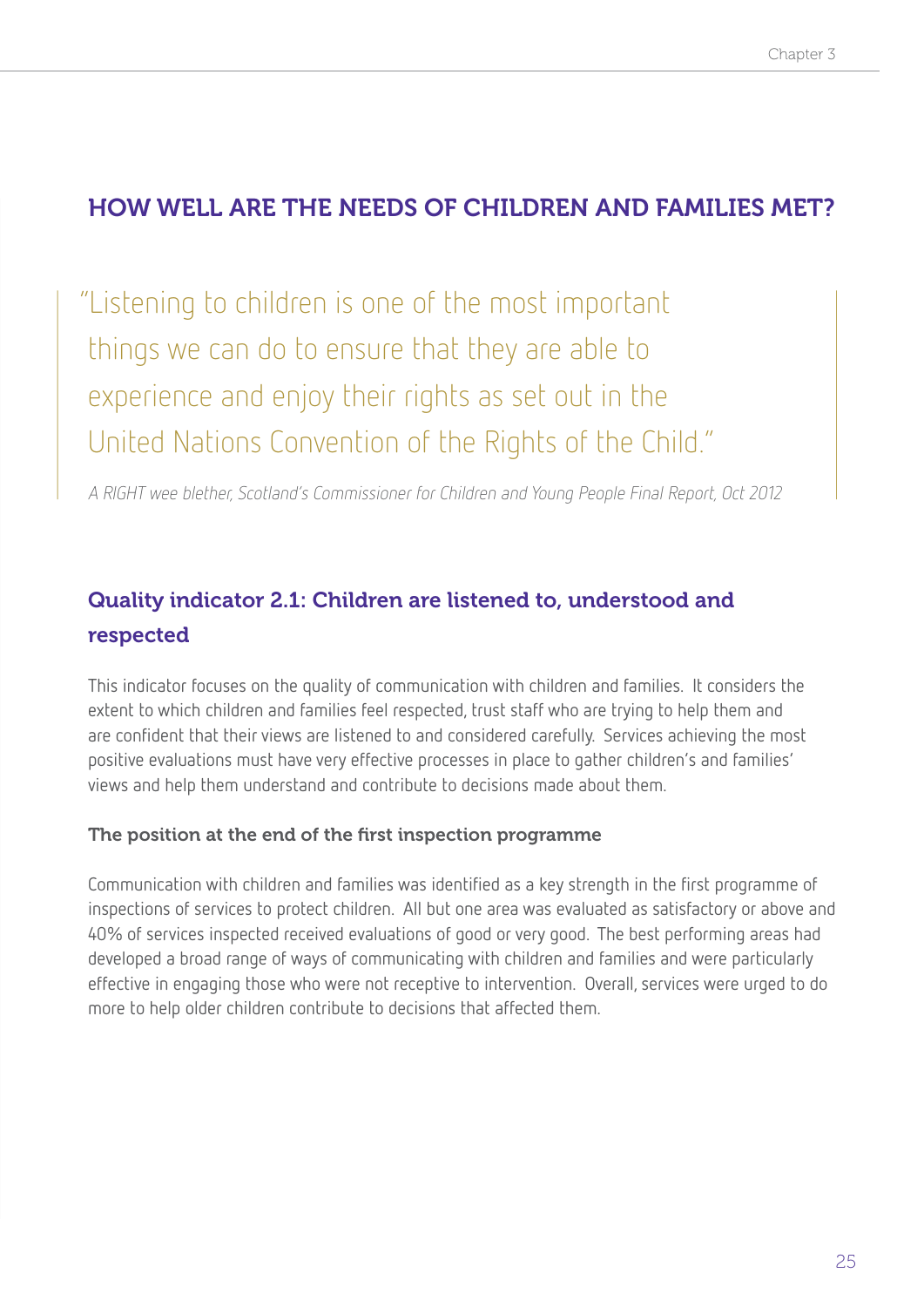|                | Programme 1 (30 areas evaluated) |     | Programme 2 (32 areas evaluated) |       |
|----------------|----------------------------------|-----|----------------------------------|-------|
| Excellent      |                                  | 3%  | Ω4                               | 13%   |
| Very good      |                                  | 36% | 15                               | 47%   |
| Good           |                                  | 34% |                                  | 34%   |
| Satisfactory   |                                  | 24% | Π7                               | 6%    |
| Weak           |                                  | 3%  | ΩC                               | $0\%$ |
| Unsatisfactory |                                  | N%  |                                  | 7%    |

#### Findings

**Communication with children and families remains an area of strength, and there was evidence of further improvement. Nearly half of areas were evaluated as very good at communicating and building trust with children and families and a further four were excellent. Only two areas were satisfactory and none was evaluated as weak.** 

#### Maintaining contact with children and families

In most areas policies had been strengthened to give clear priority to maintaining contact with children whose names are on the child protection register, with systems in place to ensure these were implemented. As a result, in almost all areas, children on the child protection register were being seen regularly by social work and health staff. In a few areas, responsibility for maintaining contact was shared between a number of staff and the contact was not as purposeful or meaningful as it could be. Overall however, staff tended to know these children and families very well.

We found examples of commendable persistence and highly skilled work to engage parents and children who were reluctant to accept help and to win their trust and confidence. However, in some areas staff needed more help to challenge parents who were hostile or reluctant to accept help and children and young people who were difficult to engage. Greater stability in the workforce over the last few years was helping reduce the turnover in social work staff, although in a few areas vacancies or changes in social work or health visiting posts continued to make it difficult for families to build up trusting relationships with staff. Almost everywhere, appropriate priority was given to children on the child protection register but, unhelpfully, contact with children sometimes reduced as soon as their names were removed from the child protection register, despite them still being vulnerable.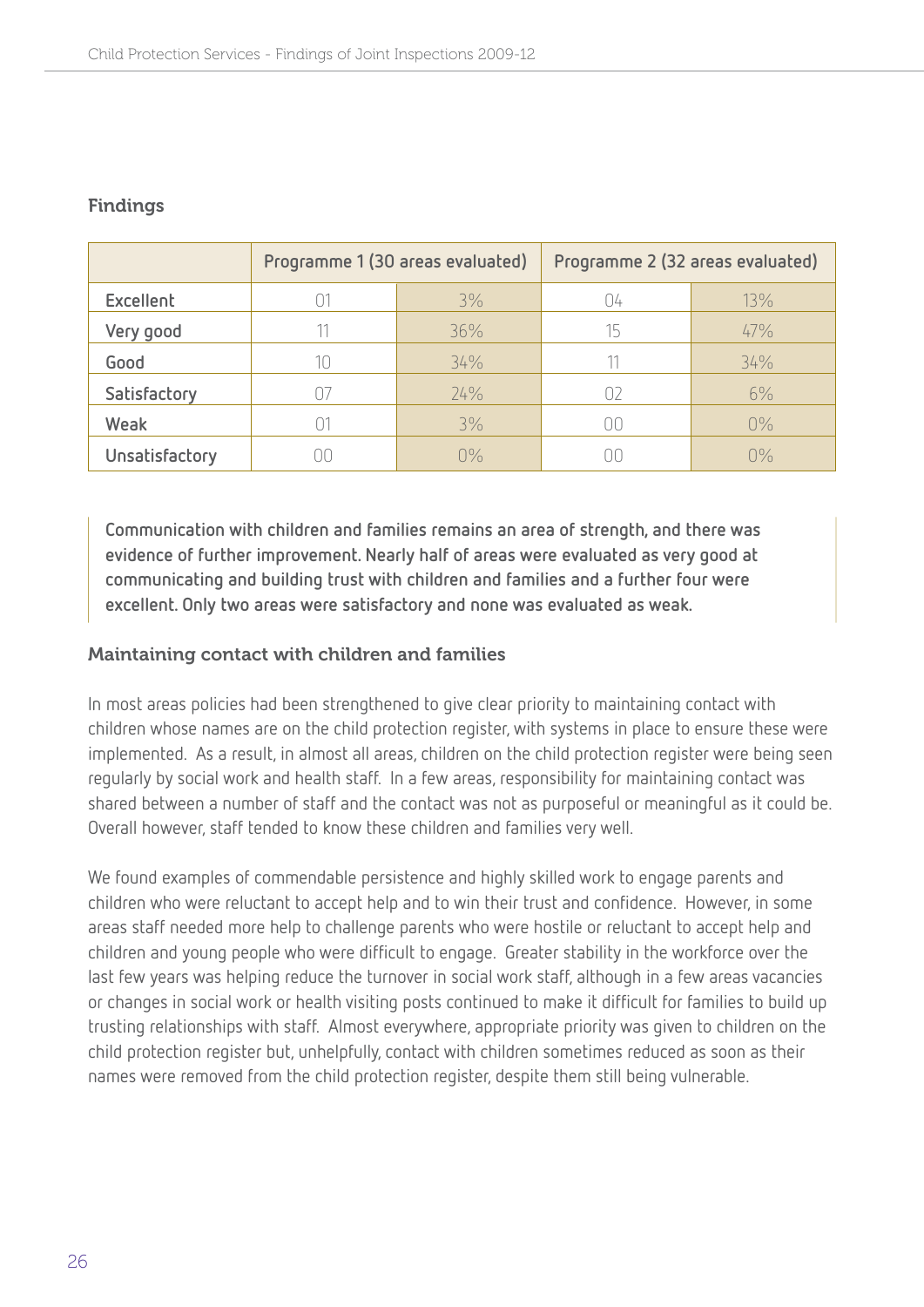#### Communication

In many areas we found evidence of very effective communication with parents. A high proportion of parents interviewed during the course of our inspections demonstrated that they had been helped to understand the reason for any concerns. They were clear about what they were expected to do to improve their children's circumstances, even where they did not agree with all of the actions taken by staff. Parents were routinely invited to take part in child protection case conferences and core group meetings. Chairs of meetings were playing an important role in supporting parents to take part by taking time to ask for and explore their views, and by carefully explaining decisions. However, on the whole, parents were still being given too few opportunities to read reports in good time before child protection meetings. In the best performing services staff from different services communicated with each other very well to ensure key messages to parents and children were explained thoroughly and reinforced where needed, and to help parents participate fully in implementing children's plans.

In almost all areas children on the child protection register were benefiting from staff using a range of approaches to communicate with them. Staff showed skill and creativity in adapting established materials to meet the communication needs of individual children. When required, interpreters were provided to help families for whom English was not their first language understand fully what was happening during investigations and important decision making meetings and to ensure their views were represented well. It was rare to find interpreters used for less formal contacts despite the vital importance of ensuring messages about how to keep children safe were understood. When children were too young or unable to express their views, health and early years staff generally carefully observed their behaviour and physical and emotional development to assure their wellbeing. More effective use of these observations could have enhanced some social work assessment reports. Recording of staff contacts with children and observations of children's presentation and demeanour has been given more attention by managers in recent years.

#### Seeking children's and parents' views

Reports for meetings now routinely included sections that prompted staff to include the views of children and parents. These were completed more skilfully in some areas than others. Some staff needed more help to distinguish between parents' and children's views about what they wanted to happen and professionals' views about what they thought children needed. In a number of areas, an interactive computer programme, Viewpoint, had been introduced to help social workers and other staff find out children's views before key meetings. High performing areas had implemented Viewpoint widely, for children with a range of needs. There, staff used it thoughtfully in combination with other methods for consulting children and children had real choices about how to express their views.

Many areas had reconsidered their policies and practices to encourage children's attendance at their meetings. Staff and managers were understandably cautious about exposing children to inappropriate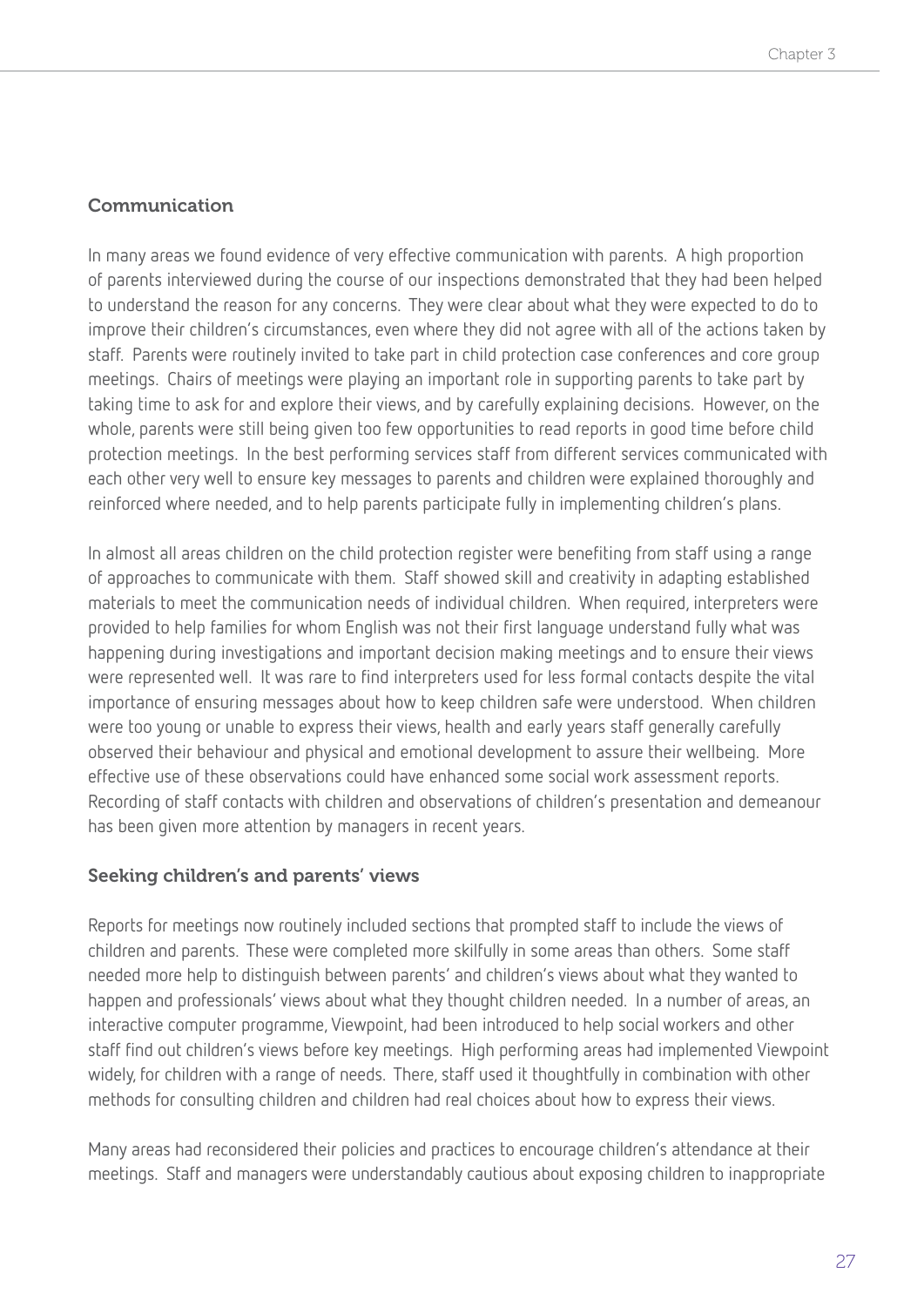information in meetings where adult problems were being discussed and there was no set formula to determine the age at which children should be involved and at which meetings. Nonetheless we found that more young people were being supported helpfully to contribute to meetings, such as core groups, where important decisions were made about them.

#### Advocacy services

Some children were helped to express their views and feelings by high quality independent advocacy services. These were generally looked-after children supported by, for example, Who Cares? Scotland, Barnardo's Hear4U project, family group conferences and children's rights officers. In a few areas, advocacy services were being routinely considered for a wider range of vulnerable children. However in most areas, staff needed a broader understanding of the benefits of independent advocacy for those children and families involved in child protection processes, and the circumstances in which it could be most helpful.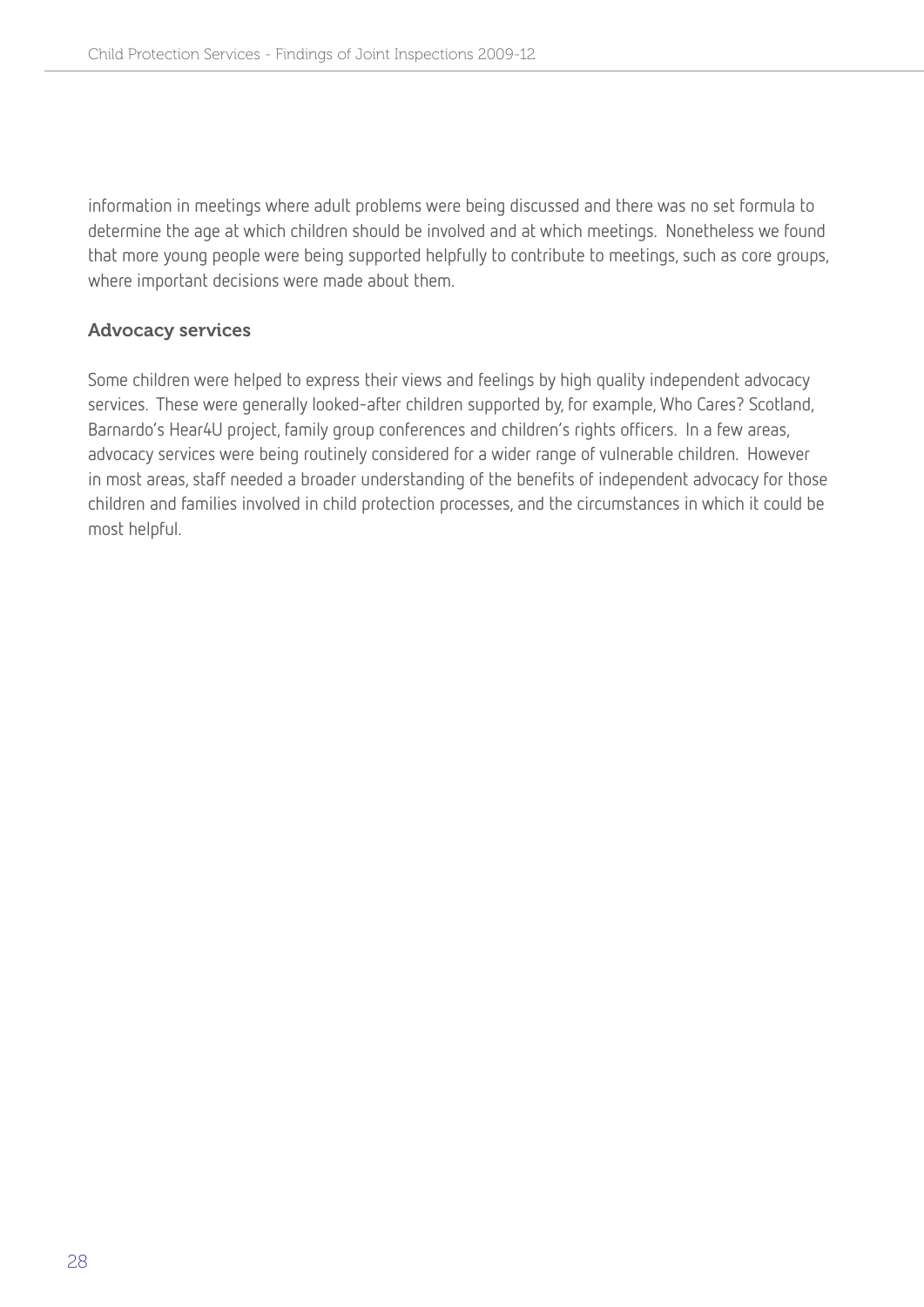"We [..] have a responsibility to help those vulnerable children in families where the lack of care and support in the home may be significantly undermining their wellbeing, particularly where there is a risk of neglect or abuse."

National Parenting Strategy, Making a positive difference to children and young people through parenting, Scottish Government, October 2012

## Quality indicator 2.2: Children and young people benefit from strategies to minimise harm

Inspections focused on services and outcomes for children who were already known or suspected to be at risk and in need of protection. Within this context inspectors examined how well children and families were supported to prevent difficulties arising or increasing. This included helping children learn how to keep themselves safe. We looked for evidence that this support was helping children be safer and have better life chances. High performance in this quality indicator needed to be underpinned by reliable processes to share and assess any concerns so that children's needs could be identified and met appropriately without undue delay.

#### The position at the end of the first programme of inspections

The first programme of inspections found performance in this indicator to be positive overall. Services were working well together to deliver a range of programmes to help children keep themselves healthy and safe, including when using the internet. Parents were benefiting from a range of parenting programmes to increase their parenting skills. A variety of multi-agency meetings were beginning to be used to co-ordinate the support given to children and families.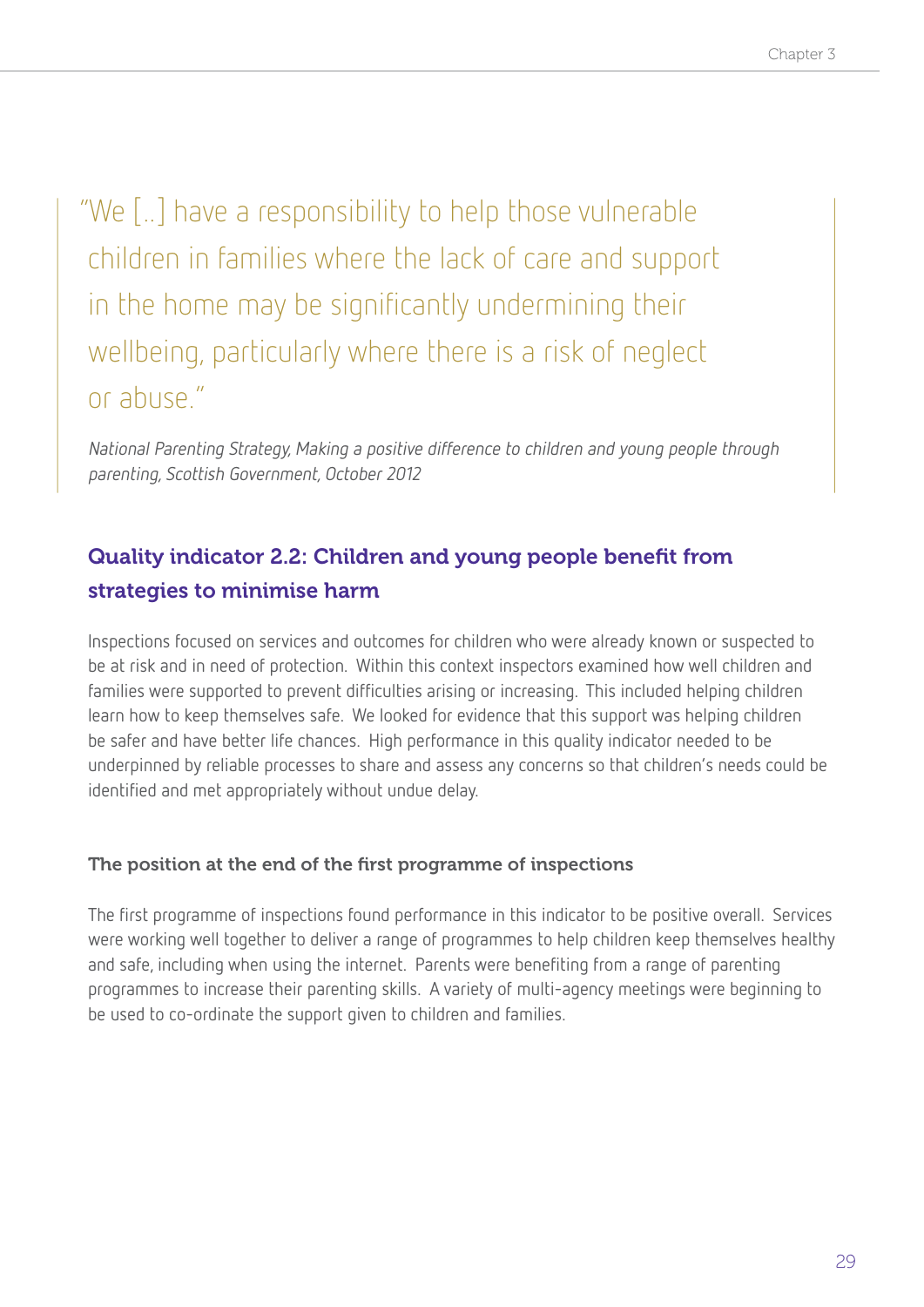#### Findings

|                | Programme 1 (30 areas evaluated) |                      | Programme 2 (32 areas evaluated) |     |
|----------------|----------------------------------|----------------------|----------------------------------|-----|
| Excellent      | NΟ                               | $0\%$                |                                  | 9%  |
| Very good      |                                  | 40%                  | 15                               | 47% |
| Good           |                                  | 37%                  | 09                               | 29% |
| Satisfactory   | 76                               | 20%                  | 14                               | 12% |
| Weak           |                                  | 3%                   |                                  | 3%  |
| Unsatisfactory |                                  | $\bigcap\frac{O}{D}$ | $\mathbb{H}$                     | ∩%  |

**We found the effectiveness of early intervention for children who may need protection and their families had improved, with 27 out of 32 areas being evaluated as good or above. Evaluations improved in nine areas although one area was downgraded. Three areas were evaluated as excellent, 15 as very good and one area weak.** 

#### Parenting support

In almost all areas vulnerable children and their families benefitted from the help they received. This help was given by a variety of staff across a range of services which included family centre staff and family support workers. Parents were generally supported well to improve how they cared for their children. Their parenting skills and confidence were increasing through a wide range of parenting support, delivered either individually or in groups. In some areas health and education staff in family and preschool centres were working closely together to support parents to develop their parenting skills. We found a number of very positive examples of the work undertaken through programmes such as Triple P, Incredible Years and an adoption of the Solihull Approach\*.

These are programmes which help parents and carers to understand and respond positively to children's behaviour.

#### Intensive support to prevent crisis

In most areas staff across services worked effectively together to provide early support to reduce risks to vulnerable children. This helped prevent further difficulties and improved their situation at home. Some families received very intensive packages of support which included help at weekends and in the evenings although planned support during evenings, weekends and public holidays was lacking in many areas. Generally, services were offered without delay and targeted at those families who needed them most. However for some families in almost a third of the areas, there were delays before the most appropriate services were provided. Usually help continued for as long as families needed it. In only a very few areas were decisions made to withdraw support quickly. However at times services were not co-ordinated well enough to ensure families continued to make use of the support on offer. In a few more rural areas services were not always available to families who needed them. Even in high performing areas, parents were rarely involved in reviewing the effectiveness of the support they received.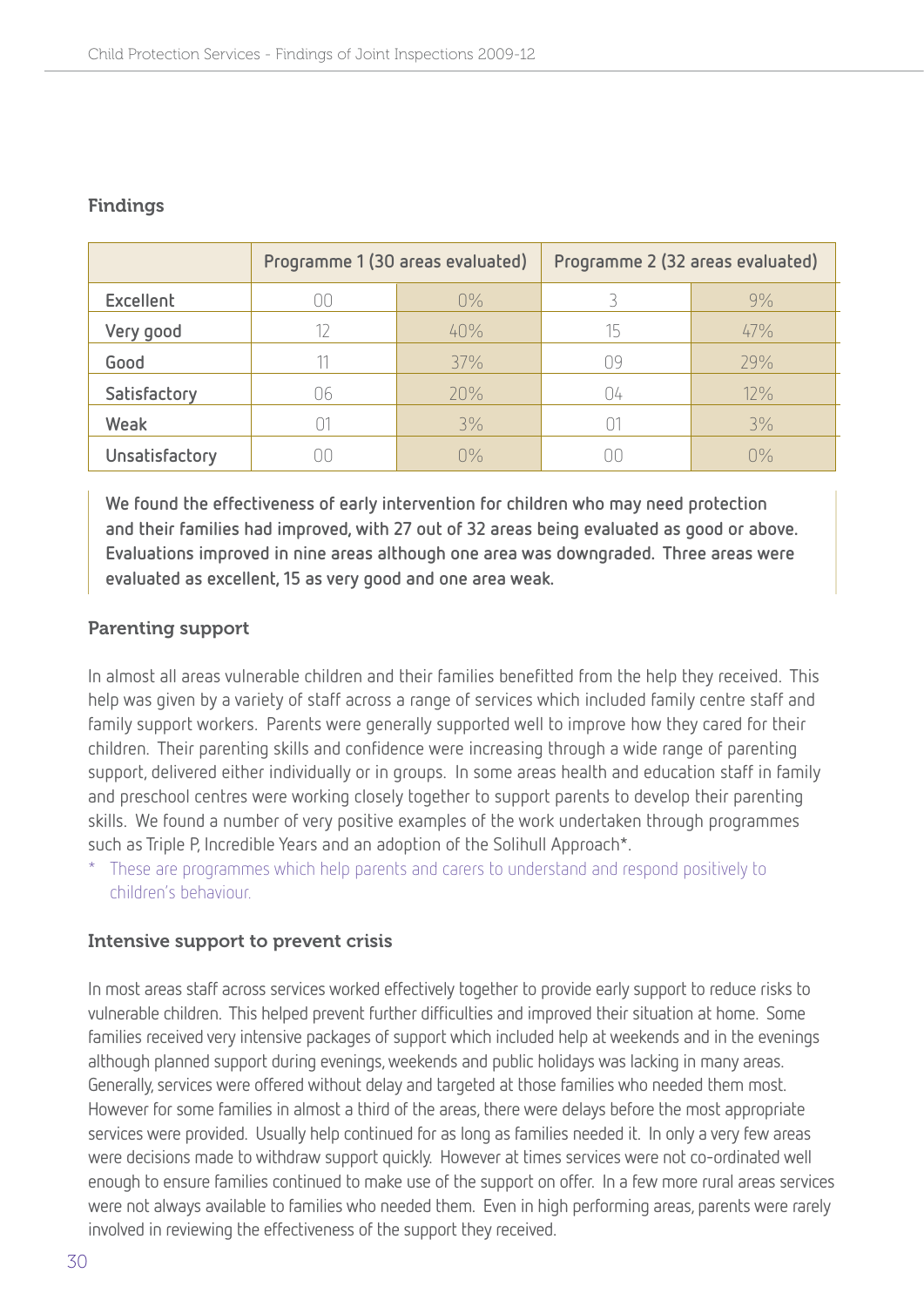#### The implementation of a GIRFEC approach to sharing concerns at an early stage

Throughout the programme we saw a growing awareness and use of the Getting It Right for Every Child (GIRFEC) principles across services. A few areas had managed very successfully to change the staff culture of 'silo working' into genuine partnership working around the child. Other areas concentrated on changing paperwork used for assessing risk and planning care but failed to change the way staff work and therefore had limited success in implementing the GIRFEC principles of joint working.

Multi-agency screening groups were sharing information at an early stage when concerns were raised, particularly when children were affected by domestic abuse. As a result many children and their families were receiving valuable help from the police, Women's Aid, social work and a range of third sector organisations to help keep them safe. Screening groups were becoming more established in many areas and some were expanding the role and remit of the group to include all child care concerns. Not all areas had a systematic way of sharing this information across services. As a result, despite concerns being discussed, at times it failed to result in any helpful responses or additional supports for the child and/or family.

#### Identifying and supporting vulnerable pregnant women

We saw particular improvements in the way services identify and support vulnerable pregnant women. In almost all areas support, advice and guidance was being given to those mothers identified as vulnerable in good time to help them prepare for the birth of their babies. Risks to unborn babies were being assessed more effectively by multi-disciplinary teams and plans put in place to ensure babies were kept safe following their birth. There was a high level of engagement with mothers who were being supported more effectively to keep ante-natal appointments and follow health advice. Addictions staff were identifying pregnant women more regularly and in a few areas were assessing risks to children jointly with social workers. The quality of these joint assessments was a particular strength when supporting pregnant women who were misusing substances.

#### Reducing risks by helping children learn to keep themselves safe

Overall, staff were recognising the need for children to develop skills to help keep themselves safe, particularly when using mobile technology and the internet. Children in all areas were being helped to keep themselves safe and healthy through a range of very effective, targeted and sometimes very creative programmes delivered in schools by a number of staff across services. Some of the most vulnerable children benefited when staff, across services, discussed strategies particularly relevant to their own situation which would help them keep themselves safe and healthy. These included safety plans completed in partnership with Women's Aid when children were affected by domestic abuse or substance misuse. However in a few areas more attention needs to be paid to assessing the risks for individual children whose life experiences or current circumstances increase their vulnerability. These children may need particular help to learn ways of reducing risks and keeping safe.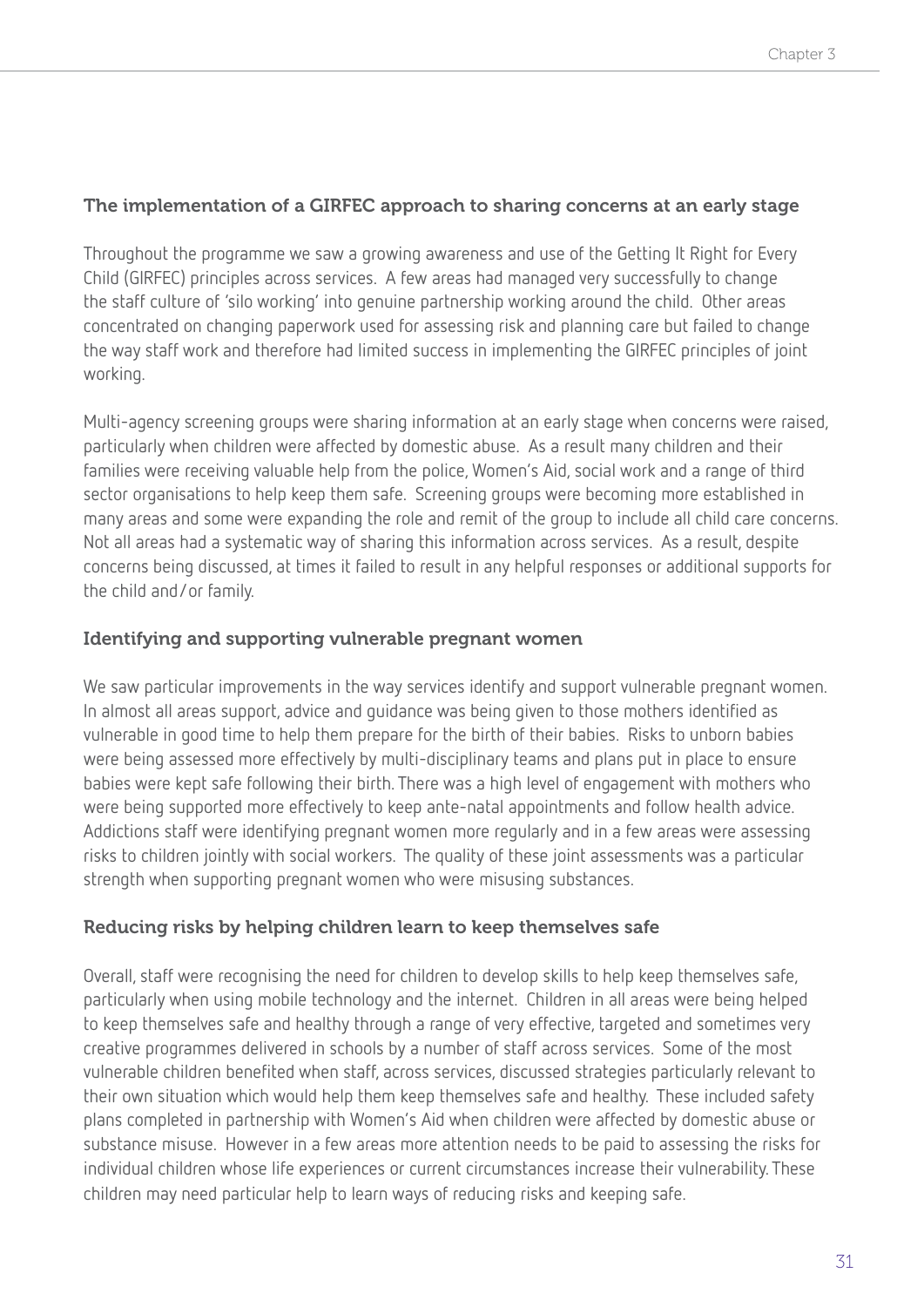# "The measure of success of child protection systems, both local and national, is whether children are receiving effective help."

The Monro Review of Child Protection Final Report – A child-centred system, 2011

## Quality indicator 2.3: Children and young people are helped by the actions taken in immediate response to concerns

This quality indicator focuses on the extent to which children get the help they need without delay when there are concerns about their safety or immediate welfare. Services receiving positive evaluations will have demonstrated that children are supported well while concerns are being investigated, and that children are appropriately protected and cared for, whether or not it is not safe for them to remain at home. Sound processes are required in respect of information-sharing, initial assessment of concerns, investigative practice and the use of legal measures to protect children.

#### The position at the end of the first inspection programme

The first programme of inspections showed staff, on the whole, being alert to signs that children may be at risk of abuse and generally responding promptly and effectively to ensure their safety. However there were major weaknesses in seven areas where staff did not act quickly enough and children were left in high-risk situations for too long. We also highlighted the challenges in recognising and responding to accumulating concerns which may indicate neglect.

|                  | Programme 1 (30 areas evaluated) |       | Programme 2 (32 areas evaluated) |                      |
|------------------|----------------------------------|-------|----------------------------------|----------------------|
| <b>Excellent</b> | OΟ                               | $0\%$ |                                  | $0\%$                |
| Very good        | 08                               | 27%   | 16                               | 50%                  |
| Good             |                                  | 37%   | 10                               | 31%                  |
| Satisfactory     | $\frac{1}{4}$                    | 13%   | 14                               | $12\%$               |
| Weak             | 03                               | 10%   | $\Box$                           | 6%                   |
| Unsatisfactory   | $\frac{1}{4}$                    | 13%   |                                  | $\bigcap\frac{O}{D}$ |

#### Findings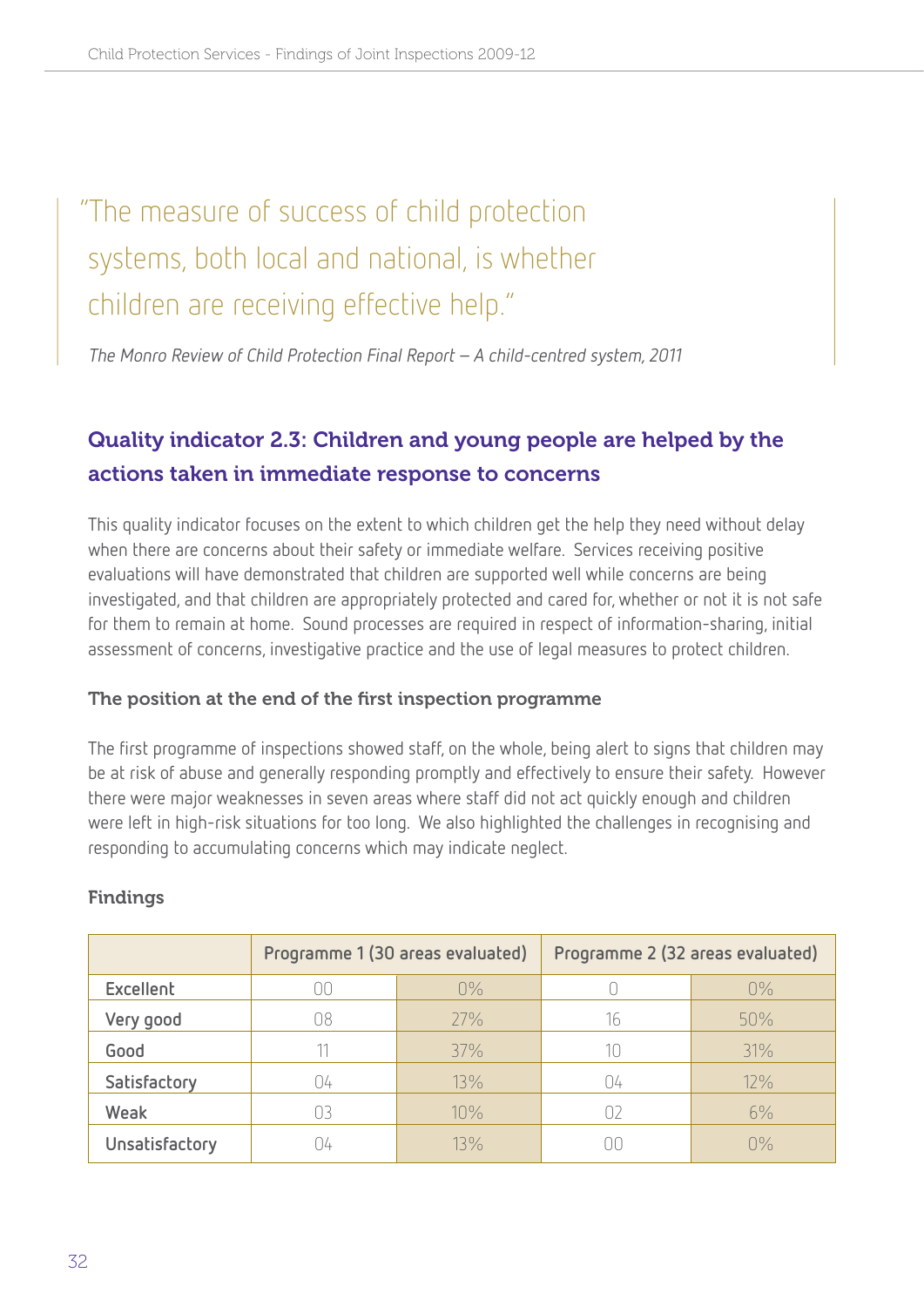**There was an increase in positive evaluations against this indicator. Seventeen areas showed improvement, including all of those areas previously evaluated as weak or unsatisfactory. Staff were working together more effectively, sharing more relevant information and making more informed decisions at an earlier stage. The number of areas where performance was very good doubled from eight to sixteen. However, in two areas the level of performance dipped to weak, from a previous evaluation of satisfactory in one area and from an evaluation of very good in the other.** 

#### Recognising when children may need protection

Overall, staff across services, including those who work mainly with adults, recognised when children may be at risk of harm and generally shared their concerns appropriately. There was a growing confidence in the number of staff working with adults who recognised clearly the role they had in identifying vulnerable children and working with children's services to help keep children safe.

#### Investigating child protection concerns

A formal system for gathering and sharing information consistently between police, health, social work and education staff when there were specific concerns about a child was a strong feature in many areas. Initial referral discussions were held to agree individual and collective responses to concerns. This was playing a very important part in delivering a prompt and effective response and ensuring that those children were protected from further harm. Children were also receiving the immediate attention and support they need from health professionals to achieve good physical and emotional health. Commendably, in a few areas education staff also participated in initial referral discussions to share relevant information about children known to their service. Across the country however, education services did not always have systems in place to share information when child protection concerns arise during school holiday periods. In a few areas health staff were still not involved consistently in discussions with police and social work staff when initial concerns about children were raised. As a result children's wider health needs may be overlooked.

Recording of initial referral discussions was gradually improving with the development in some areas of a single shared electronic format but the quality of recording of decisions made at initial referral discussions and the rationale for them was still too variable. Debriefings did not always take place to ensure that decisions and future actions were clearly communicated to staff and followed through.

Those areas performing most strongly had an effective out-of-hours social work service ensuring a consistent and robust response to child protection concerns when those arose in the evenings or at weekends. In some areas delays in the initial response were associated with a less effective out-ofhours service, but in most of these, managers had already recognised this and were taking steps to strengthen out-of-hours responses.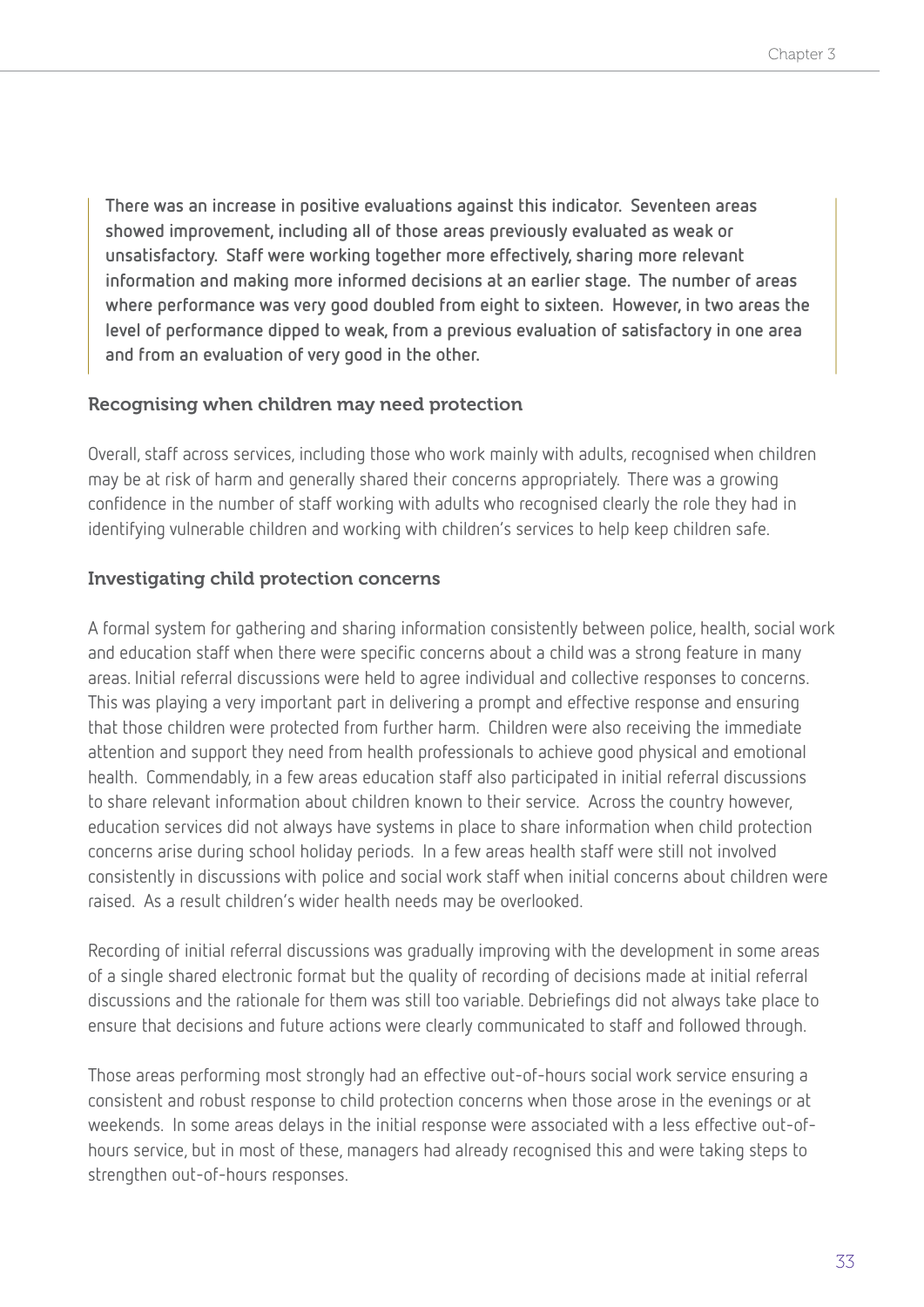#### Responding effectively to parental substance misuse, domestic abuse and neglect

Identifying and responding effectively to children experiencing neglect was still a challenge for staff in some areas. While understanding of the impact of neglect on children's development and their future outcomes was growing, in individual cases staff did not always recognise the patterns of neglect and the impact on the child's health and wellbeing quickly enough. Once recognised, in many cases it was proving extremely challenging to balance up risks and needs to determine what action to take and how best to improve the child's circumstances. This was particularly the case for sibling groups or older children. The best performing areas were sharing concerns about children in a variety of multi-agency meetings and were using chronologies and other assessment tools very effectively to determine patterns of risk and the likelihood of positive change.

There was usually a high level of awareness across services about the risks to children who experience domestic abuse and parental substance misuse. This was helping staff to take action more quickly to reduce risks to children and keep them safe.

#### Supporting children and families during investigations

During child protection investigations children and parents were usually kept well-informed about the actions staff were taking and provided with the support they need. In the best performing areas leaflets were provided to reinforce the information provided by staff.

#### Acting to make children safe

Staff generally made good use of various legal measures that were available to them to help keep children safe. When it was no longer safe for children to remain at home with their parents, an alternative safe place for them to stay was usually found quickly either with relatives, friends, foster carers or in residential units. While we are aware that in many areas finding suitable longer-term placements for children is a considerable challenge, placements were being found for children in emergency situations, which is a significant improvement from the first programme of inspections. Increasing use was being made of kinship carers. Checks made by staff on the suitability of places found for children to stay in an emergency were usually carried out, but not always recorded well in the children's records.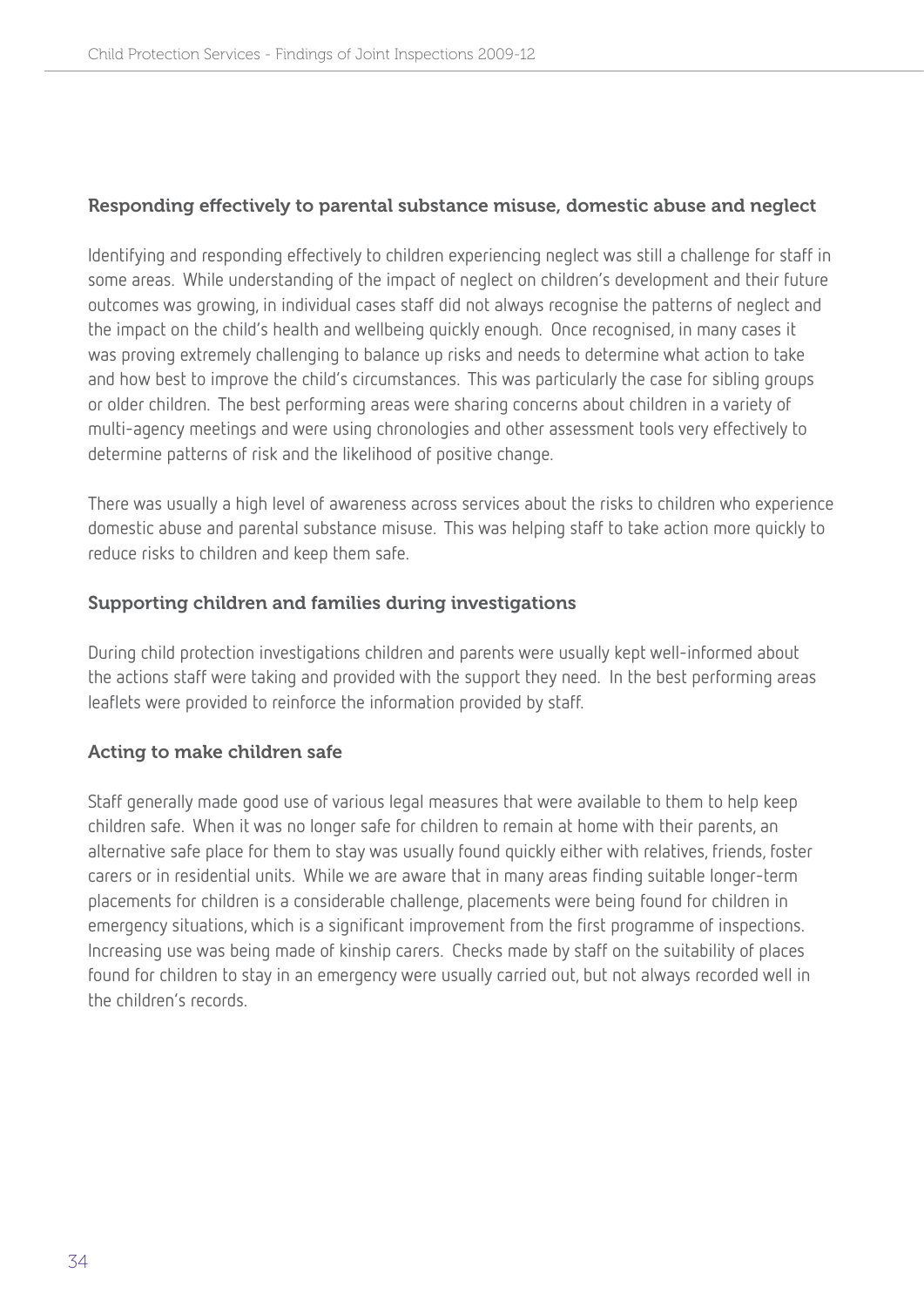"The impact of maltreatment is damaging at all stages of children, including the teenage years. By adolescence, neglect and/or neglectful parenting are associated with poorer physical and mental health, risky health behaviours, risks to safety including running away, poorer conduct and achievement at school and negative behaviours such as offending and anti-social behaviour. Emotional abuse is also associated with teenage suicide."

Safeguarding Children Across Services: messages from research. Davies, C and Ward, H, 2012

### Quality indicator 2.4: Children and young people's needs are met

This indicator focuses on how well children's short and long-term emotional and wellbeing needs are met and the extent to which children and young people get appropriate help to recover from abuse and neglect. To achieve a positive evaluation services should be able to demonstrate that children's lives have improved or are improving in the short-term and are likely to improve in the longer-term, as a result of the services they receive. Robust assessment and effective joint planning are key to ensuring children's needs are met well.

#### The position at the end of the first inspection programme

In the first programme of inspections there was significant room for improvement in services' performance against this quality indicator. Of 30 council areas evaluated, performance was below satisfactory in nearly a quarter and very good in only three. Most areas were managing to meet children's short-term needs reasonably well but in a significant few, services were either too slow or ineffective in taking action to protect children and keep them safe. Across the country, there was a need to give greater attention to identifying longer-term needs and taking action to ensure better future outcomes for children. Local authorities and their partners were urged to increase specialist resources to ensure all children who need it get help to recover from the effects of abuse and neglect.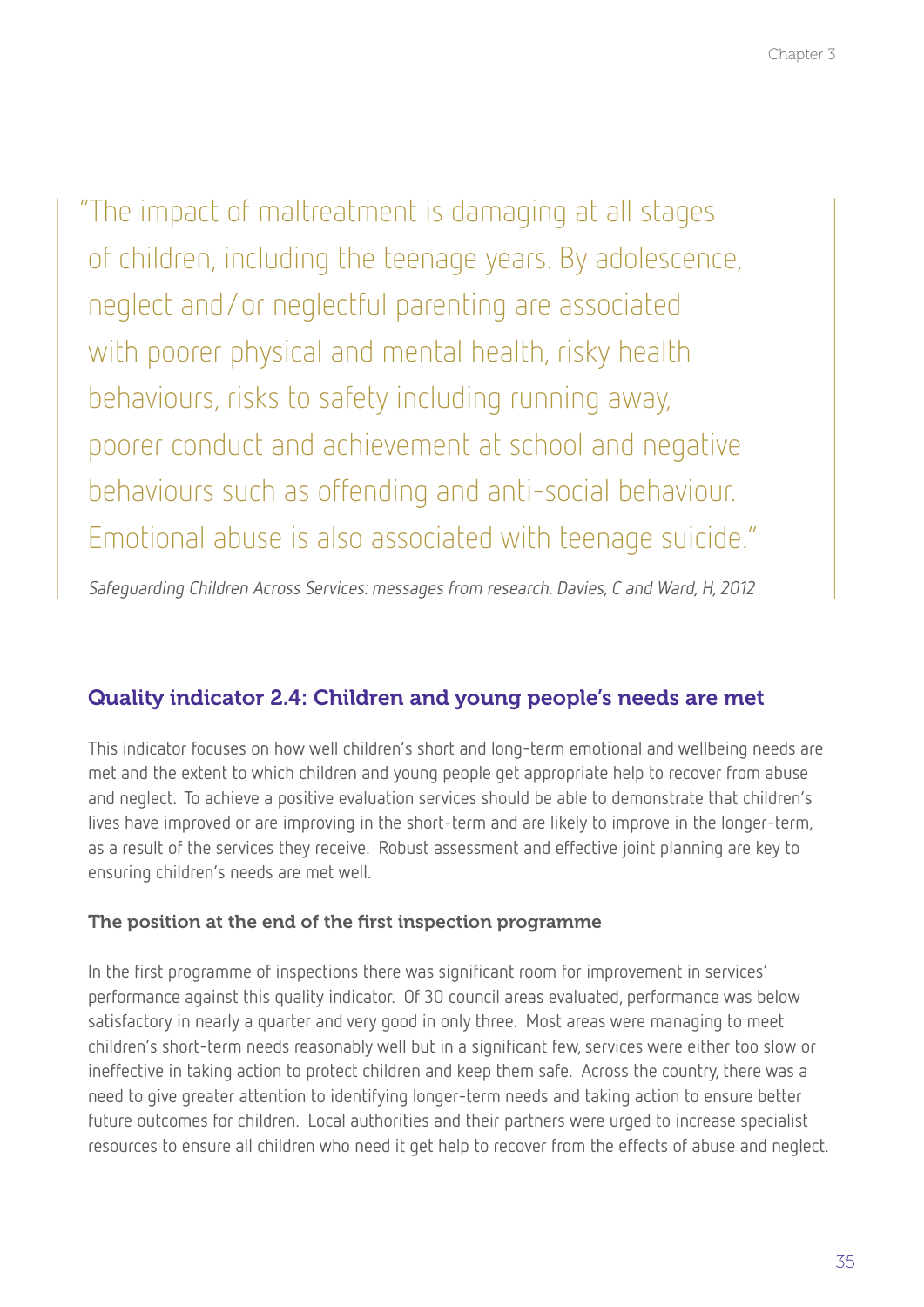|                | Programme 1 (30 areas evaluated) |       | Programme 2 (32 areas evaluated) |                           |
|----------------|----------------------------------|-------|----------------------------------|---------------------------|
| Excellent      | DО                               | $0\%$ |                                  | 3%                        |
| Very good      |                                  | 10%   | $\Box$                           | 22%                       |
| Good           |                                  | 37%   |                                  | 41%                       |
| Satisfactory   | ገዓ                               | 30%   |                                  | 34%                       |
| <b>Weak</b>    | 06                               | 20%   | Πſ                               | $0\%$                     |
| Unsatisfactory |                                  | 3%    |                                  | $\bigcap\mathcal{O}_\cap$ |

#### Findings

**Overall services are getting better at meeting the needs of children requiring protection. In nearly two-thirds of areas, we evaluated performance as good or better. Seven areas were evaluated as very good at meeting children's needs and one area was excellent. We found particular improvement in the extent to which services were meeting children's immediate needs for safety and protection.** 

#### Helping families meet their children's needs

In most areas staff in statutory and voluntary services were working well together to provide the help children needed. A shared responsibility for meeting children's needs had been helpfully reinforced by extensive joint training across services and the development of multi-agency forums where staff meet regularly to discuss the needs of individual children. We found a range of supports for vulnerable families which, in many cases, were very successful in helping parents learn to meet their children's needs better. This included services to reduce risks and improve the day to day experiences of children whose parents were very young or those children affected by parental substance misuse. However, services were usually in great demand and not always available when, or for as long as, they were needed. In some parts of the country, geography was a major challenge and services were inaccessible for families unless help with transport could be provided over an extended period. In a few areas well co-ordinated packages of intensive support had been very effective in ensuring children's needs continued to be met when families were in crisis, to prevent children being accommodated or to support them in the vulnerable period when they returned home.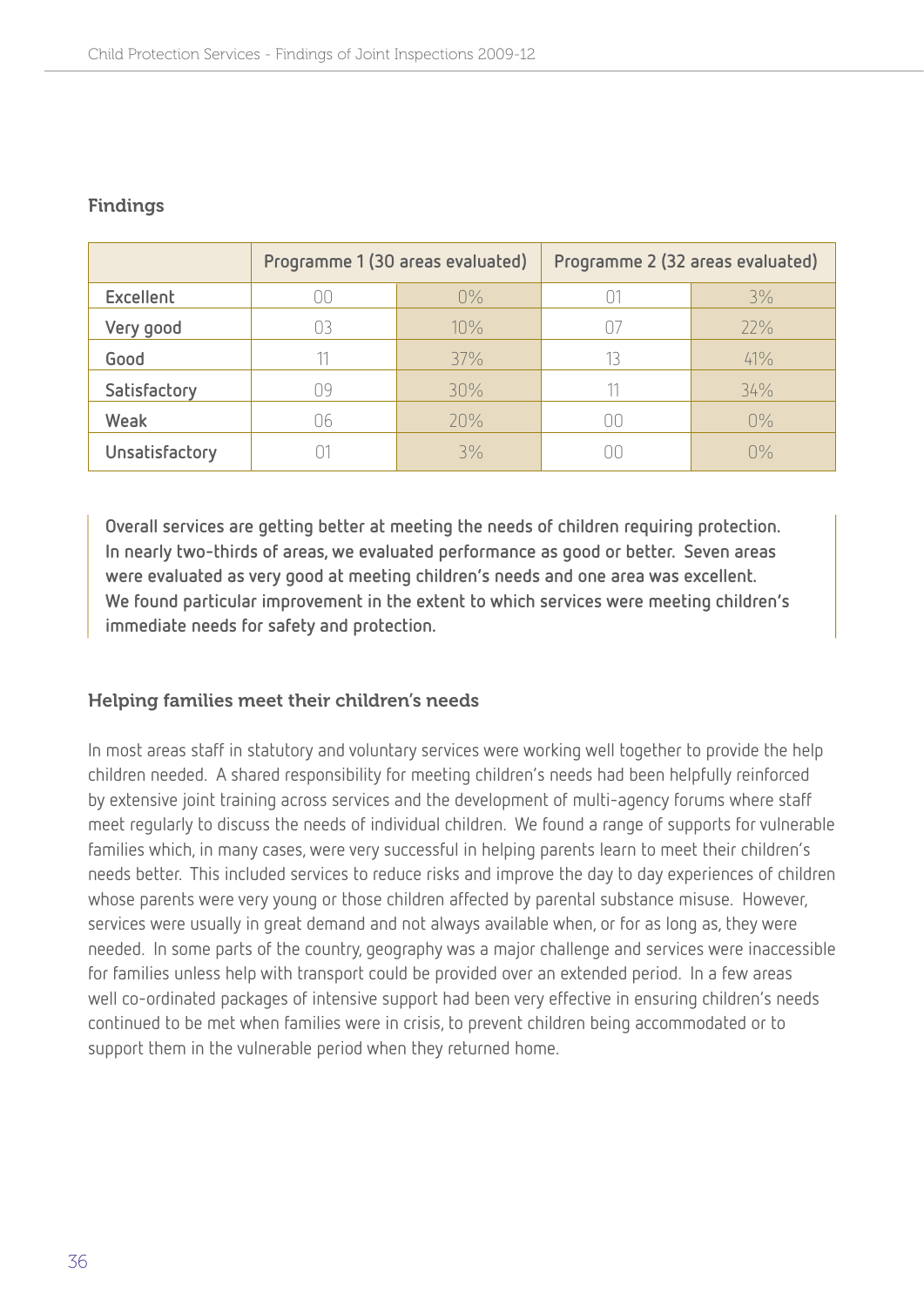#### Meeting on-going needs

More council areas had policies in place for continuing support to families when a child's name was removed from the child protection register. Nevertheless, in nearly a third of areas, support stopped too quickly to ensure children's needs continued to be met. Rarely were services deliberately withdrawn but plans often relied too heavily on parents' continued co-operation, their ability to recognise their children's needs and their willingness to ask for help. In these areas services were usually quick to respond to further crises but were not always sufficiently proactive to ensure children in chronic situations got the on-going health care, stimulation and learning opportunities they needed.

# Meeting children's health needs

Greater involvement of health staff in planning to meet children's needs has been a very positive development, raising awareness of a range of health needs and widening understanding of the importance of good health to positive outcomes for children. Health visitors played a key role in ensuring children's health needs were identified and met without undue delay. School nurses were making a significant difference to meeting the needs of school-aged children but the school nursing service was frequently overstretched and school nurses were not always able or invited to contribute to support plans. Designated nurses for looked after children were making a very positive contribution to more effective assessment and better health care for children unable to live with their families. This was starting to include children who are looked after at home, who are potentially very vulnerable and need extra support to ensure they have a healthy lifestyle and make safe, positive choices.

In some areas NHS systems were not designed to meet the needs of the most vulnerable children well, for example when they were discharged too quickly from services. Meeting children's needs successfully often required prompt information-sharing and follow-up by community health staff or other professionals to ensure children got the assessment or treatment they needed when parents were unable to keep appointments or did not co-operate well with treatment plans.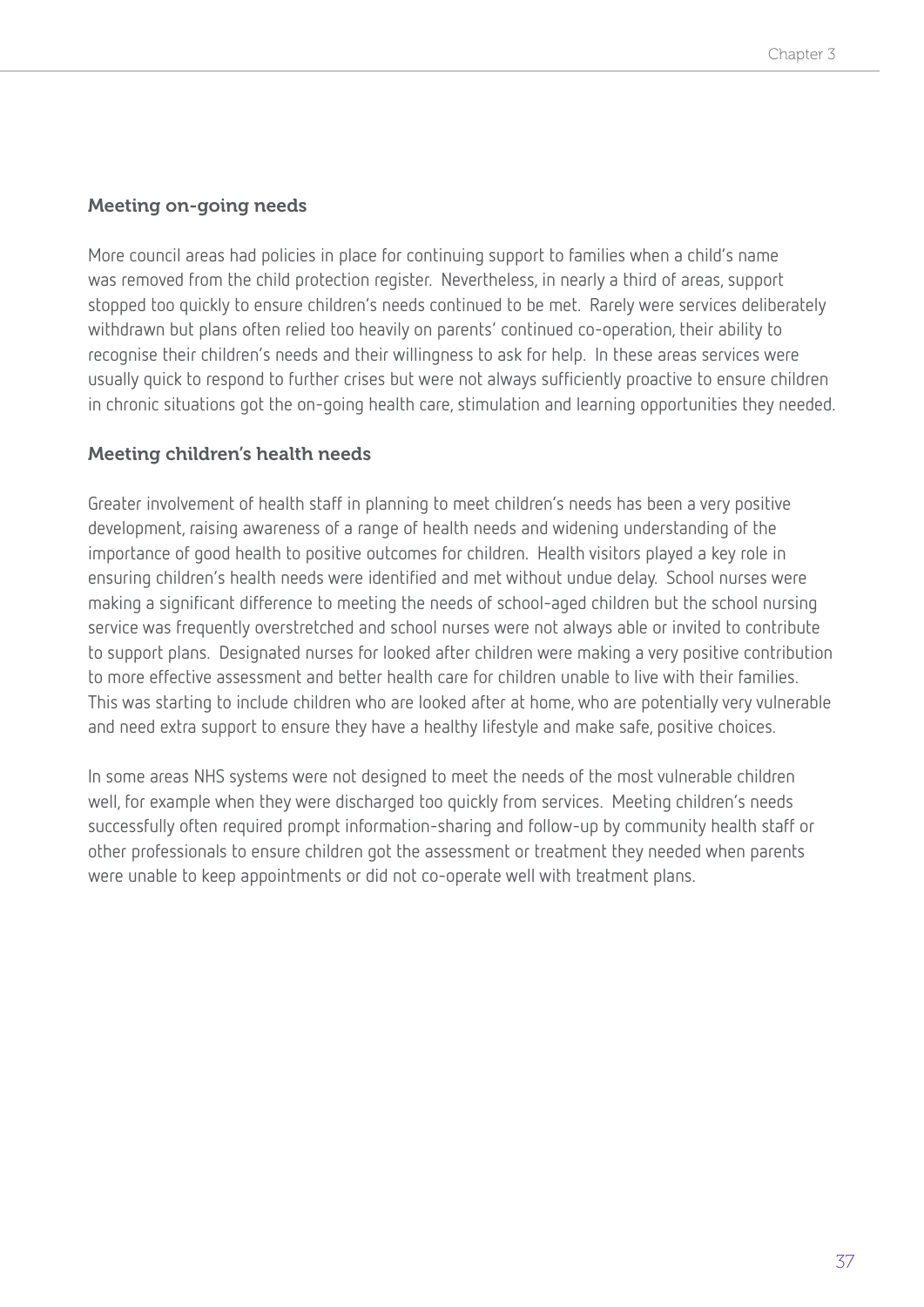#### Meeting long-term needs through safe and stable placements

Finding and supporting the appropriate care arrangement for each child was critical to providing stability for children and meeting their needs in the long-term. In some areas ensuring enough resources to meet the needs of children who required long-term alternative care presented a significant challenge. However, we found many examples of children's wellbeing improving, sometimes dramatically, through the care provided in high quality foster placements. Sustained management attention had been effective in reducing delays in decision-making for some children who needed permanent placements. In the best performing areas very positive outcomes for young children who required adoption were being achieved through early identification of vulnerable children, excellent information sharing and high quality permanence planning . However, older children who were unable to return home were still experiencing longer delays and periods of uncertainty in many cases.

There was wide variation in the extent to which services supported kinship carers and assessed whether kinship placements deemed appropriate as a short-term measure were able to meet children's long-term needs. Best practice was underpinned by sound assessment of children's short and longer-term needs and combined financial and practical support to carers with additional services to meet children's needs. By investing in local care and education resources, some councils had succeeded in reducing the number of children who need to be placed at some distance from home and were meeting children's short and longer-term needs more effectively as a result.

# Identifying and meeting the needs of children affected by neglect

Responding well to meet the needs of children experiencing neglect or chronic poor parenting has been an emerging challenge across the country. We found increasing understanding of the impact on children of continued exposure to domestic abuse and the risks presented to children by living in situations where parents misuse drugs and/or alcohol or have significant mental health difficulties. In some areas schools and early years services were making a very positive impact on the most vulnerable children through high quality nurturing and pastoral care and a range of supports, including breakfast clubs, out of school care, learning support, homework clubs and home-school links.

Managers and staff in areas meeting children's needs most successfully had worked hard to improve the quality of assessments to identify both risks and needs in the short and longerterm. They focused carefully on the needs of all children in the family and took specific, detailed and sustained action to ensure these needs were met for as long as required. Examples included ensuring that children received routine dental care, got to nursery and school regularly and on time, had opportunities to take part in appropriate play, maintained meaningful contact with friends and important family members and lived in a clean and safe home. In very good and excellent services staff were highly aware of the deficits there may be in children's learning and development, including their emotional development, from early experiences of neglect. They anticipated and actively planned to meet these needs before significant difficulties arose.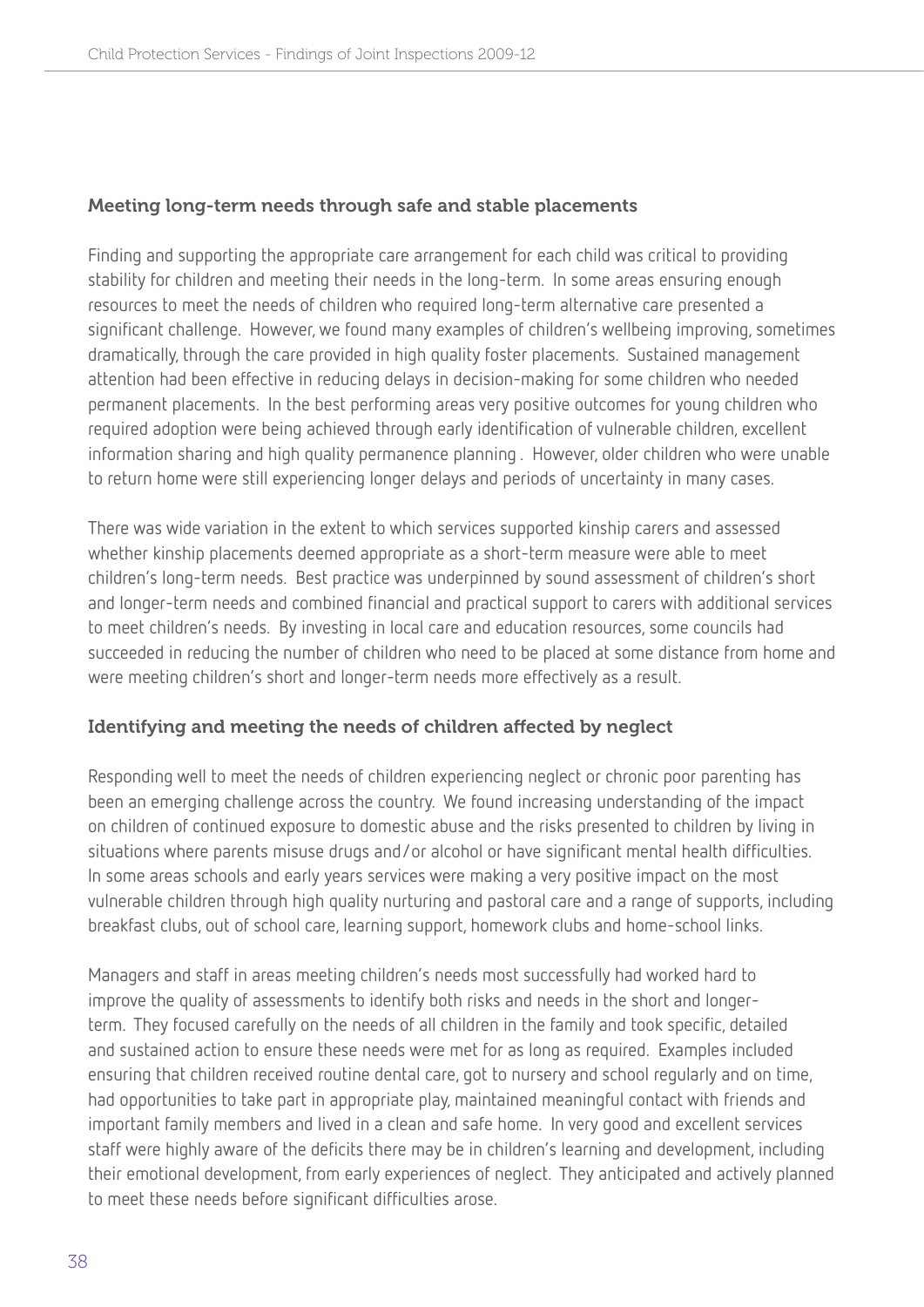#### Helping children recover from trauma and attain positive mental health

Accessing Child and Adult Mental Health Services (CAMHS) and other specialist recovery services was still problematic in most areas of the country. Services were usually of high quality when provided, and greatly valued by carers, but too often children and young people still waited for lengthy periods to get the help they need. In many areas NHS Boards had clarified referral routes and many were developing triage systems to direct staff and families to the most appropriate service for their needs. There had been helpful investment in primary mental health workers in a few areas which was helping to meet the needs of some children. While carers and staff valued consultation with specialist staff to help them meet children's emotional needs more effectively, this should not be an alternative to providing direct intervention by specialist staff if it is required. In a few areas waiting times reduced for initial assessment, but there were still delays for treatment. Finding more effective ways of addressing trauma and supporting positive mental health in young people is critical to improving both their current circumstances and future outcomes. This is an area that demands commitment and effective leadership within the NHS and collective responsibility between partners.

Third sector organisations providing recovery services had worked very well with their council partners to tailor services to meet local needs. Nevertheless children and young people who lived some distance from specialist services, or whose living situations were unstable or unsupportive, were not always able to get the help they needed to address their difficulties. Staff in very good and excellent services identified recovery needs at an early stage, were proactive in seeking out help and advocated strongly on children's behalf. They made and carried out detailed plans to ensure children and young people kept appointments and organised transport when needed. They were creative about providing help for children in the absence of specialist services, seeking out help and advice for carers. They were supported by their managers to find the time, resources and support to undertake direct work with children themselves.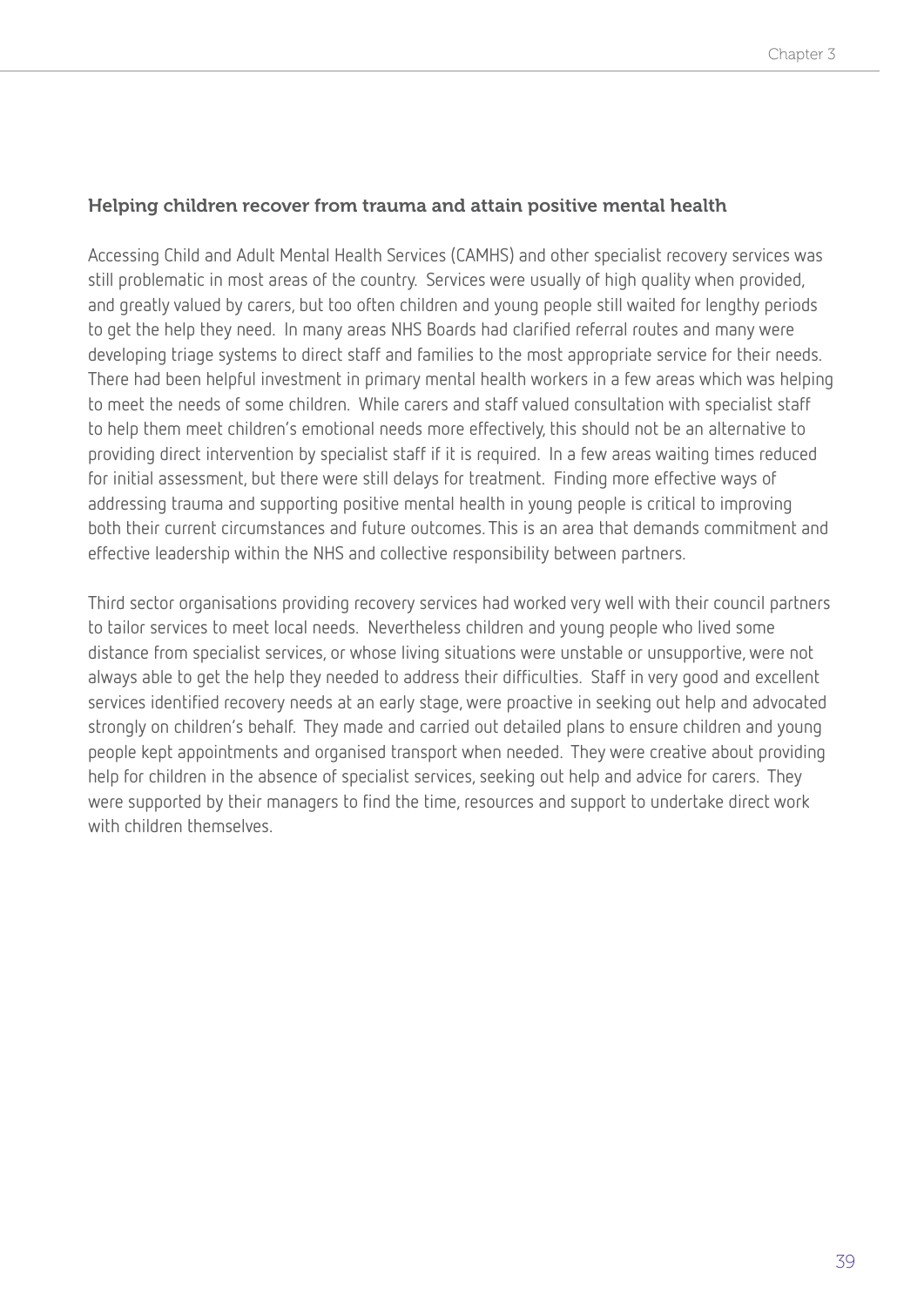Chapter 4

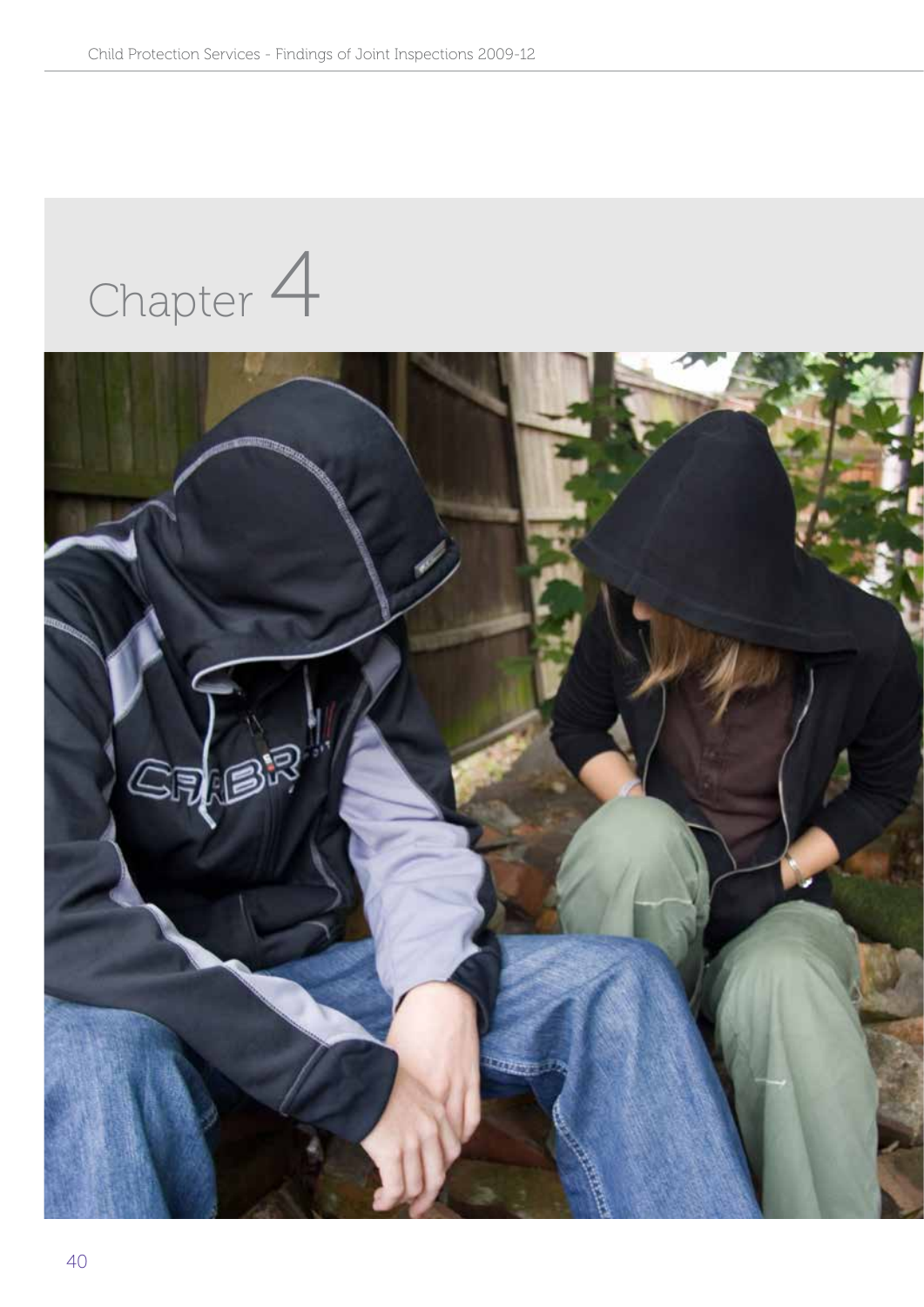# HOW GOOD IS THE MANAGEMENT AND DELIVERY OF SERVICES?

"A particularly significant finding is the high number of significant case reviews which relate to the care and protection of children living in families whose lives are dominated by drug use and the associated issues this brings [..] In most cases the child's needs had been identified and an extensive support package had been put in place but this did not prevent these children from dying or experiencing harm."

Audit and analysis of significant case reviews Vincent, S and Petch, A., Scottish Government, 2012 (p 9)

# Information-sharing, assessment and planning

In all the areas we inspected, when reviewing documents before each inspection, we paid particular attention to exploring how well key child protection processes were managed and the impact these had on vulnerable children and families. Our review of documents included the child protection committee's own self-evaluation and supporting evidence, which inspectors examined carefully to ensure its conclusions were valid. We gathered significant amounts of evidence through reviewing children's case records about information sharing, assessment and planning. Where there was uncertainty about the quality and application of these processes, we examined them more closely in the second phase of the inspection.

We did not evaluate these processes using the six-point scale but they did have a direct influence on children's and families' experiences and on the outcomes achieved for them. So, strengths and weaknesses in key processes are reflected in the evaluations reached in the four quality indicators that are explained at the start of each section in this report. The first inspection programme identified information-sharing, assessment and care planning as key areas for development nationally and, in most areas, inspectors had made recommendations to improve some aspect of these key processes.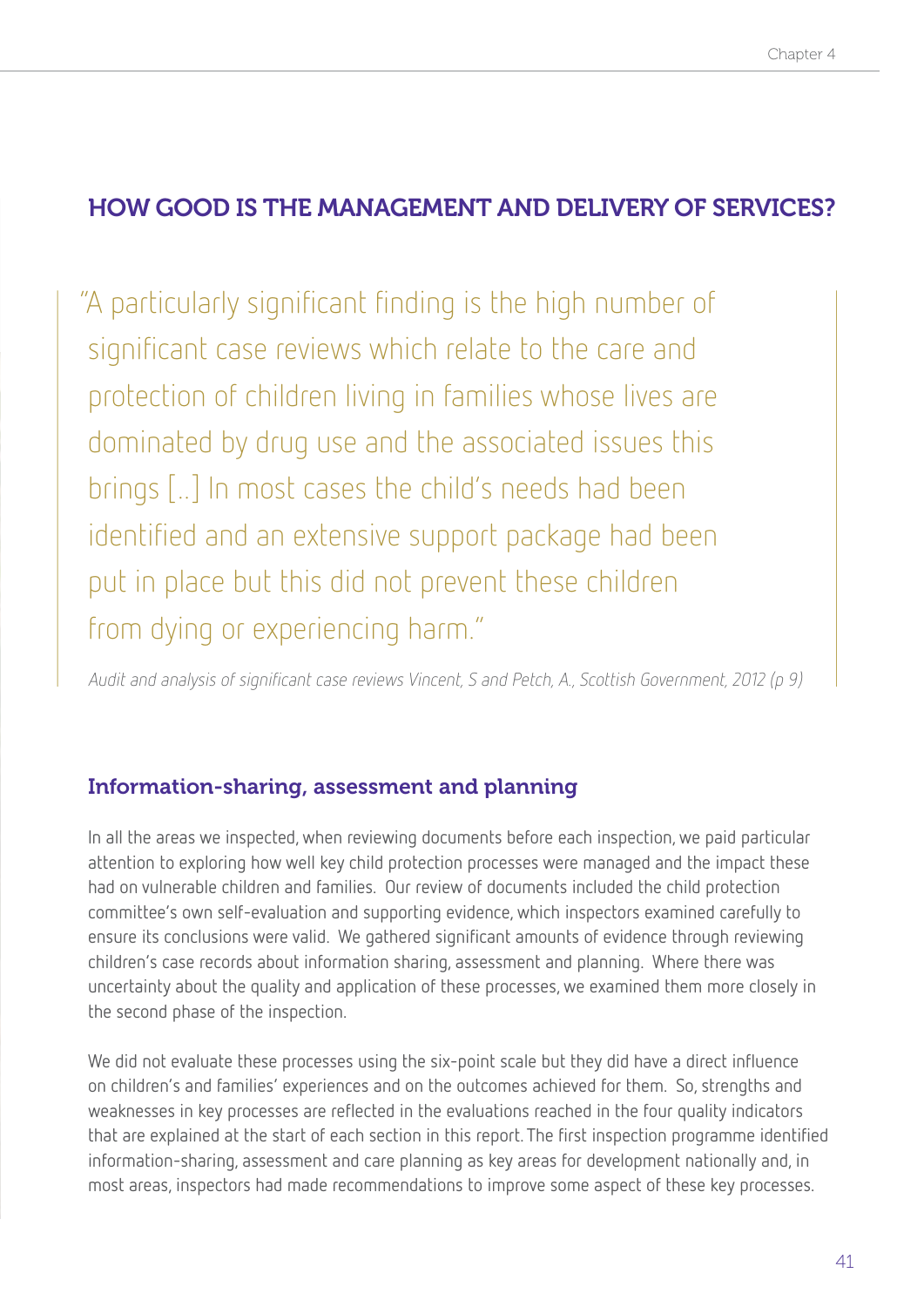# Sharing information and assessing risks and needs

#### Multi-agency screening

Many areas of the country had established a multi-agency referral screening process whereby representatives from police, health and social work services and, in a few cases, education services meet on a regular basis to jointly consider a range of concerns about children. The type of concerns referred to screening groups varied, as did the sources of referral. Concerns most commonly raised were about children affected by domestic abuse, usually generated by police reports of specific incidents. The intention of sharing information at an early stage is that more appropriate support will be provided to the child and his/her family before problems worsen. However, we found success in achieving this aim varied considerably. In some areas, multi-agency screening had been very helpful to services in identifying the most vulnerable children at an early stage. It ensured children and families got the right kind of support and established a surveillance system to pick up any further needs or risks in the event of recurrence or deterioration. However, in a few areas information was being shared without assessing needs and risks properly and without making a plan of action. It was not appreciated that although sharing information was a prerequisite for thorough assessment, it was not enough by itself. In a few areas systems for sharing information after a screening group meeting were not efficient enough to ensure that staff with a key role in supporting the child or family were made aware of concerns quickly and could respond appropriately.

# Initial referral discussions

We found significant improvements in the way social work, police and health staff work together in the initial stages to respond to child protection concerns. Specialist child protection nurses had been appointed more widely and were making a significant contribution to this practice change. We found staff were helped by the development of electronic systems to gather relevant information from across health services more consistently and share this more quickly with police and social workers, to inform decision-making. This included relevant health information about significant adults in a child's life. The practice of convening an initial referral discussion involving police, health and social work staff was the goal in almost all parts of the country but was at different stages of implementation - very well established and routine in some areas, but not yet consistent in others. Making arrangements for this process to operate effectively outside office hours continued to present additional challenges in most areas.

#### The role of health staff in assessing risks and needs

More consistent involvement of health staff was allowing informed decisions to be made more often about which children need to be medically examined when concerns are being investigated. This was supporting more effective consideration of, and response to, children's wider health needs. Nevertheless, we still found inconsistencies. Sometimes decisions were still being made about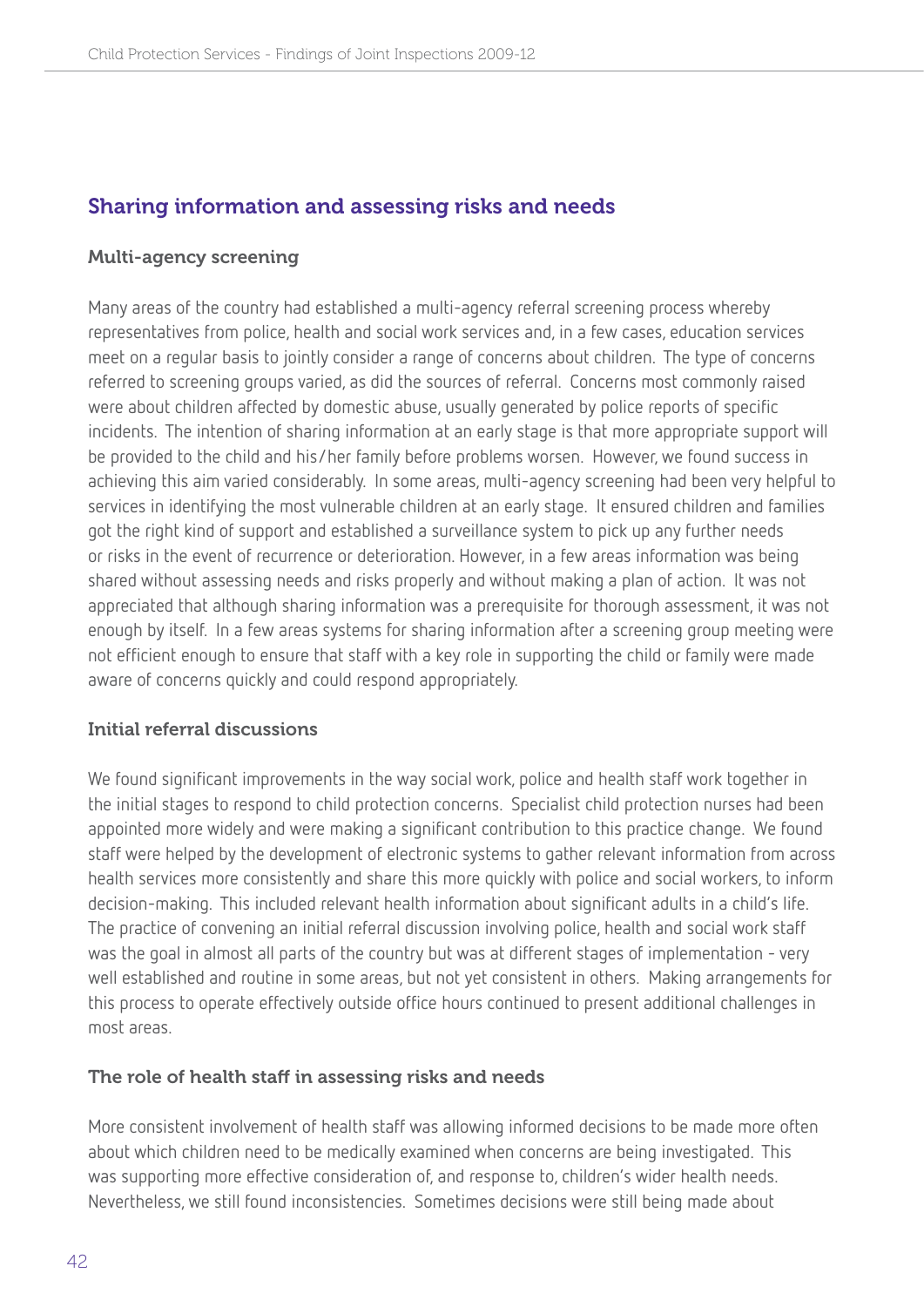the need for medical examination by police and/or social workers without the advice of a suitably qualified health professional. This was more likely to be the case outside office hours. In a few areas managers across services were meeting regularly to quality assure initial responses to child protection concerns and IRDs. This was helping them reach consensus about child protection thresholds and improve the quality and consistency of this key child protection process.

Most areas had strengthened their capacity to provide joint child protection medical examinations. Helpfully, a few areas were leading the way in instituting systems for comprehensive medical assessments for children at risk of neglect. More information about our findings in relation to arrangements for medical examinations for children in need of protection can be found in chapter six of this report

#### Initial risk assessment and pre-birth assessment

Overall, the quality and rigour of initial risk assessments had improved with a positive impact on children's immediate safety. Particularly encouraging was progress made on assessments of risks and needs pre-birth, which were being completed more timeously and supporting more effective intervention to reduce risks prior to babies being born. More detail about our findings about the impact of improved pre-birth assessment and planning on improving experiences for vulnerable mothers and babies is given in chapter three.

#### Comprehensive assessment

A less encouraging picture was found in relation to comprehensive assessments of risks and needs, the quality of which remained too variable. Staff across services were increasingly using standardised assessment formats based on the My World Triangle and Resilience Matrix, (found in 'A guide to getting it right for every child', published in 2008 by Scottish Government) This was helping them develop a shared understanding and language for their assessment. Overall, health visitors and school nurses were becoming more competent and confident in their assessments. Staff working in early years services often provided detailed assessment reports based on careful observations and consideration of children's needs in the round. However, assessment reports of school-aged children sometimes focused too narrowly on attendance and behaviour, even when education staff had a sound understanding of children's wider development, circumstances and needs.

We found some examples of high quality comprehensive assessments by social workers. These gathered information from all relevant sources, clearly discussed the nature and extent of risks and needs and analysed their impact on children's day to day safety and wellbeing. In many areas,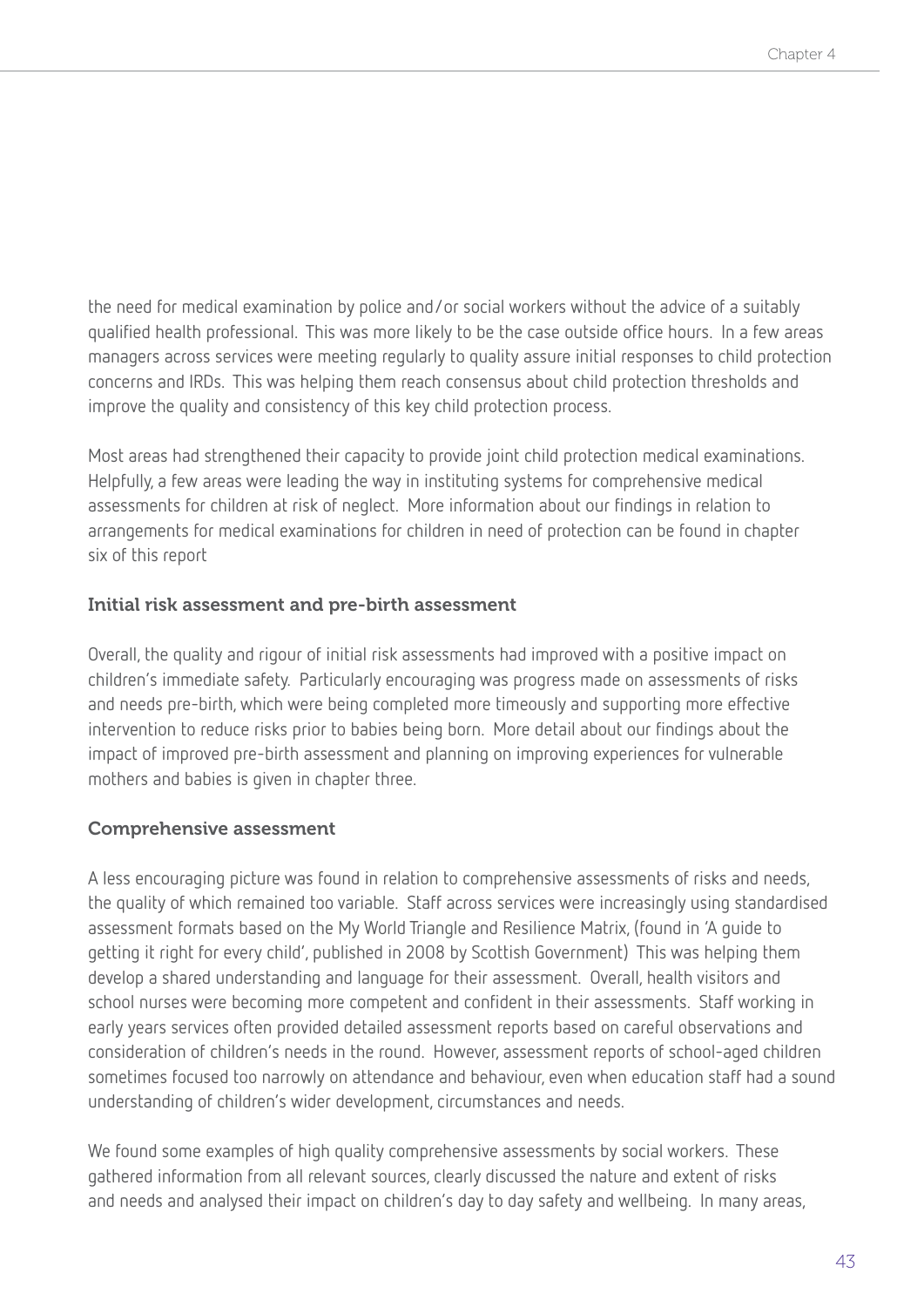however, these were not the norm. Poorer quality assessments were too descriptive and did not take full account of historical information. Risk factors were listed in a superficial way. Not enough consideration was given to parents' capacity to sustain any change or improvement in response to the help they receive. Family assessments did not always consider fully the needs of individual children. In a few areas, confusion about the format to be used for assessment and the complexity of the paperwork had deskilled staff and led to an overall deterioration in the quality of assessments. Fully integrated assessments were at an early stage of development.

Some social work services had improved the quality of assessment reports provided to children's reporters and panel members and reduced delays but further improvement is required to meet agreed timescales routinely. Effective liaison between social work managers, children's reporters and panel chairs was helping to improve performance in some areas.

# Assessing the suitability of kinship placements

Assessments of kinship carers to ensure their suitability to care for children in the longer term varied significantly in quality and timeliness. A few areas had managed to improve how effectively they were able to take forward permanency plans for children through sustained management attention. Nevertheless, some children were still experiencing significant delays before finding permanent families because assessments were not completed within prescribed timescales.

# Compiling and using chronologies

The way chronologies\* were used as a tool to support assessments of risks and needs varied. When thorough chronologies were compiled, these enabled staff to identify patterns of risk rather than treating each new concern in isolation. This was particularly helpful with concerns emerging pre-birth or where children were thought to be experiencing neglect or domestic abuse. In a very few areas core groups were maintaining chronologies and using them very well to understand and monitor risk and keep track of progress. However, the purpose of different types of chronologies was generally not well understood. A chronology of agency involvements was often confused with a chronology of significant events in a child's life. Often services maintained chronologies containing completely different events and there were important gaps in information about events with significant meaning for the child. Some chronologies were far too detailed to be effective as a tool for identifying patterns of risk. Systems and processes were under development to support staff in reviewing and updating chronologies. Electronic systems which automatically populate chronologies and which encourage 'cutting and pasting' to produce very lengthy documents with no review and analysis were largely unhelpful.

\* A 'chronology' is a timeline of significant events.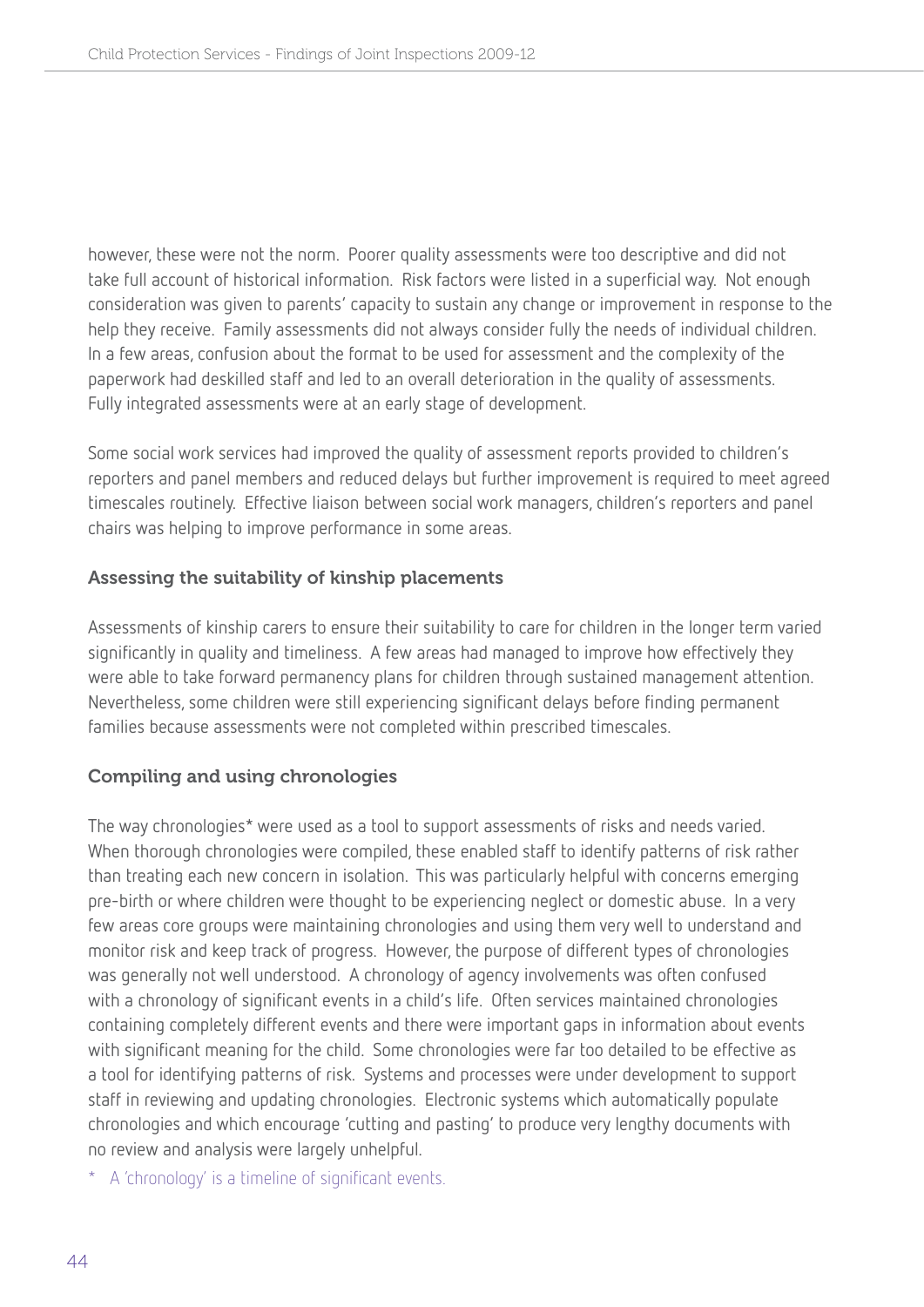#### Parenting assessments

We found many examples of very helpful parenting assessments with strong evidence of how these were helping mothers and fathers to reflect on their own experiences of being parented and their approaches to child development. Staff had access to a number of very useful frameworks to support them in this work. Unfortunately most parenting assessments happened only when removal from home was being considered or once children had already been removed from home, to help decision-making about the prospects of rehabilitation. We acknowledge this work is time-consuming for social work staff who are often working under significant pressures. Nonetheless, making better use of parenting assessment frameworks at an earlier stage could do much to help direct intervention, target resources, clarify plans for children and reduce the risk of drift.

# Children affected by parental substance misuse

Increasingly we could see addictions staff sharing information more routinely about parental substance misuse with children's social workers. However, there was still a lack of consistent practice across the country and different expectations about participation in processes, such as core groups, for implementing children protection plans. It was very rare to find joint assessments undertaken by children's social workers working together with addictions staff to assess and manage risks on an on going basis. Given the particular challenges and the level of risks associated with parental substance misuse, there is an urgent need to develop this area of work.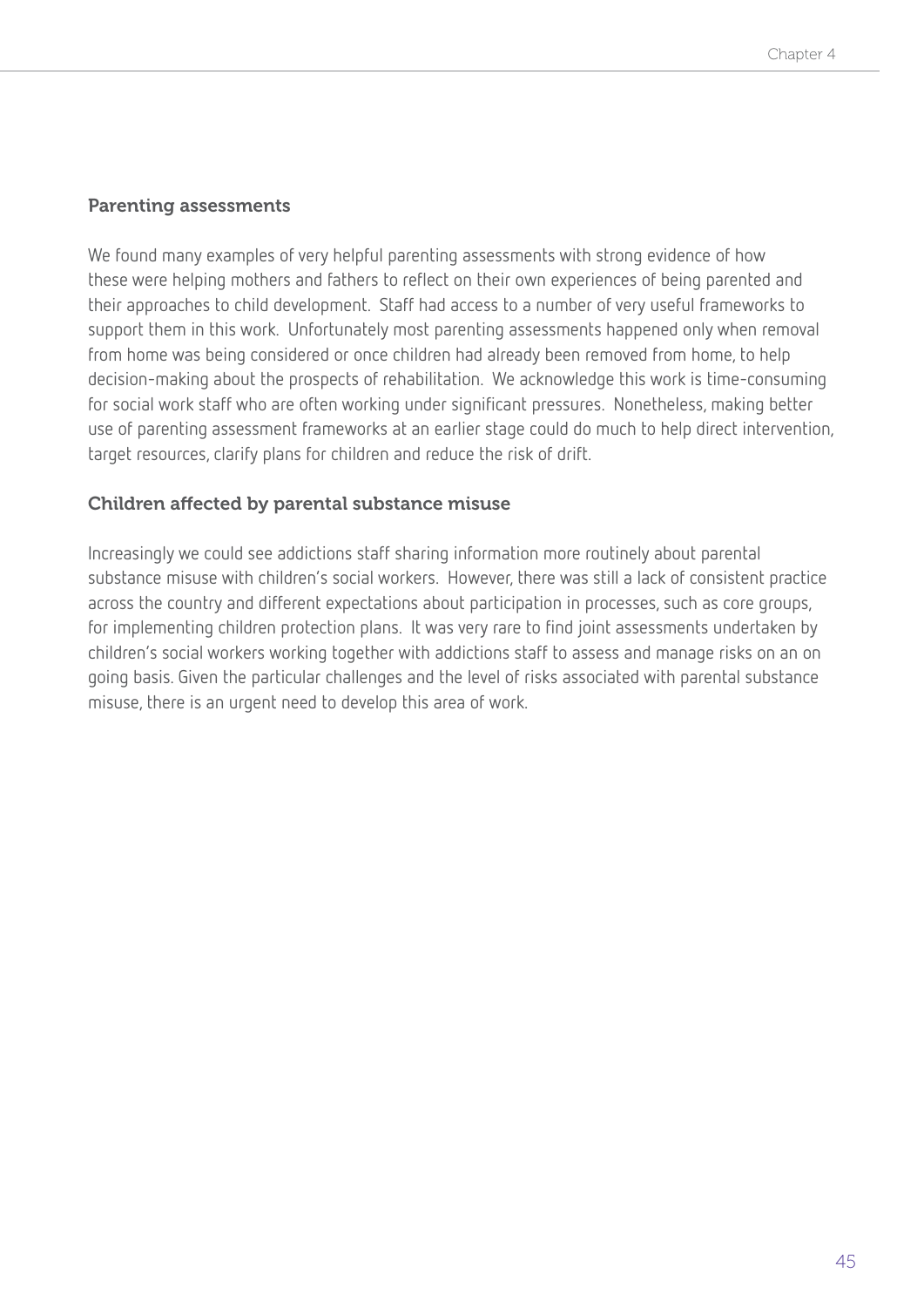# Planning to meet children's needs

"It must be remembered, while planning is an important part of offering appropriate help, it should not be an end in itself. It is the actions that arise from the plan and the outcomes these produce for an individual child that matter most."

GIRFEC practice briefing 6: The Child's Plan, Scottish Government, 2010

# Child protection case conferences

Child protection case conferences had been strengthened with improved attendance by staff across services, including school nurses and substance misuse workers. Police were making an important contribution to risk assessment through attending initial child protection case conferences including pre-birth case conferences. Police attendance at review child protection case conferences, including those making decisions to de-register children's names from the child protection register, was variable. While they routinely provided information to help decision-making, sometimes the significance of the information they were providing was not understood by those who did attend, for example legal terms or the reasons for police or procurator fiscal decisions. There was some improvement in participation by GPs either by attending or submitting a report although this remained highly inconsistent. In some areas, chairing of case conferences had been greatly strengthened by ensuring chairs were independent of the management of the child's case and had the necessary authority to quality assure and challenge practice across services.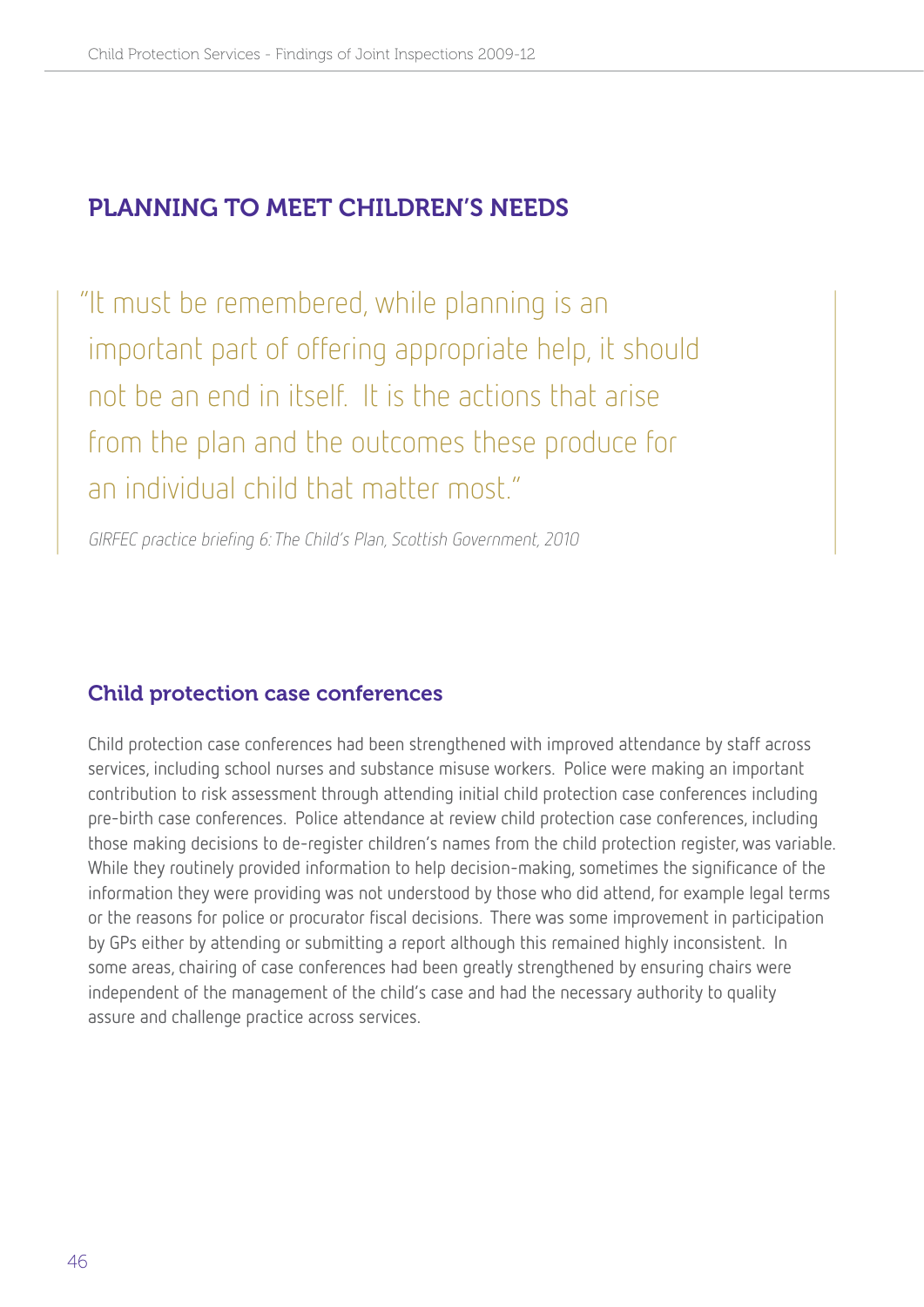# Child protection plans

We saw a welcome improvement in the quality of child protection plans, the majority of which had clear, attributed and relevant actions laid out to protect the child and meet his/her needs in the short term. In a few areas family plans were used where siblings were living together in the same household. These did not always recognise how the same circumstances affected children differently.

# Outcome focused care planning

In most areas staff were finding it a significant challenge to align child protection plans which addressed immediate needs with more outcome-focused plans to support the child and family beyond the immediate crisis. For many children, SMART (Specific, Measurable, Attainable, Realistic, Timely) outcome-focused formats, including SHANARRI wellbeing indicators were being introduced to plan how to meet their needs. This shift was helping staff focus on different aspects of individual children's wellbeing, but they need much more help to identify and apply measures of success in their planning to deliver desired improvements in children's wellbeing. The challenge for managers in most areas was to ensure that all plans for individual children were of a consistently high quality. In the best performing areas staff were developing plans consistently for individual children which set out aims for all aspects of the child's wellbeing with clearly articulated decisions about the overall aim of intervention. They detailed all the actions required to achieve those aims, considered the contribution all relevant staff could make, and diligently measured progress.

# Core groups

It was clear that the use of core groups to implement child protection plans is now very well established across the country. Core groups were meeting more regularly and staff across services were more committed to taking part in these meetings. The most effective core groups were coordinated well by a lead professional and involved a consistent team around the child. Involvement by parents and carers in child protection core groups was routine. Core groups were becoming more purposeful in reviewing the effectiveness of the child's plan and responding to changes in a child's circumstances. Increasingly, and helpfully, core groups were being continued after children's names are removed from the child protection register to help sustain improvements, although for too many children support still fell away too quickly after deregistration. In some areas progress had been made in reducing the number of planning meetings by combining child protection case conferences with looked after children reviews and education reviews of children with additional support needs. Where this had been done thoughtfully it minimised duplication for staff as well as families, while still successfully meeting the different aims of all of the processes. In a few areas however, risks were not addressed well enough when the combined meeting's agenda was too broad.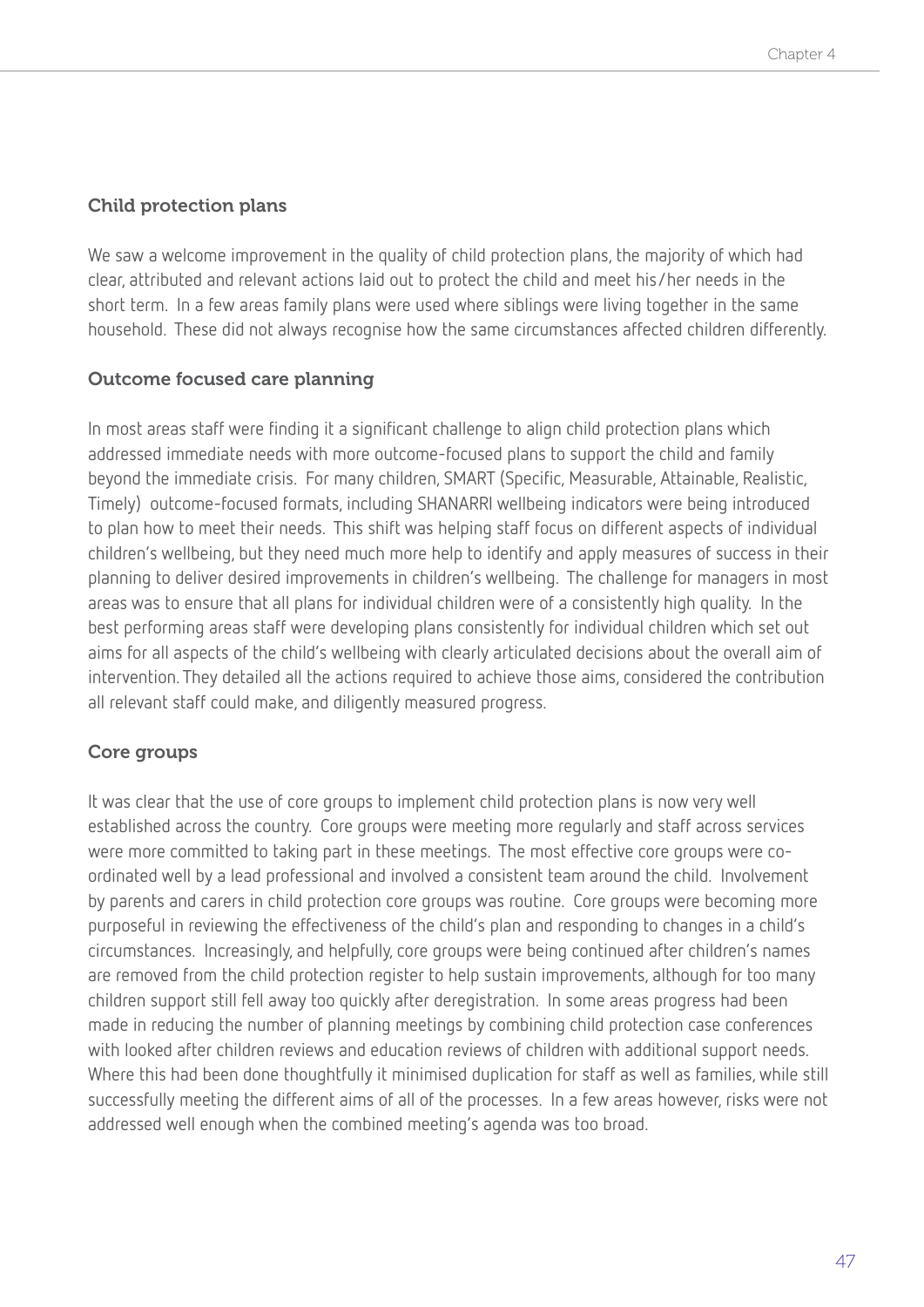# The role of front line and middle managers

In a few areas the role of front line and middle managers across services had been strengthened and was leading to notable improvements in the quality and consistency of key processes. In these areas social workers were benefiting considerably from regular, outcome-focused supervision which developed their knowledge and skills and supported learning through constructive criticism. In health services, more areas had introduced child protection advisors and health visitor team leaders who were playing a key role in supporting staff working with vulnerable children and families. Not all social workers, health visitors, school nurses and front line managers working with vulnerable children and families had appropriate opportunities to regularly reflect on their practice in keeping children safe.

Front line managers who carefully monitored the work of their team were helping ensure thorough assessments were completed on time and high standards of recording were maintained. When they chaired core groups effectively they ensured tasks were carried out in accordance with the child's plan and helped staff consider how well the longer term needs of the child were being met. They challenged parents to stick to the plan and made timely decisions to change the plan when children's circumstances did not improve enough. In some areas we found social workers struggling to undertake the administrative requirements of core groups alongside their own work with families and to bring the independent perspective needed to chair the meetings well.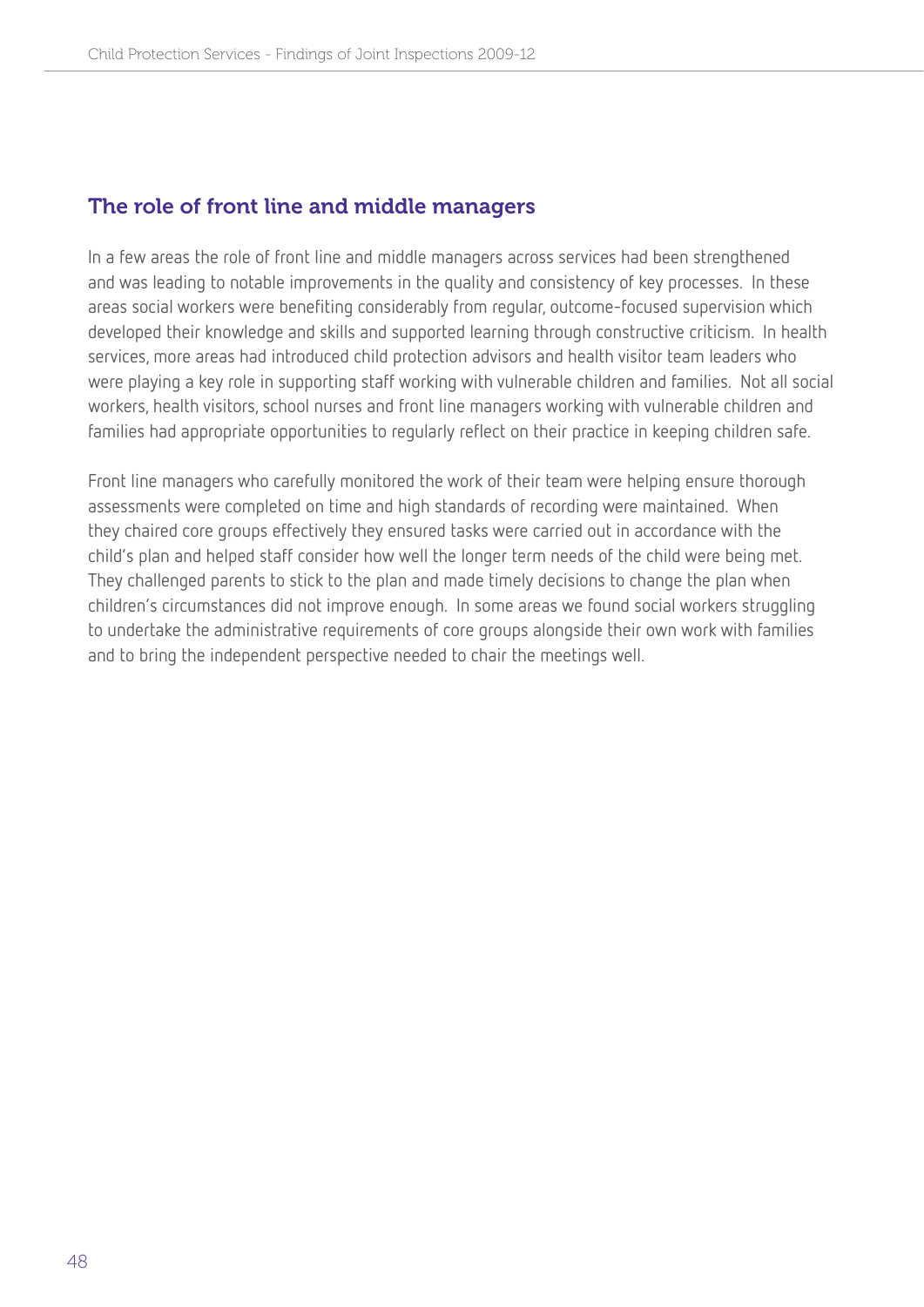"We will support robust self-assessment within delivery organisations using outcome based approaches [..]. The involvement of service users will be a critical component of self assessment. We will work to support delivery bodies to develop these approaches which in time should be an integral part of a more proportionate external scrutiny system and crucially an integral part of a continuous improvement approach within the organisation."

Scottish Government response to Crerar Review, 2008

# Quality indicator 5.5: Improvement through self-evaluation

Robust self-evaluation is central to continuous improvement. It allows chief officers, child protection committees and managers across services to be confident that the work they are doing has clear benefits for children. Key features of this indicator are the commitment shown to self-evaluation by chief officers and senior managers, how self-evaluation is managed and the extent to which it has resulted in actual improvements which have had, or are likely to have, a positive impact on children and families.

# The position at the end of the first programme of inspections

In the first inspection programme, self-evaluation was considered in the wider context of the leadership of change and improvement. Most services had carried out some structured self-evaluation of their own work to protect children but joint self-evaluation was acknowledged to be in the early stages of development. For the second programme of inspections, a specific self-evaluation quality indicator was developed and included in the suite of indicators to be reported on in all areas.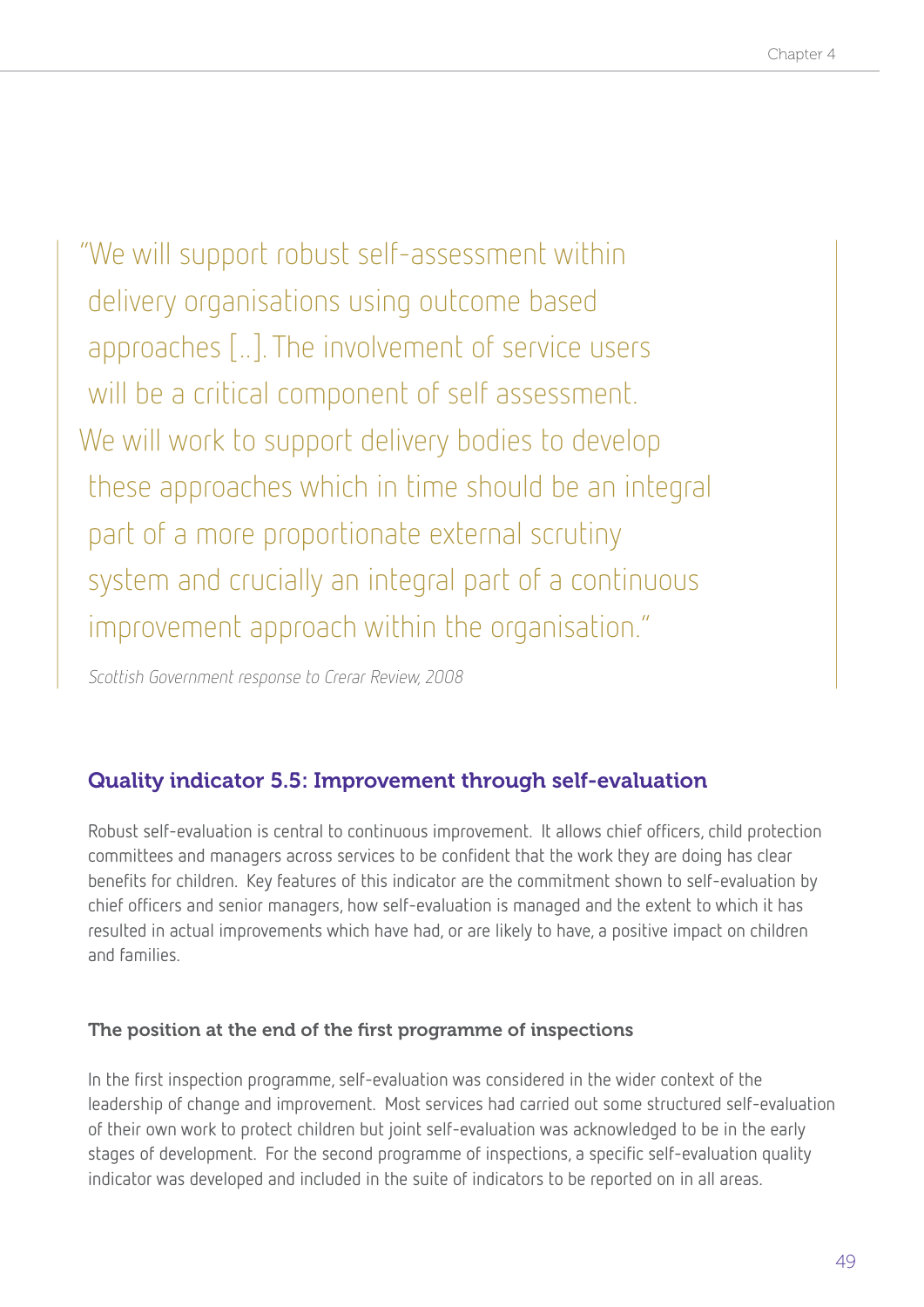# Findings

|                | Programme 2 (32 areas evaluated) |                          |  |
|----------------|----------------------------------|--------------------------|--|
| Excellent      |                                  | 3%                       |  |
| Very good      | 5                                | 16%                      |  |
| Good           | 16                               | 50%                      |  |
| Satisfactory   |                                  | 19%                      |  |
| Weak           |                                  | 12%                      |  |
| Unsatisfactory |                                  | $\bigcap_{n=1}^{\infty}$ |  |

**Five areas were rated very good at improving services through self-evaluation and one area excellent. In these, inspectors were confident that self-evaluation was being used very effectively to support improvement. In exactly half of the areas inspected, improvement through self-evaluation was evaluated as good. Services had strengths which they should now build on to ensure desired improvements are achieved. Evaluations were satisfactory in a further six areas and in a further four, we found joint self-evaluation to be weak.**

Across the country we found growing recognition of the role of joint self-evaluation in raising the quality of services for children in need of protection. Nowhere did we find child protection committees resistant to the idea of reviewing their own child protection work or unwilling to self-evaluate. Child protection committees were beginning to understand how having an accurate picture of services' joint performance, what is working well and where difficulties lie, is fundamental to effective prioritisation for improvement. We found a small number of areas where services demonstrated a high level of sophistication and maturity in how they understood and approached joint self-evaluation. These areas had a strong vision and high aspirations for children and clear shared aims for child protection. They had been very successful in embedding a culture of self-evaluation where staff at all levels were able to describe the impact of their work, understand the reasons for any new developments and were readily receptive to new ideas and practice. A key feature of these areas was that managers across services knew what constituted best practice. They aspired to better outcomes for children, recognised and celebrated success (crediting and encouraging both their own staff and partners) and were equally open to exploring 'failures' in a way which focused on improvement not blame.

Overall, however, we found child protection committees continuing to be challenged by the task of jointly evaluating their work to protect children. Services were still asking themselves too few questions about the difference they are actually making to the lives of vulnerable children and families. Staff's and managers' own views of the quality and impact of their work were too rarely tested against an agreed set of indicators using robust evidence. In many areas monitoring of key child protection processes had improved. This is important but of limited value unless managers and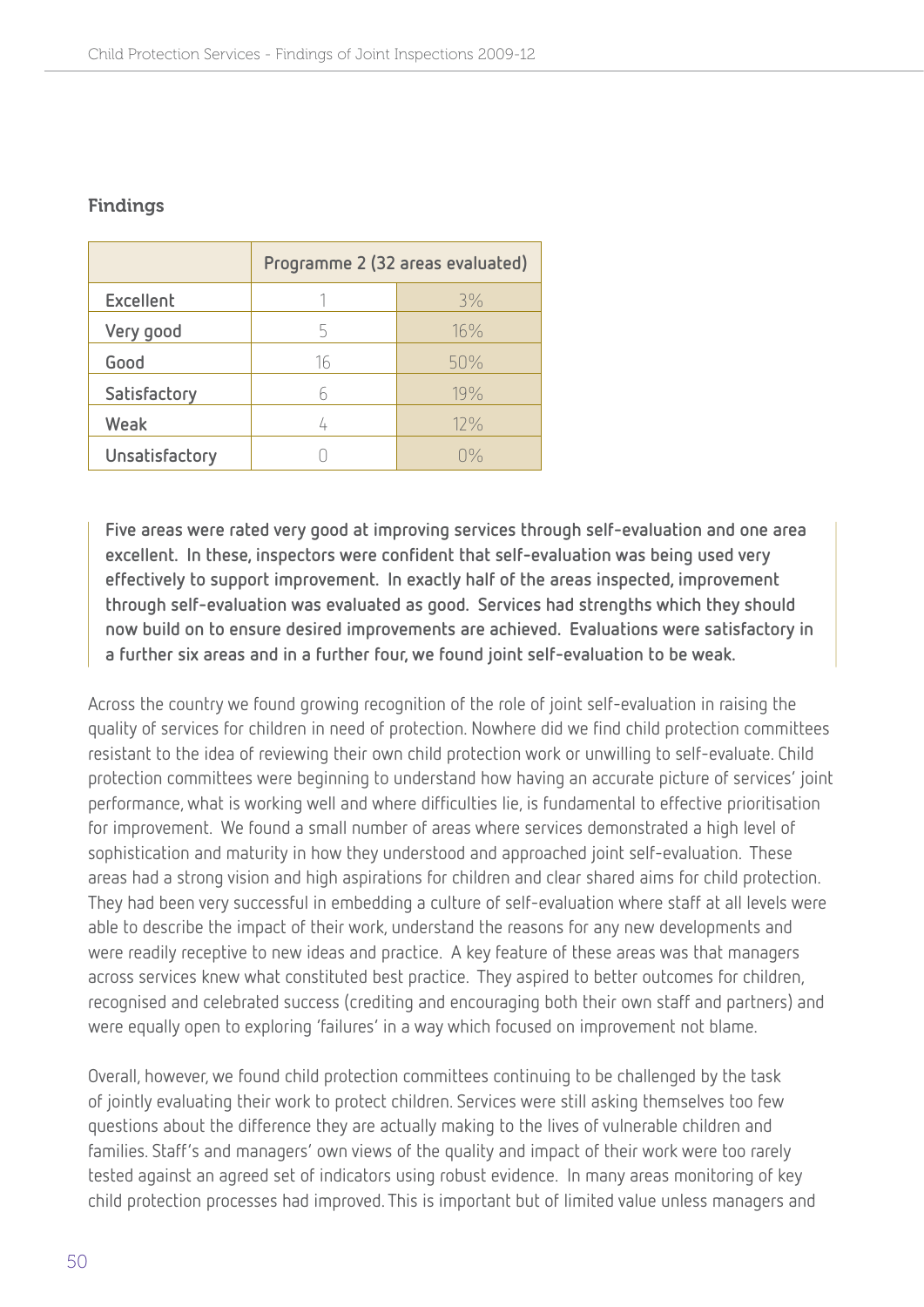child protection committees know these are the right processes carried out for the right children at the right time and they are confident about their impact on children. While there were a few examples of individual services consulting very effectively with vulnerable children and families, most child protection committees had yet to develop ways of ensuring their improvement priorities are influenced by the views and experiences of children and families who use, or need, services.

# Shared vision, aims and objectives

For self-evaluation to be effective, it must be underpinned by a shared vision. Without a clear understanding of what the partners together are aiming to achieve in respect of vulnerable children and families, managers cannot hope to lead staff in assessing how effective their contribution is. While chief officers' groups and child protection committees across the country had experienced a great deal of success in agreeing common vision and values for their work, in some areas less attention had been given to agreeing shared improvement priorities. As a result a few child protection committees were working without enough direction from chief officers about where to focus their attention. Some child protection committees were wrestling with complex improvement plans with far too many actions to progress efficiently, dispiriting themselves in the process. The ability of chief officers and senior managers to prioritise the most important areas of work was central to ensuring that self-evaluation resulted in tangible improvements to benefit children and families.

A key challenge for partners seemed to lie in developing a common understanding and language around self-evaluation. Education services have a longer-established tradition in managing self-evaluation while others have varying levels of knowledge and experience. Some services, for example the police, are very experienced in audit and quality assurance processes but less well versed in self-reflective approaches. A number of social work services had found the self-evaluation framework 'Guide to Supported Self-evaluation, building excellent social work services', published by the Social Work Inspection Agency in January 2009, very helpful in increasing their skills and confidence in self-evaluation. Where very different approaches were taken by partners in any one area, we found this to be a hindrance to developing a robust assessment of partners' joint work to keep children safe and meet their needs. Higher-performing areas had benefited from time and effort taken at an early stage to agree a joint strategy for managing self-evaluation activity. In a few areas the child protection committee had assigned lead roles for managing self-evaluation to staff with the most experience of this type of work, even if they were less 'expert' in child protection than other colleagues. This was proving very helpful in achieving a consistent, systematic and sufficiently rigorous approach.

# Effective leadership for self-evaluation

Genuine commitment to self-evaluation was demonstrated where leaders authorised and took ownership of a rolling programme of joint self-evaluation activity. This reinforced the message that self-evaluation is intrinsic to how services operate and not undertaken simply to satisfy independent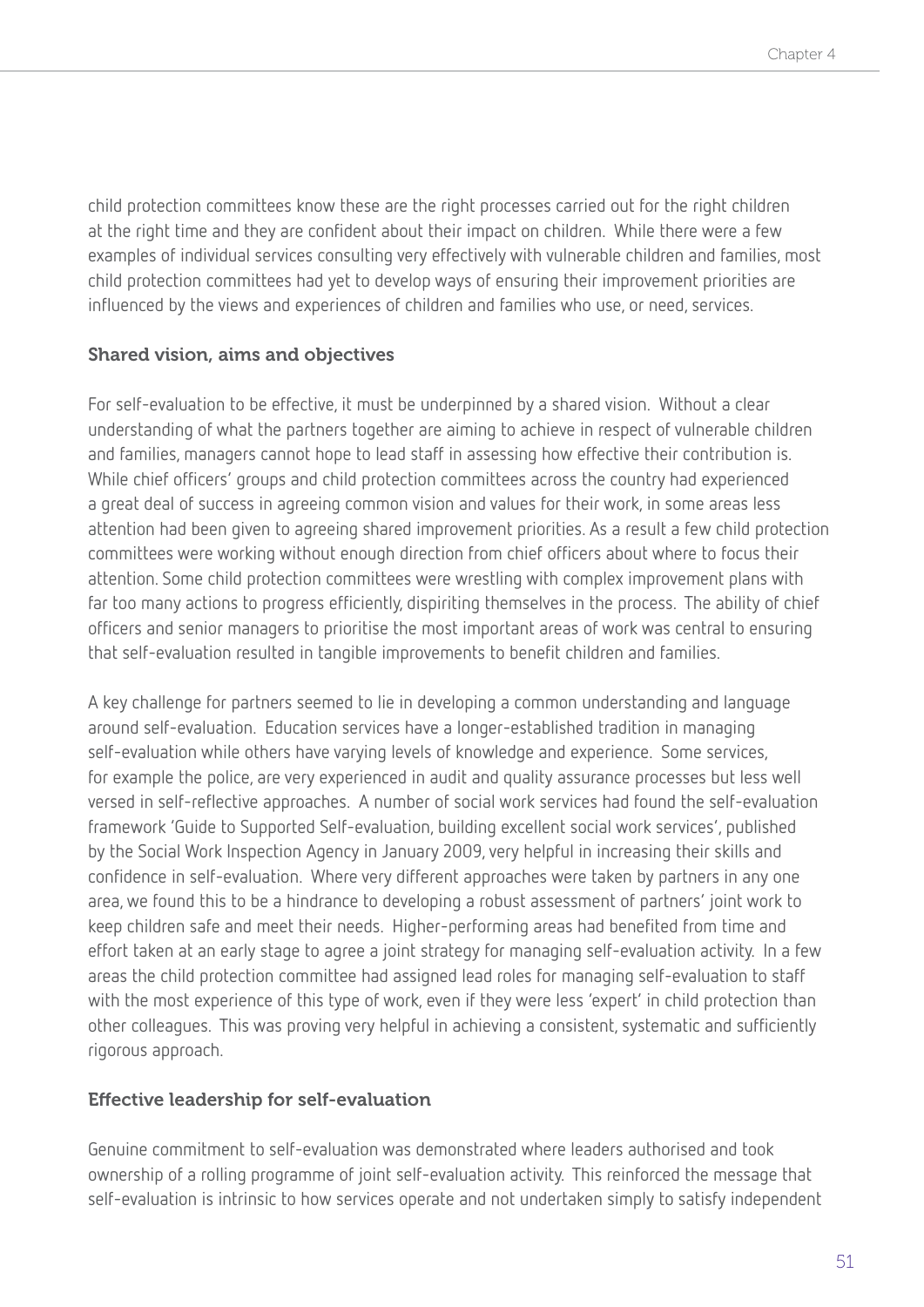scrutiny bodies in advance of an inspection. Where we evaluated this indicator highly, the products of self-evaluation activity showed a realistic and balanced picture of strengths and areas where improvement is needed. They led to a manageable set of improvement priorities with the greatest relevance for vulnerable children. Moreover, chief officers had made sure these priorities were progressed, giving clear direction and making resources available where required to implement changes. In a few areas the chief officers' and child protection committees' focus had been on addressing serious weaknesses identified in previous inspections and self-evaluation had necessarily been given less attention. In these areas, we would expect self-evaluation to be given greater priority as a driver for improvement in due course.

In a few areas we found services knew themselves well in that their self-evaluation was highly accurate but failed to result in any improvements. In some, the same issues were identified through self-evaluation time and time again. Here, leaders did not ask enough questions about the reasons for apparently intractable problems, gave too little direction to staff or did not make the necessary resources available to resolve long-standing problems.

On occasion self-evaluation exposed underlying tensions in partnership working. Where there is a lack of trust between partners, it is very difficult for services to be honest about their own performance and work together to find solutions. Conversely, the opportunity to gain helpful critical feedback is missing where partners are reluctant to challenge each other for fear of causing offence. Honest challenge, given in the right way with mutual respect and genuine ownership of a joint improvement agenda, is a prerequisite for effective joint self-evaluation.

# Robust evidence-gathering

We found a very wide variation across the country in services' understanding of what constitutes robust evidence to support self-evaluation. Where self-evaluation was strongest, services clearly understood that their assessment of themselves has to be tested using data and perspectives from a range of sources and that this information must be accurate and up-to-date. We found a few areas which had been creative in developing data-capturing systems which were rigorous, systematic and transparent, for example setting up a portal for evidence which is open to all staff and other stakeholders. Overall, however, more work is needed to develop systems that routinely capture relevant data and views of children, families and other stakeholders including frontline staff.

A common weakness in gathering evidence for self-evaluation was a failure to relate supporting evidence to the question being explored. For example, assuming that the existence of a policy tells managers anything about how well the policy is understood or implemented by staff on the ground. Developing understanding about how to test assumptions when undertaking self-evaluation is a key area for development nationally.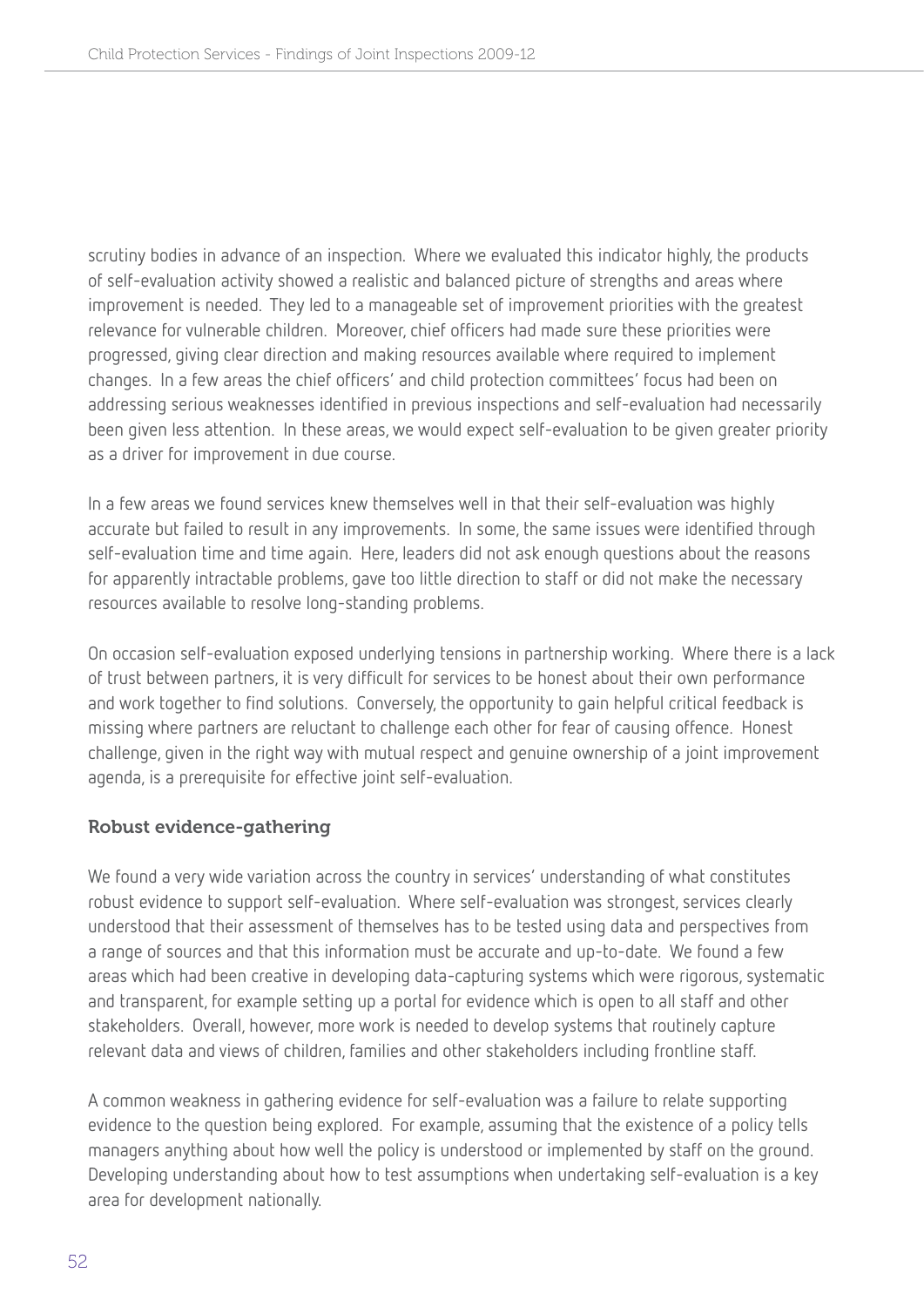# A culture of enquiry

In the best performing areas, processes for self-evaluation were being considered for all new initiatives. Feedback from children and families who use services and other stakeholders was asked for routinely. The question 'how do we know?' was starting to be asked at regular intervals at all levels.

Quality assurance processes focused on quality and impact, not just on compliance. Staff were supervised and supported well and managers were taking every opportunity to encourage staff to consider the impact of their work. Staff and service users felt their views mattered and they could influence how services developed. These examples are encouraging signs of the development of an embedded culture of enquiry and reflection which is needed to underpin robust self-evaluation and improvement. These examples were not the norm, however. Even in areas where self-evaluation was evaluated as very good and excellent, more work is needed to involve frontline staff in joint selfevaluation which focuses on improved outcomes for children and families.

# An outward focus

A common theme among those child protection committees most effective in self-evaluation was the efforts they made to seek out the best child protection practice from across the country and beyond. They looked beyond traditional boundaries and alliances to ensure they were appropriately challenged by comparing themselves with the very best practice available. We found surprisingly wide variation across the country in how aware child protection committees were of practice in other areas. Some had formed very helpful alliances, sharing ideas and supporting one another. Elsewhere, services described "innovative practice" in their own area, unaware that this had already been the norm in other parts of the country for a number of years.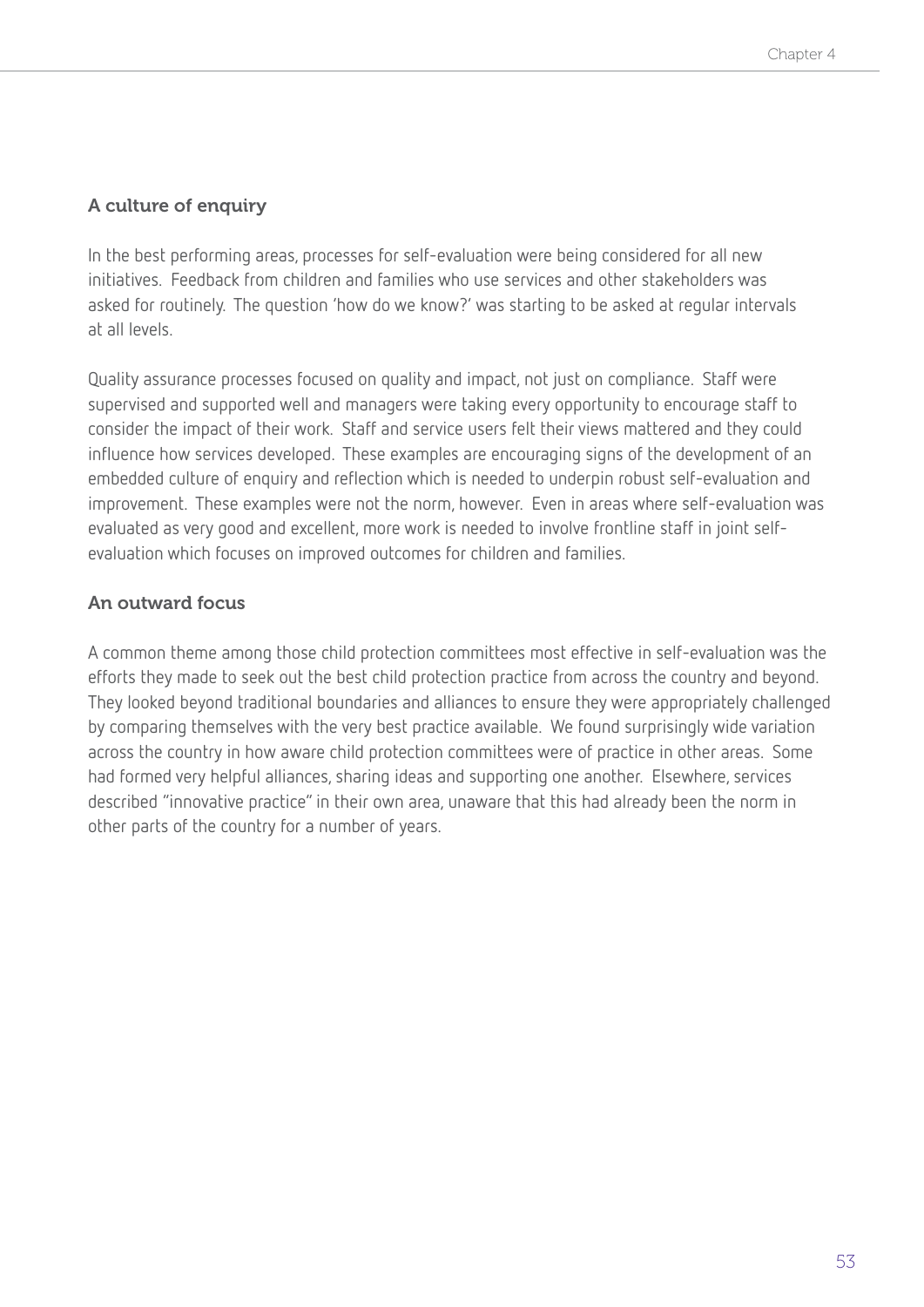# Chapter 5

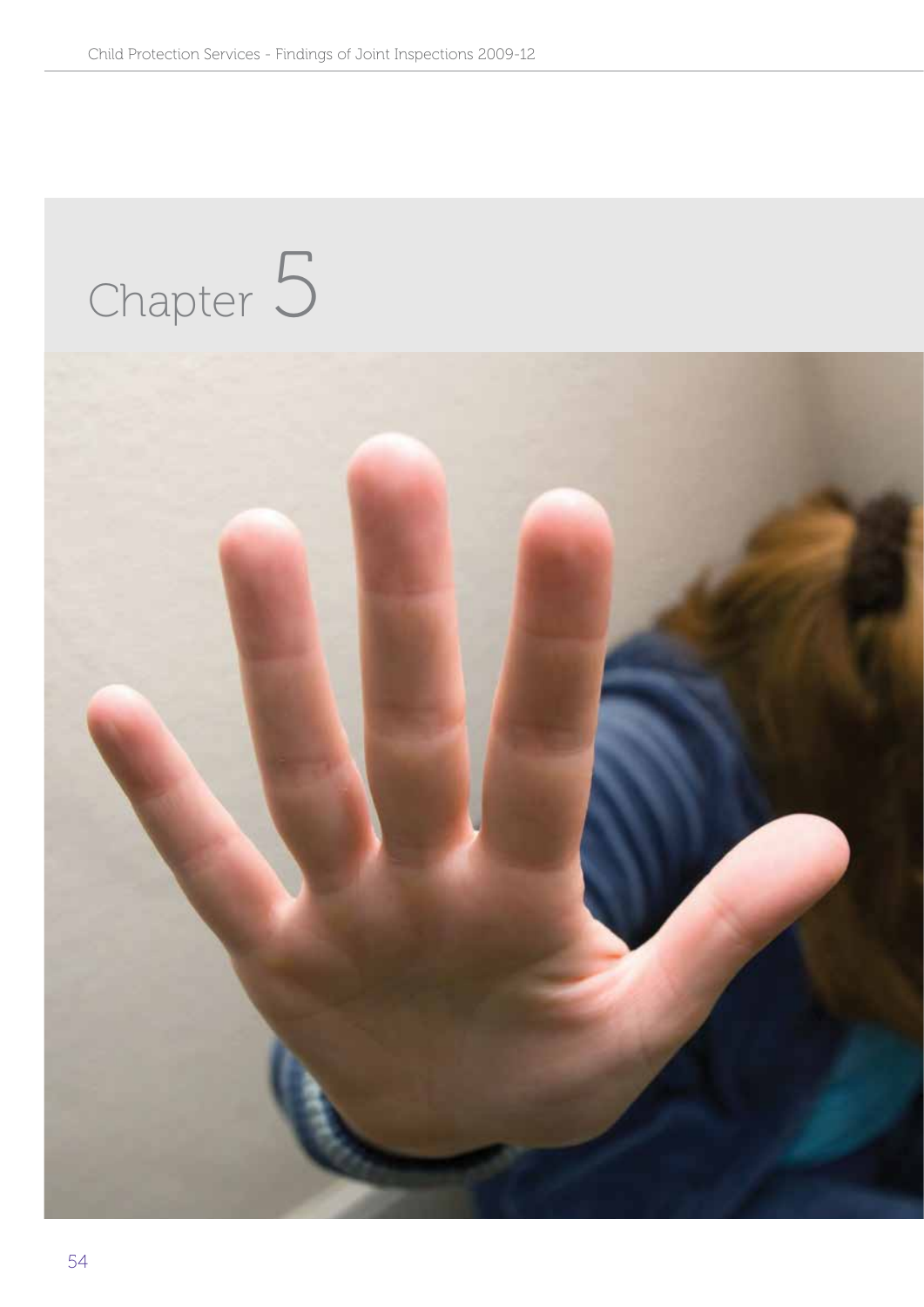# HOW GOOD IS OUR LEADERSHIP?

"Attention by senior managers to the quality of services delivered at the front door of each agency where referrals are received is vitally important. Managers must lead by example by taking a personal and visible interest in frontline delivery."

The Protection of Children in England: A progress report The Lord Laming March 2009

The self-evaluation framework 'How well do we protect children and meet their needs?' published by HMIE 2009 considers a number of aspects of leadership under three quality indicators:

- **Vision, values and aims** considers the extent to which chief officers and senior managers have developed a shared vision for protecting children and how well they ensure staff across services are working with a common purpose.
- Leadership and direction focuses on the effectiveness of joint leadership to plan and deliver services against demanding targets, to make the vision a reality for children and families.
- **Developing people and partnerships** explores the culture and ethos of key partnerships. It evaluates how leaders build capacity within their services, appropriately equip their staff for the tasks required of them and support effective joint working.

# The position at the end of the first inspection programme

During the first programme of inspection we made specific evaluations of each of the three leadership quality indicators in the 30 areas inspected. We found notable strengths in collective vision, values and aims and how leaders were building partnerships and promoting and supporting joint working. However, there was a need for more effective leadership and direction by chief officers and the child protection committee in more than a third of areas. There was a strong correlation between weak leadership and direction and poor performance in key areas which impact on the safety and wellbeing of children and families.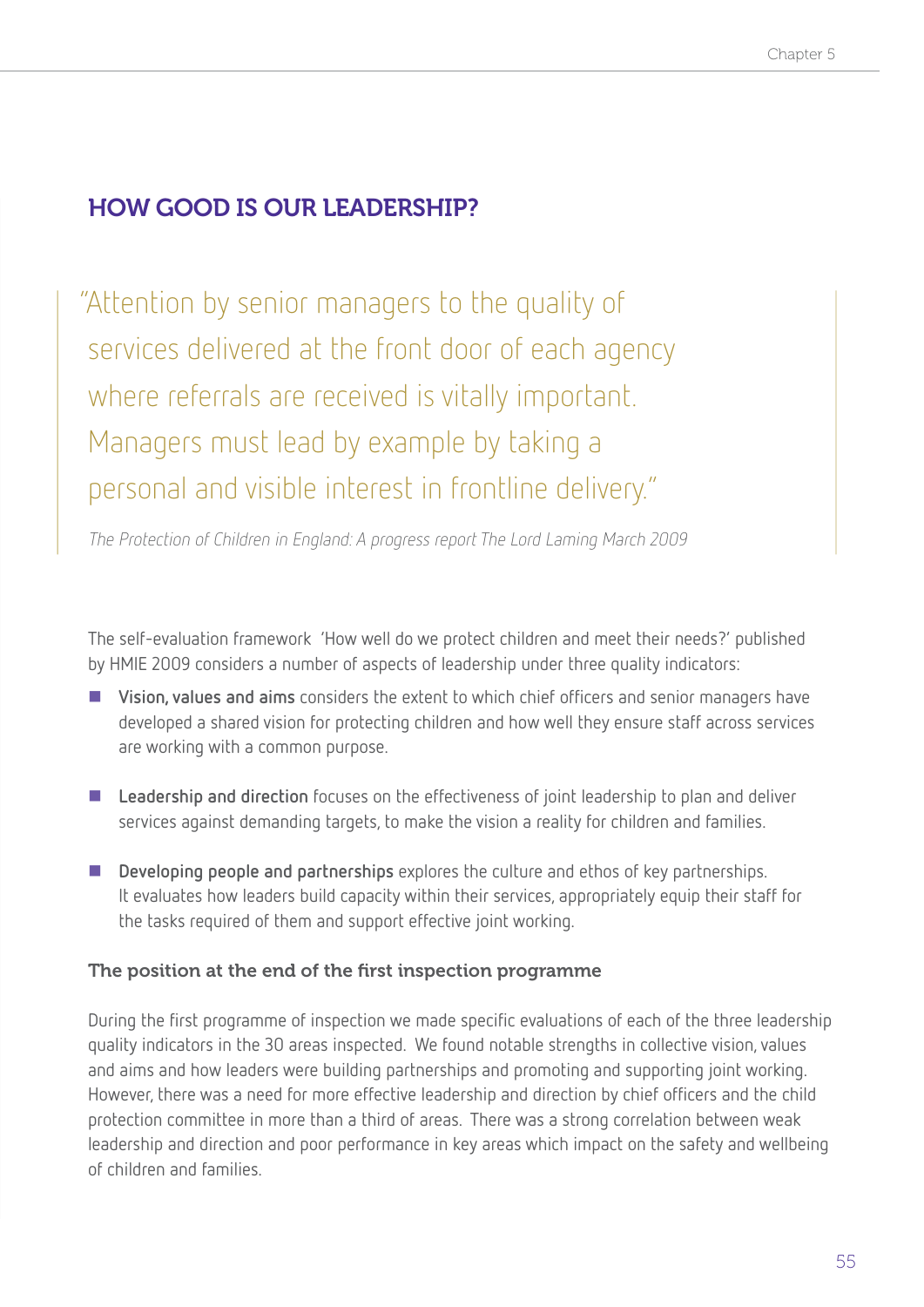#### Findings from the second programme of joint inspections

**In the second programme of inspection we considered the same aspects of leadership in all 32 areas inspected and commented on the quality and effectiveness of leadership for protecting children in all published reports. We did not evaluate leadership using the six-point scale.**

# Vision, values and aims

# A shared vision

We found widespread appreciation of the need for staff at all levels to be guided by a clear, well articulated vision to keep children safe. Chief officers and senior managers understood that the vision must be owned and implemented across services if positive outcomes for children are to be achieved. In almost all areas we found staff and child protection committees working together well to implement the vision agreed by chief officers, reflecting a joint commitment to keep children safe and protected from abuse. In most areas the shared vision appropriately promoted children's rights, with emphasis on addressing inequalities and improving the circumstances of children in greatest need and at greatest risk. In a small number of areas the vision lacked ambition, being restricted to meeting children's immediate safety needs. In contrast, the best performing areas had high aspirations for all children and a strong commitment to closing the gap between the outcomes of the most disadvantaged children and young people and their peers.

# The vision for all children

Generally, there was coherence between vision, values and aims for child protection and Community Plans, Single Outcome Agreements (SOAs) and Integrated Children's Services Plans (ICSPs). In a few areas we found child protection firmly sited in the context of prevention and early intervention with significant resources devoted to building capacity in universal services (education, police and health services). Overall, we found services to be very aware of the relevance of GIRFEC but at very different stages of implementation of the approach. Those areas which had devoted time and resources to helping staff understand GIRFEC principles, agree common values and develop a common language before introducing new systems and processes were experiencing the greatest success in implementing the approach.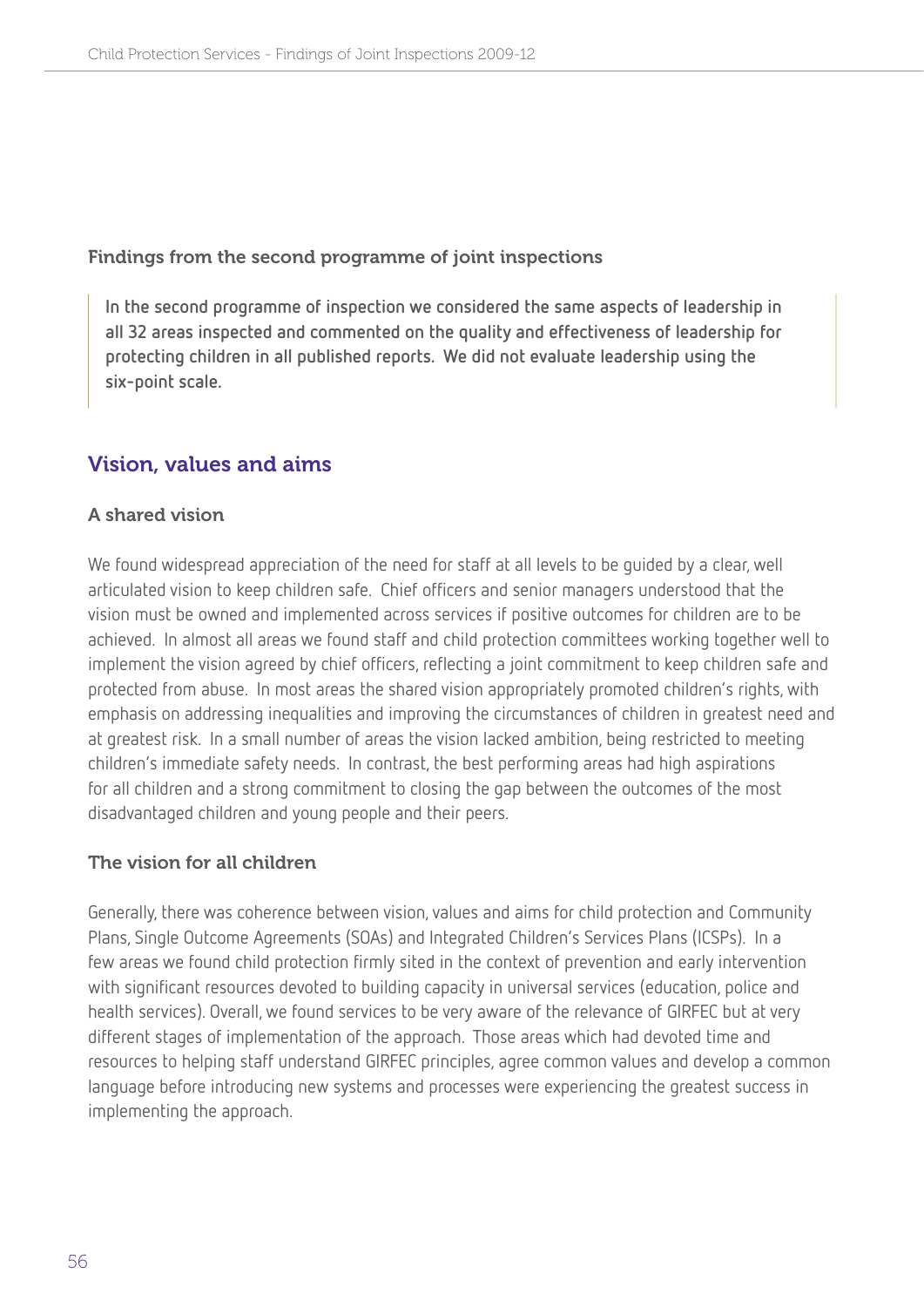# Leadership and Direction

# The role of chief officers

Across the country leadership and direction for child protection is the responsibility of a chief officers' group or similar. Core membership comprises the chief executives of the council and health board and the chief constable or divisional commander in the larger police authorities. The groups often include a senior manager from the Scottish Children's Reporter Administration (SCRA). In some cases senior managers in social work and education services are members or in attendance. Staff in most areas expressed confidence in the leadership and direction for child protection provided by chief officers and the child protection committee.

# Lines of accountability

During the first inspection programme, in three parts of the country, wider partnerships for child protection were in place which spanned several local authority areas. In all of these areas chief officers reviewed these arrangements and had made changes to strengthen local accountability and responsibility, while maintaining the necessary links between the partner areas for efficient working. This had been helpful in strengthening multi-agency monitoring and quality assurance arrangements, identifying and implementing best practice and supporting a shared approach to joint problem solving. In a number of other areas child protection committees in neighbouring authorities were helpfully sharing learning and cooperating in training, practice initiatives and self-evaluation activity.

Increasingly chief officers' groups were taking collective responsibility for wider public protection arrangements, comprising child and adult protection and the management of sex offenders, including young people who present harmful and problematic sexual behaviour. As a result chief officers were developing a more comprehensive and effective overview of performance across all of these areas with the aim of early identification and analysis of patterns and trends to assist service planning. Keeping abreast of such a broad agenda will present significant challenges. It will be important for chief officers to ensure they have sufficient capacity and are supported by managers with the necessary expertise to address all areas without any drop in standards or reduced momentum for improvement.

# The role of the child protection committee

In most areas we found high levels of confidence from staff in chief officers' ability to provide effective leadership and direction but in a small number of areas there was room for improvement in the relationship between the chief officers' group and the child protection committee. Here, child protection committees did not get enough support, challenge, or direction from chief officers or there was a lack of clarity about roles, responsibilities or governance arrangements.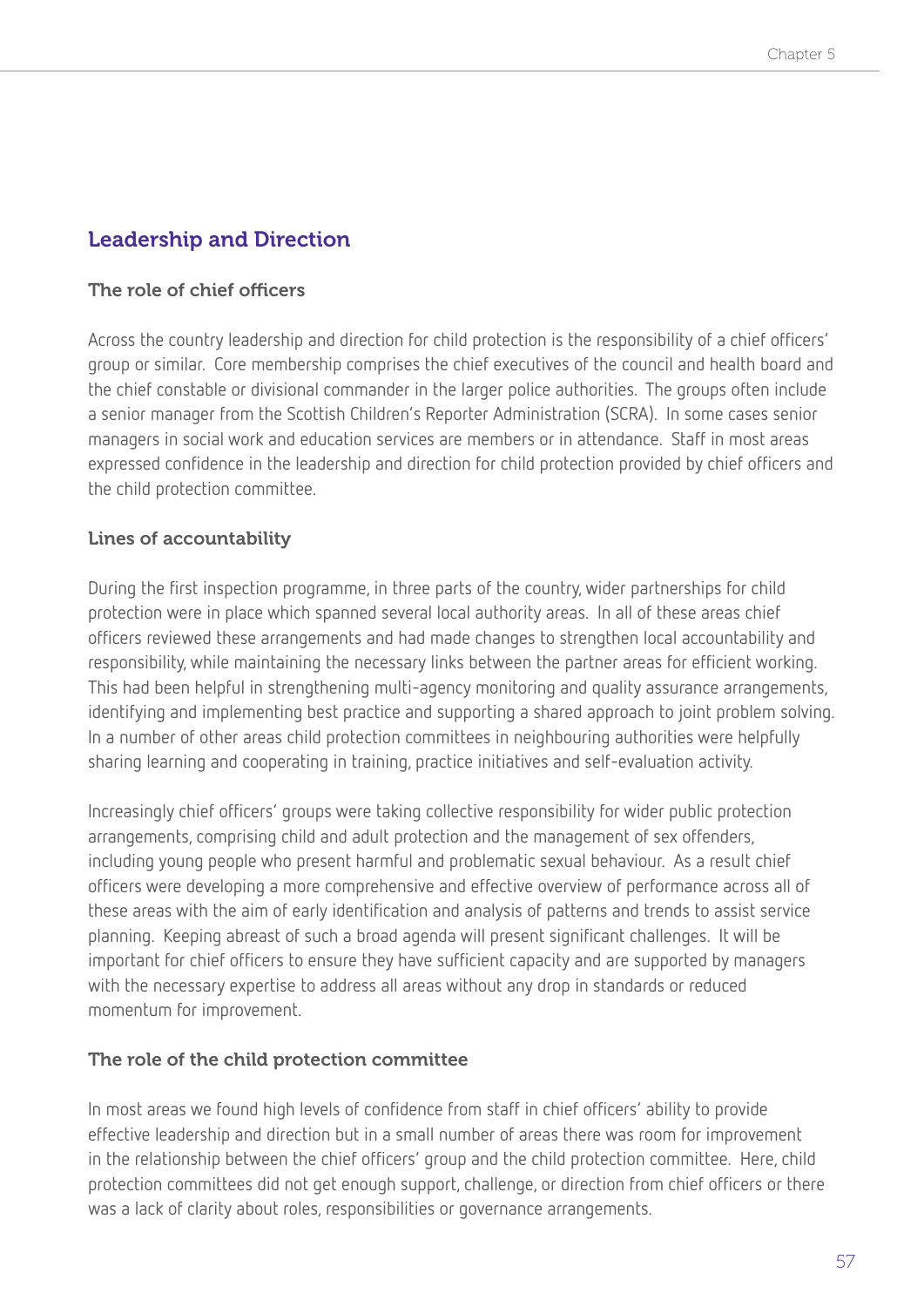While we found the profile of child protection committees among staff at the front line varied from area to area, it was clear that child protection committees understood their role and function and were delivering well against their remit. The amount and quality of performance management information used by child protection committees to review the effectiveness of child protection processes had improved in the majority of areas. Nevertheless, developing data sets which tells child protection committees something meaningful about the outcomes being achieved for vulnerable children remains very challenging. Most had a number of subgroups to plan and progress work according to local priorities and needs. Almost all had appropriate representation from a range of services including key third sector services.

# Child protection committee business planning

Although no longer required to do so by the Government, most child protection committees were still completing a business plan and reporting annually and publicly on their work. In some areas chief officers had made available additional resources to support child protection work, generally, though not always, following an inspection. Examples include additional staff in specialist police units, the creation of health visitor team leader and social work reviewing officer posts and additional training. In most areas there was helpful sharing of resources to meet children's immediate safety needs.

Generally we found helpful working and planning arrangements between child protection committees and strategic planning groups for children's services and, through these, to community planning partnerships. This was helping ensure the needs of the most vulnerable children were reflected appropriately in overall plans for children. In a few areas further work is needed to ensure the child protection committee and staff responsible for integrated children's services planning work together to optimum effect and that their activity complements and supports one another well.

# Staff guidance

All child protection committees gave guidance to staff on working together to protect children. Many were in the process of reviewing and updating these to take account of redrafted national guidance. Staff said they had easy access to both their own service's procedures and inter-agency guidance and that there was a good 'fit' between the two where there are clear child protection concerns. In a few areas there was less clarity about procedures to share concerns about children at an early stage. Managers need to review procedures to ensure staff are clear about when and how they should bring together a variety of perspectives to assess whether and what intervention is required to meet the needs of individual vulnerable children.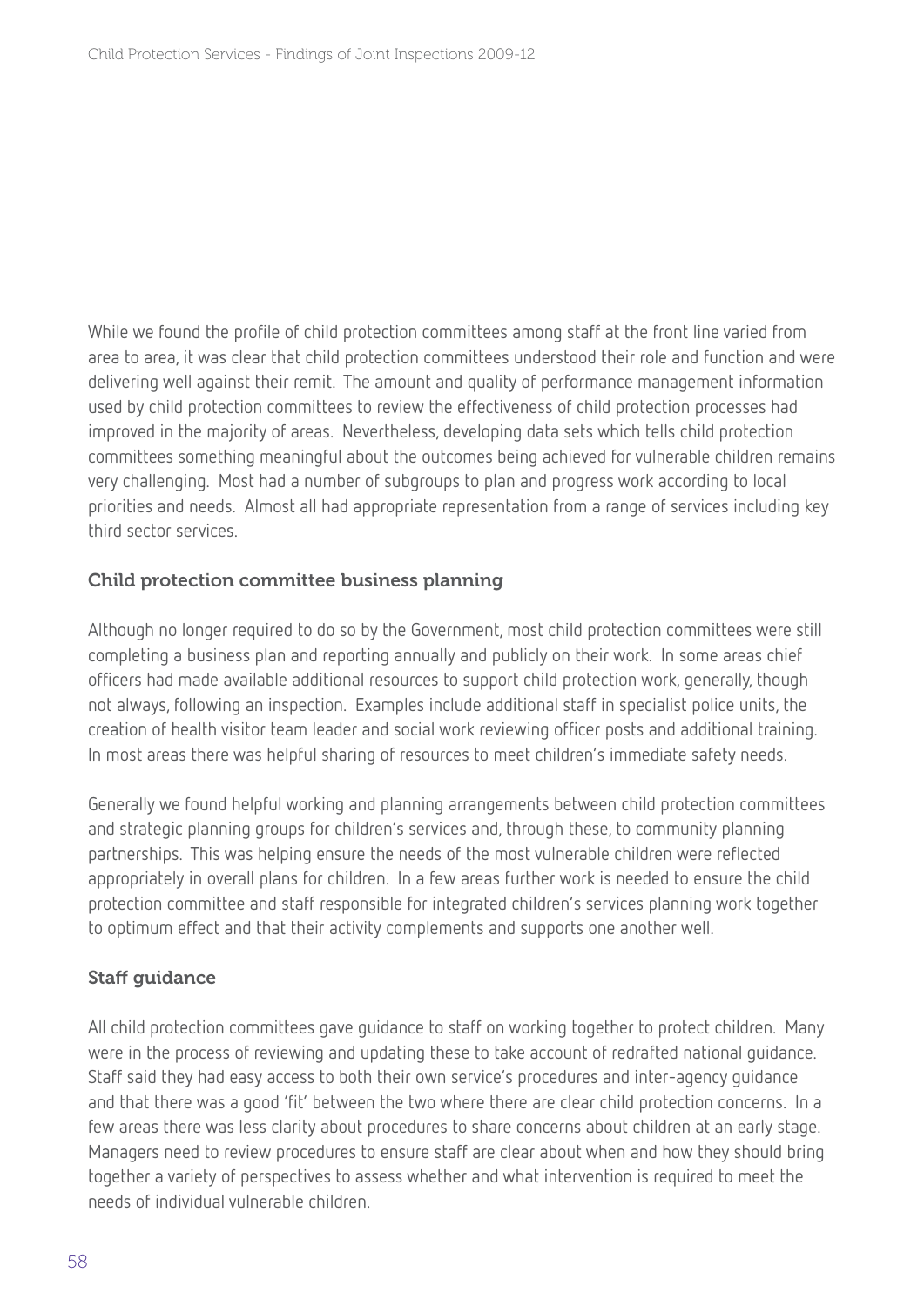# Developing people and partnerships

# Valuing staff

Where we observed chief officers and the child protection committee providing high quality leadership and direction this was positively reflected in a strong culture of support and helpful challenge. In particular, staff felt valued and recognised for their contribution to delivering high quality services and this was leading to high standards of practice and innovative ways of effective partnership working. Practitioner forums were operating in around a quarter of council areas. Staff found these helpful in sharing practice and facilitating joint working. A few areas were developing ways of recognising good practice through local awards or submission of practice for recognition at a national level and staff valued this highly.

# Promoting joint working within and across services

In almost all areas, we found high levels of mutual respect between services and growing understanding between staff of each others' roles, contribution and pressures. Staff consistently reported stronger and more effective partnership working as the biggest improvement to practice in their area in the last few years. Co-location, ready access to high quality joint training and the opportunity to work closely with children and families and on practice developments were frequently cited as contributing to better partnership working at all levels, by staff from front line to senior management.

In some areas staff credited the implementation of the GIRFEC approach for a shared language and common understanding of what needs to happen to improve services for children and families. However, we did find new or continuing tensions where services had competing priorities or different perspectives on how services' individual policies and practices impacted on vulnerable children. These were evident barriers in implementing the GIRFEC approach successfully and need decisive intervention from managers at the highest level to overcome them. Examples included different thresholds for intervention by the social work service or police; practice around the exclusion from school of children who are looked after or on the child protection register and; policies on discharging families from health services after they had failed to attend clinic appointments.

We could see how clear direction from chief officers about shared responsibility and the priority for child protection is allowing a wider range of staff to recognise the role they can play in keeping children safe. It was encouraging to see how many staff who work primarily with adults, such as staff in criminal justice, substance misuse and housing services, were more engaged with the child protection agenda and understood how they might contribute to keeping children safe through improved information-sharing and participation in decision-making meetings. More work is now needed by chief officers and senior managers to ensure this is the case for all staff, particularly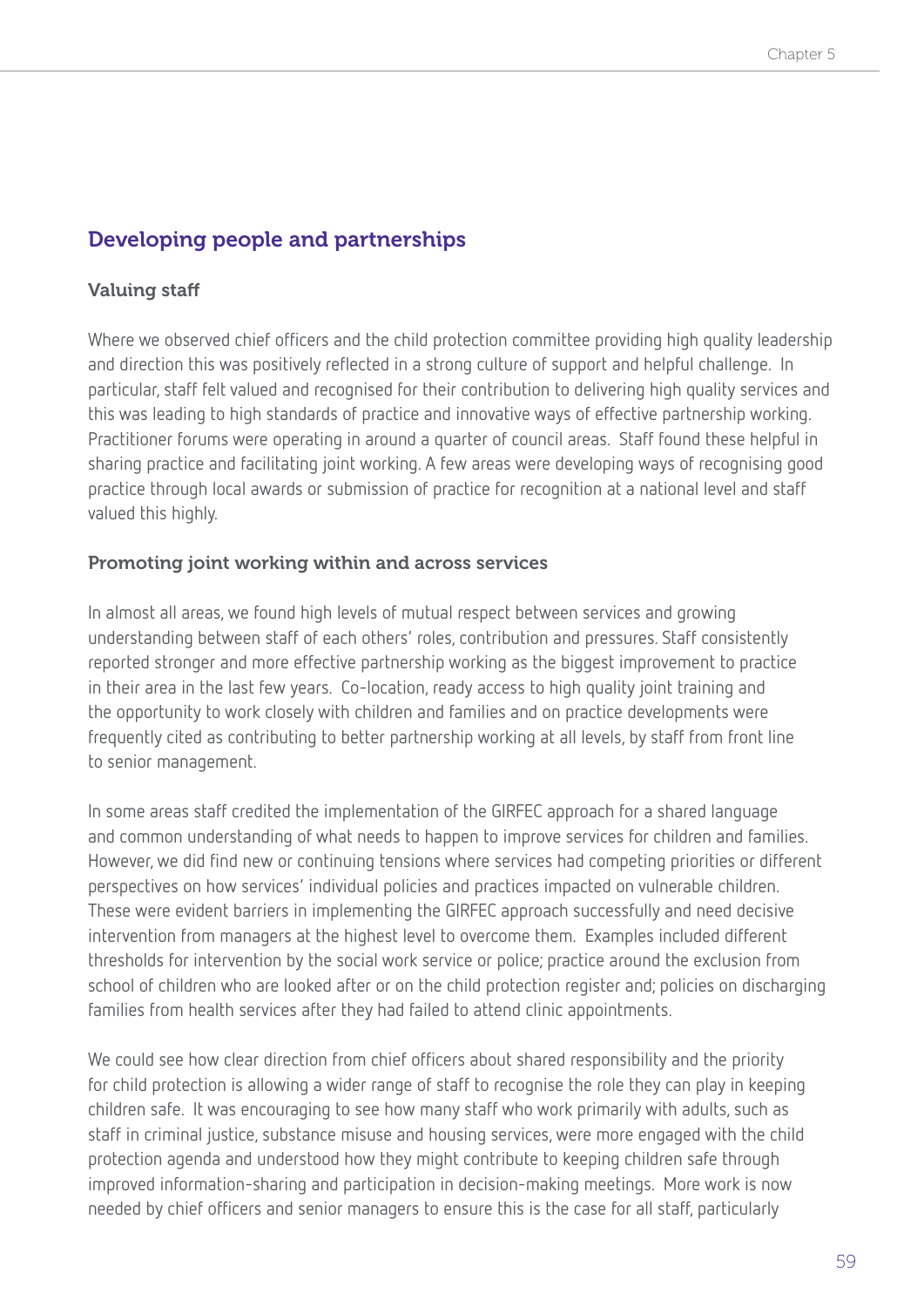those working in the field of mental health, to remove barriers to helpful information-sharing when addressing early concerns and to deepen the involvement of key services such as drug and alcohol services in assessing and managing risks.

#### The contribution of the third sector to partnership working

Key partnership groups which impact on both strategy and operational practice in relation to children in need of protection include alcohol and drug partnerships and domestic abuse forums. At their best they gave very helpful direction, provided resources and expertise, brokered training for staff and promoted effective joint working and a number of practice initiatives but their impact varied widely across the country.

Services from the third sector were playing a key role in important partnership groups throughout the country. In many areas, third sector partners were at the forefront of intervention to meet the needs of the most vulnerable children and families and they were making a valuable contribution to the planning and design of services as well as their delivery. Third sector services were often involved in piloting new initiatives along with their statutory partners. There were examples of them reconfiguring services to respond more effectively to changing demands and to meet the needs of children and families better, for example developing outreach services to children and families in rural areas. In a few areas two or more third sector organisations were working very creatively in partnership with each other to meet children's needs. Improving approaches to commissioning children's services would be very helpful in supporting these kinds of developments to benefit a greater number of children and families.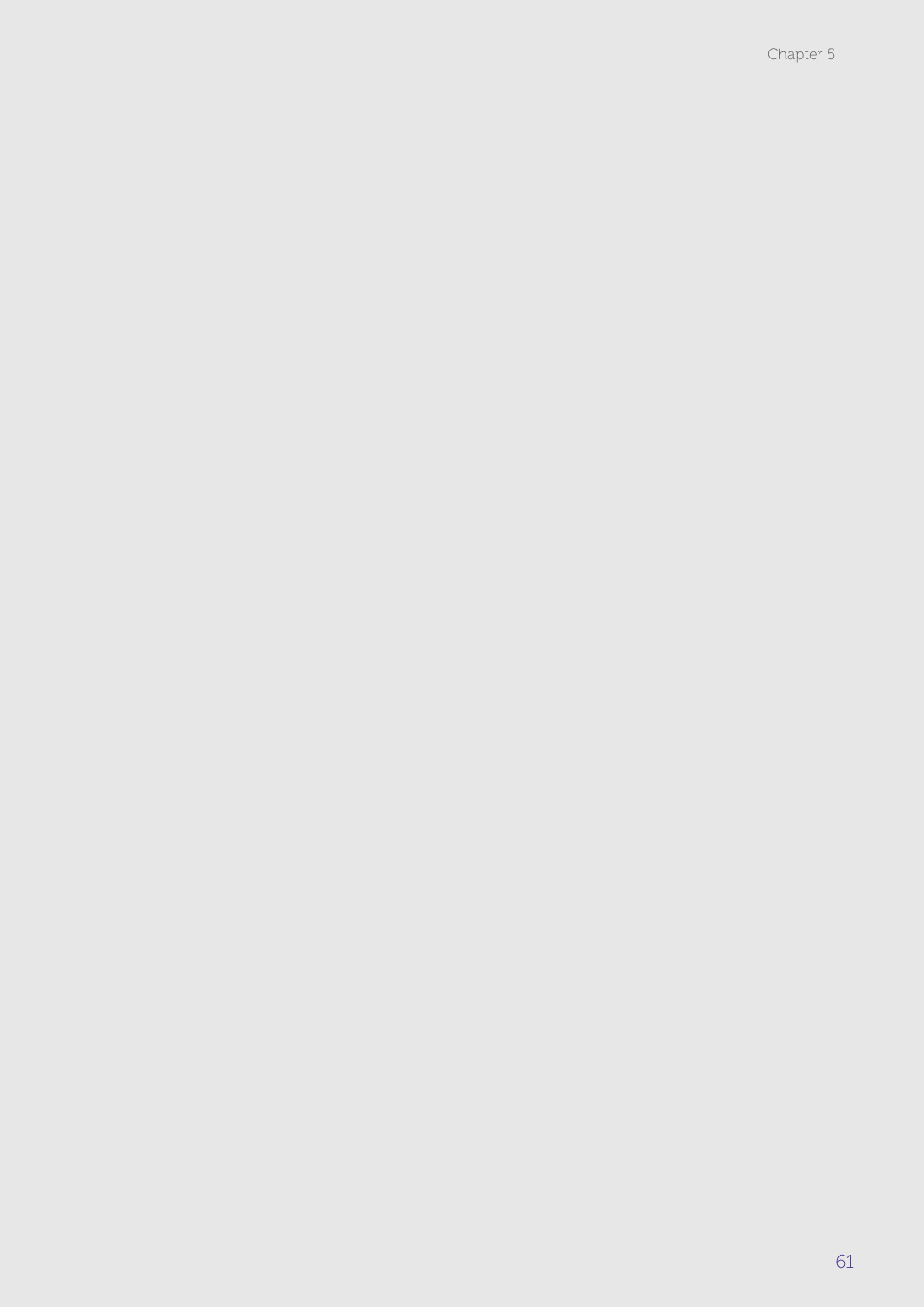# Chapter 6

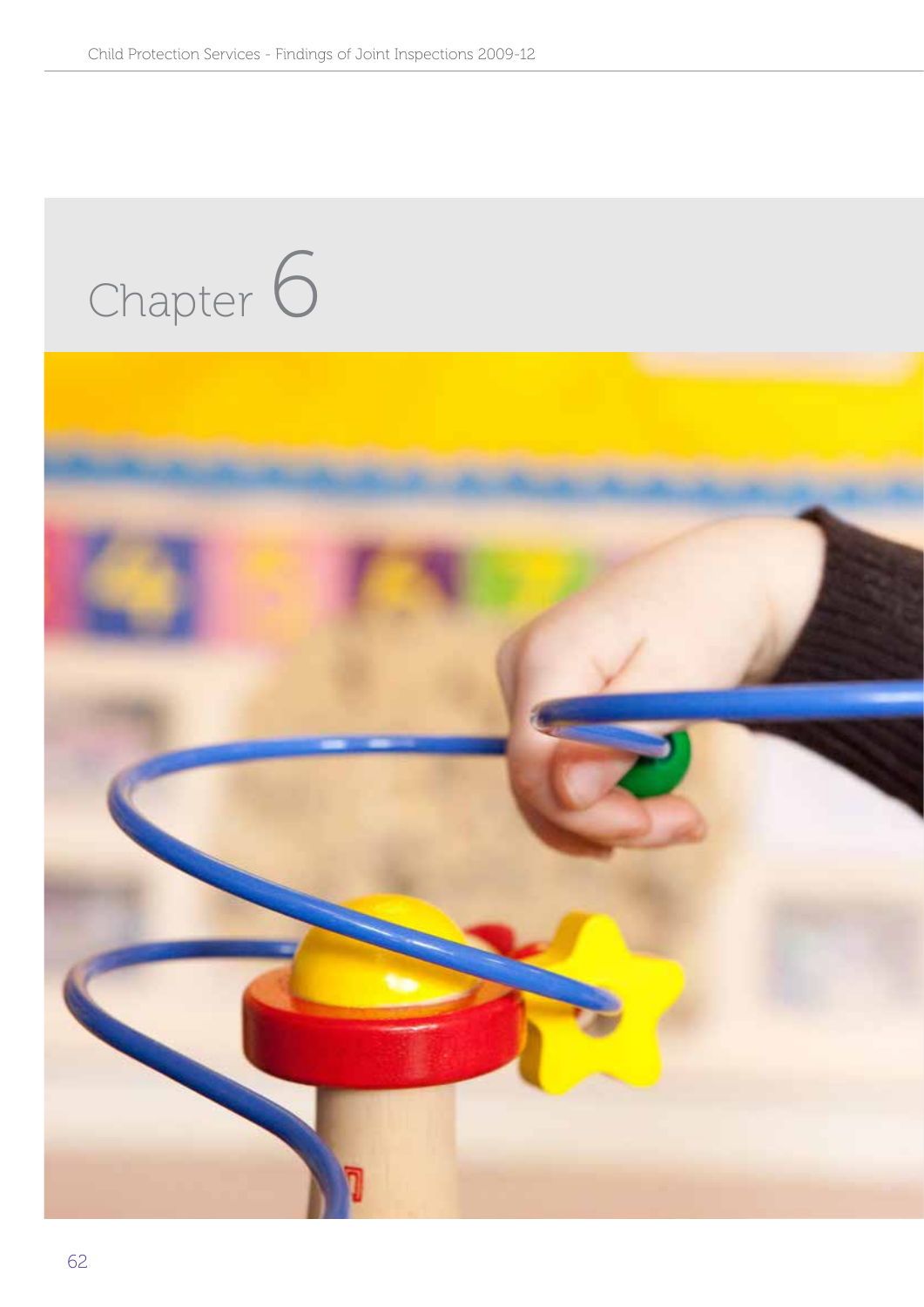# KEY THEMES OF NATIONAL INTEREST

At the start of the second programme of child protection inspections, Scottish Ministers identified seven key themes about which they requested inspection teams to gather information. The aim was to build up a picture of developments across the country in each of these themes. Themes were either established or emerging issues related to keeping children safe.

In each inspection we reviewed evidence provided by child protection committees about their work in relation to the seven themes, sometimes complemented by other scrutiny activity. We included comments in all published reports.

# Key theme: child protection medical examinations

The need for child protection committees and NHS boards across the country to ensure that suitably trained paediatricians and forensic medical examiners are available to carry out medical examinations and assessments in a child-friendly environment was identified as a priority area for improvement following the first child protection inspection programme. Subsequently most areas had strengthened their capacity to provide child protection medical examinations undertaken by suitably trained staff. In many areas facilities for conducting child protection medical examinations had been modernised, although providing an appropriate service and facilities continued to challenge a few health board areas. Our inspections in the west of Scotland identified the recently developed Archway as an example of best practice in meeting the needs of young people in need of sexual abuse medical examinations. However, there were a few areas where suitably trained doctors were not always available to carry out joint child protection medical examinations outside office hours, including child sexual abuse examinations.

Comprehensive medical assessments were being introduced in some parts of the country and these were contributing to improved responses to the needs of children experiencing physical neglect when undertaken in the context of a reliable system to follow up identified needs. In a few areas services were working together to design more systematic approaches to identifying the children who would most benefit from a comprehensive medical assessment. Some areas had produced helpful leaflets for children and parents about child protection medical examinations. Seeking feedback more routinely from children and young people who have experienced child protection medical examinations and assessments could help services further improve the delivery of this service.

#### Key theme: management of sex offenders who pose a risk to children

The first programme of inspections found that multi-agency public protection arrangements (MAPPA) were working well to share information about sex offenders who may pose a risk to children. Our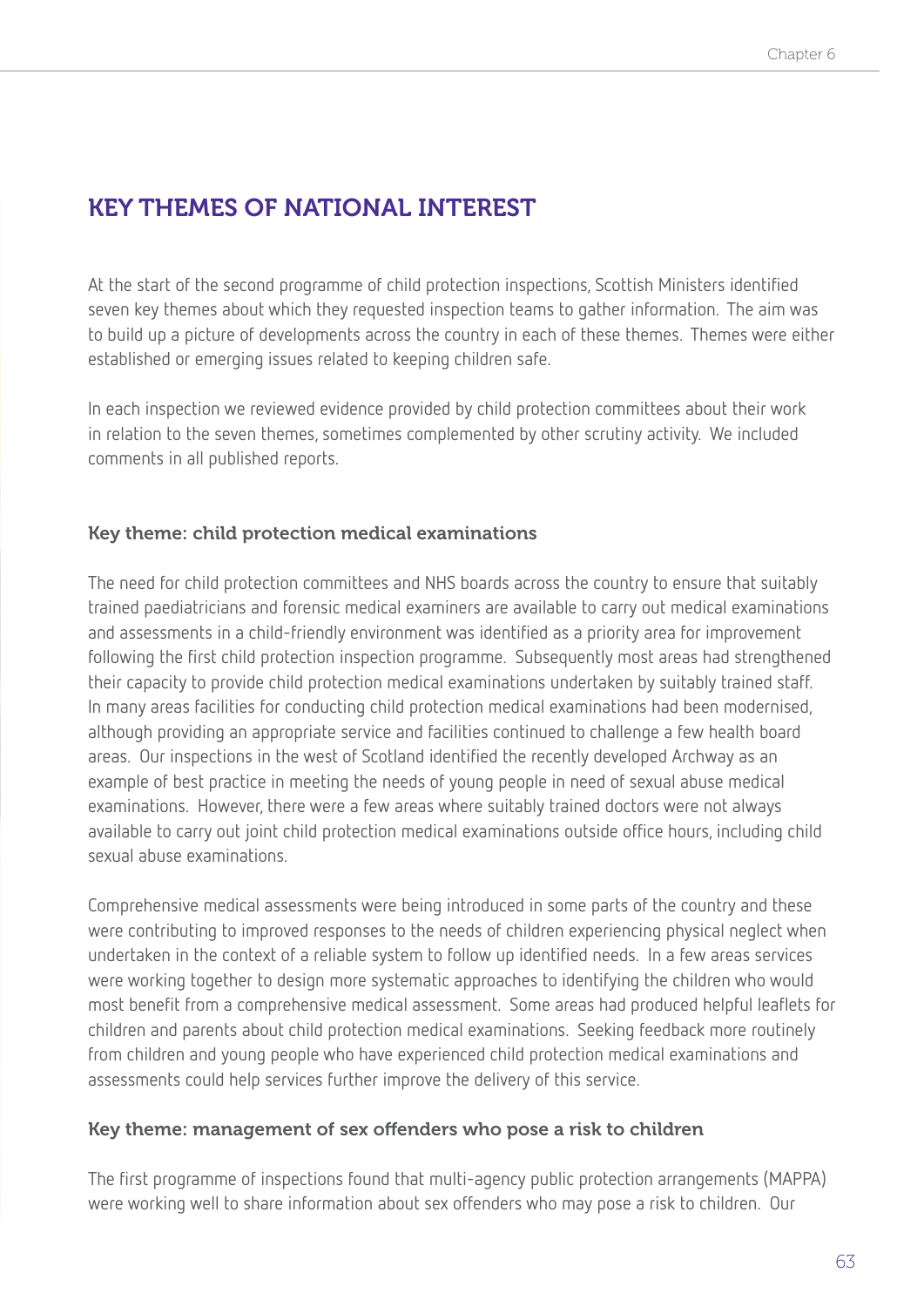recent findings suggest arrangements have continued to work well and that risks to many children are reduced and managed through effective joint working. In many areas chief officers' groups had extended their responsibilities from child protection to public protection including adult protection, domestic abuse and the management of sex offenders. This was creating additional opportunities to further streamline information-sharing and strengthen joint working.

# Key theme: children missing from education

There was widespread recognition by staff in education and other services about the vulnerability of children who go missing from education. In almost all areas there was clear and comprehensive guidance to direct staff when children go missing. Helpfully the guidance was underpinned by the principles of Safe and Well: Good practice in schools and education authorities for keeping children safe and well (Scottish Government, August 2005) and was reviewed and updated regularly in most areas. Procedures were well known and understood by staff and gave an appropriately high profile to the needs of more vulnerable groups of children. Examples include children with additional support needs, gypsy traveller children and children looked after by the local authority. In most areas staff were visiting children educated at home to ensure the education provision is appropriate to their individual needs. Overall we found staff linking well with other agencies to ensure a consistent approach to tracking vulnerable children and making appropriate use of the Children Missing from Education team in Edinburgh to co-ordinate tracing over a wider area.

# Key theme: internet safety

Internet safety had been given a high priority by child protection committees in most areas, resulting in substantial work being done to raise awareness of internet-related risks to children. Initiatives ranged from the production of helpful, colourful leaflets to high profile national videos aired in public places such as shopping centres. Most areas had a strategy to ensure internet awareness is key learning for all professionals who work with children. Increasingly, school staff were being trained as Child Exploitation and Online Protection (CEOP) ambassadors and cascading internet awareness training to other staff within their schools. This training had been extended in some areas to include others, including residential staff and foster carers.

Some schools were using creative drama productions such as Cyber Spider to counteract cyberbullying as part of an overall approach to tackling bullying. A small number of child protection committees had still to fully grasp the importance of helping children and young people understand the risks involved in a range of communications technologies and learn how to keep themselves safe.

# Key theme: young runaways

In almost all areas we found procedures to ensure children are returned safely when they run away, but the extent to which children are protected by use of these procedures varied. Most areas had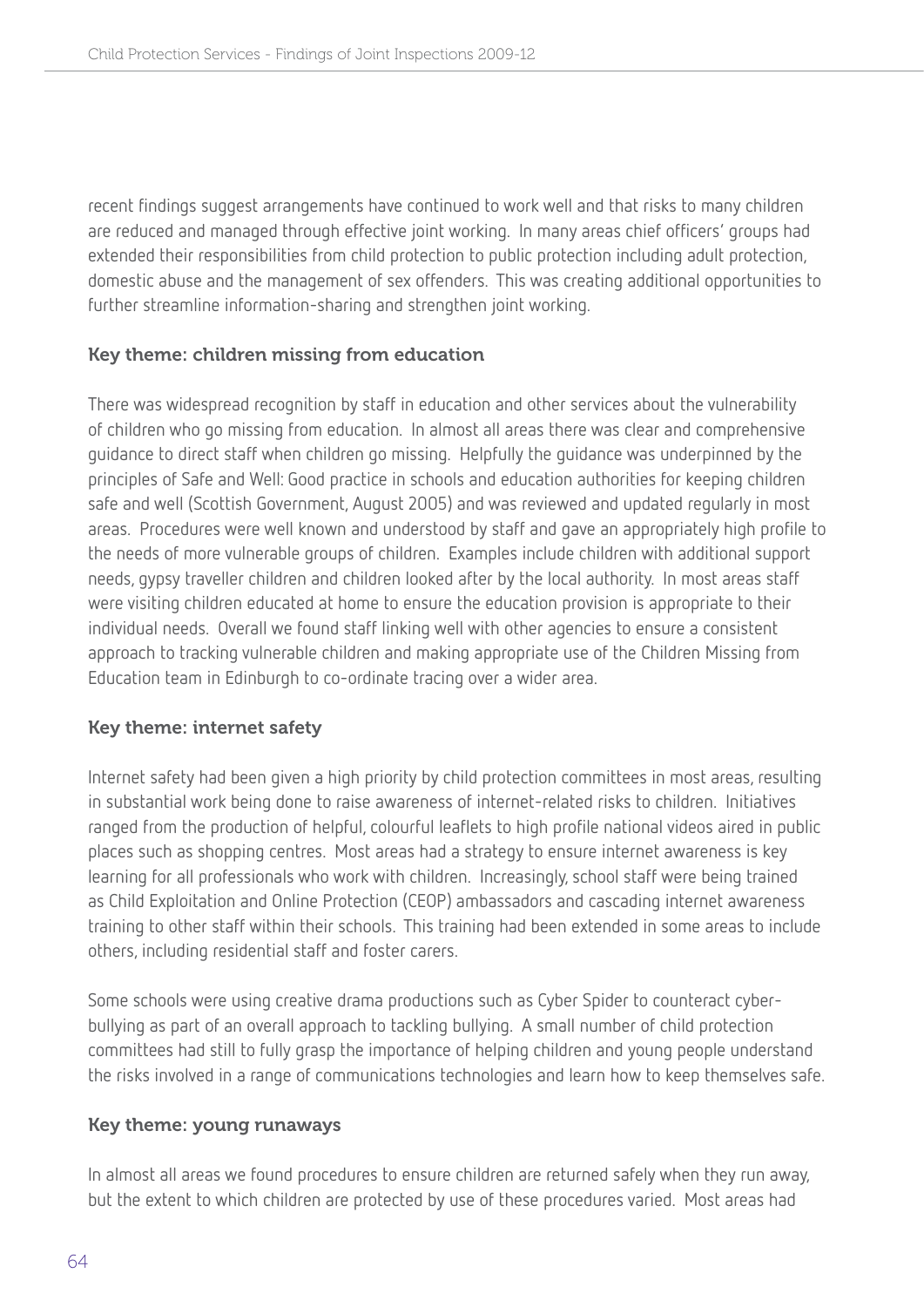developed a joint protocol for responding to children who go missing from residential care. This sometimes involved using a traffic light system to help staff identify risks and ensure children receive the appropriate response. However, children living in community settings were rarely included.

In many parts of the country staff were sharing appropriate information across services to help keep children safe, but in a few areas protocols were outdated and urgently needed revision. In only a quarter of areas were children offered a welfare interview within a few days of returning home. These interviews give children an opportunity to discuss their own situation and get information on how to keep safe. Only a very few areas had a joint approach which allowed staff to identify children who may be at particular risk and to address their needs, for example by referring children who run away to a multi-agency screening group. This should be a priority for attention for child protection committees.

Child protection committees were becoming more aware of the links between children missing from education and children who run away. Some had helpfully issued or amended guidance to staff to improve responses to these vulnerable groups.

# Key theme: trafficked children

About half of child protection committees had established policies and procedures to respond to children who may have been trafficked. These child protection committees had hosted events to raise staff awareness of trafficked children across services, developed resources and issued guidance to staff about what to do if they suspect a child may have been trafficked. Many were following the lead set by Glasgow City Council which had undertaken important research about the incidence of trafficking and piloted a very helpful assessment toolkit to ensure children at risk are identified and responded to effectively. A few child protection committees had produced leaflets and posted information on their websites to help raise public awareness of the issue.

Although managers in a few areas had identified links between trafficked children and private fostering, more needs to be done to make staff and the public aware of possible connections.

# Key theme: lesbian, gay, bisexual and transgendered young people

We found services for lesbian, gay, bisexual and transgendered (LGBT) young people in two thirds of council areas. Examples were support groups, (including peer support), information and advice services, befriending and health services. In a few areas resources such as interactive web sites had been developed in partnership with young people. Although most schools include some aspects of LGBT topics within the school curriculum, we found limited understanding among staff of the needs of LGBT young people. More work is required across the country to raise awareness and address homophobic bullying so that the rights of LGBT young people are respected and their needs met.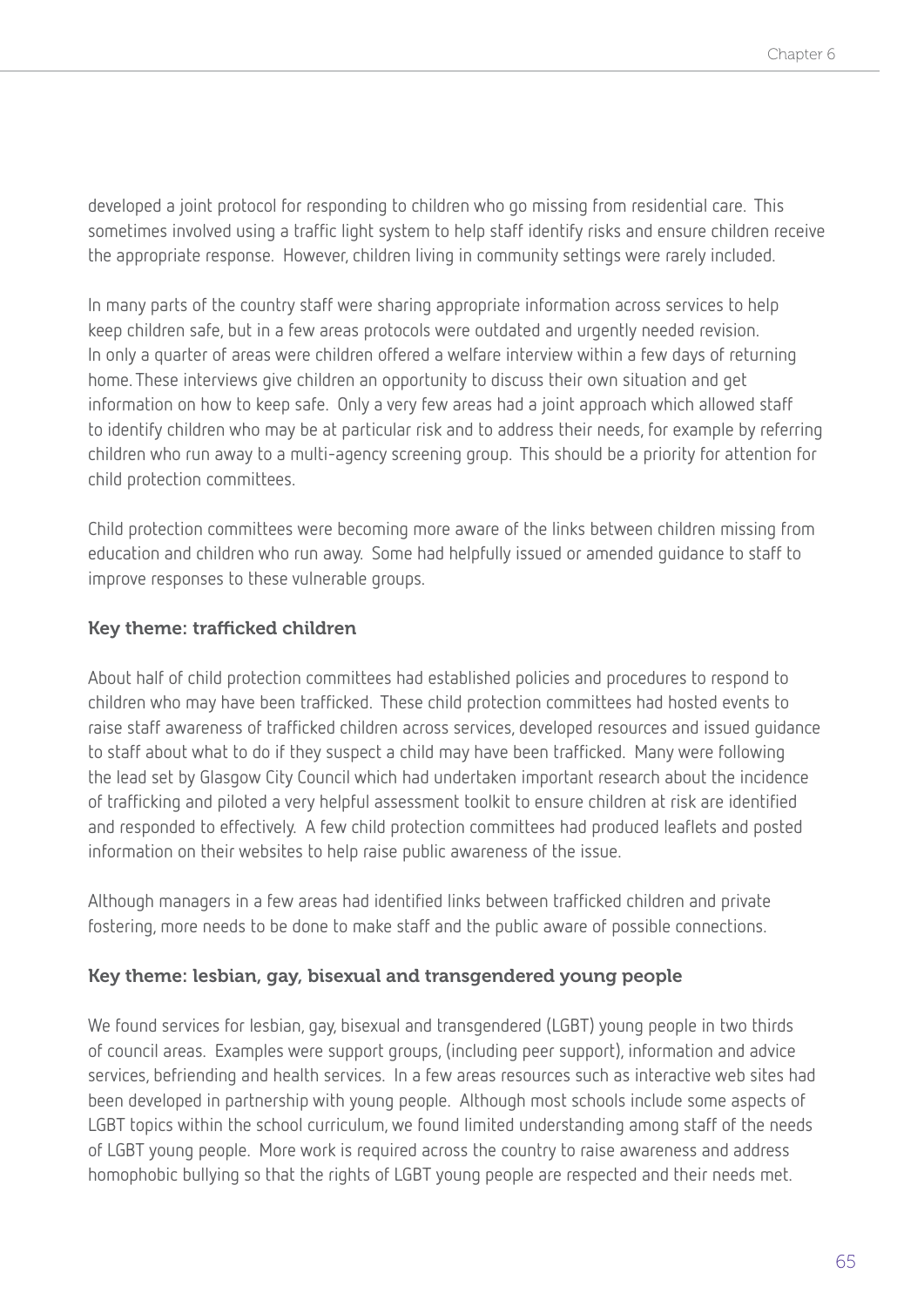Chapter 7

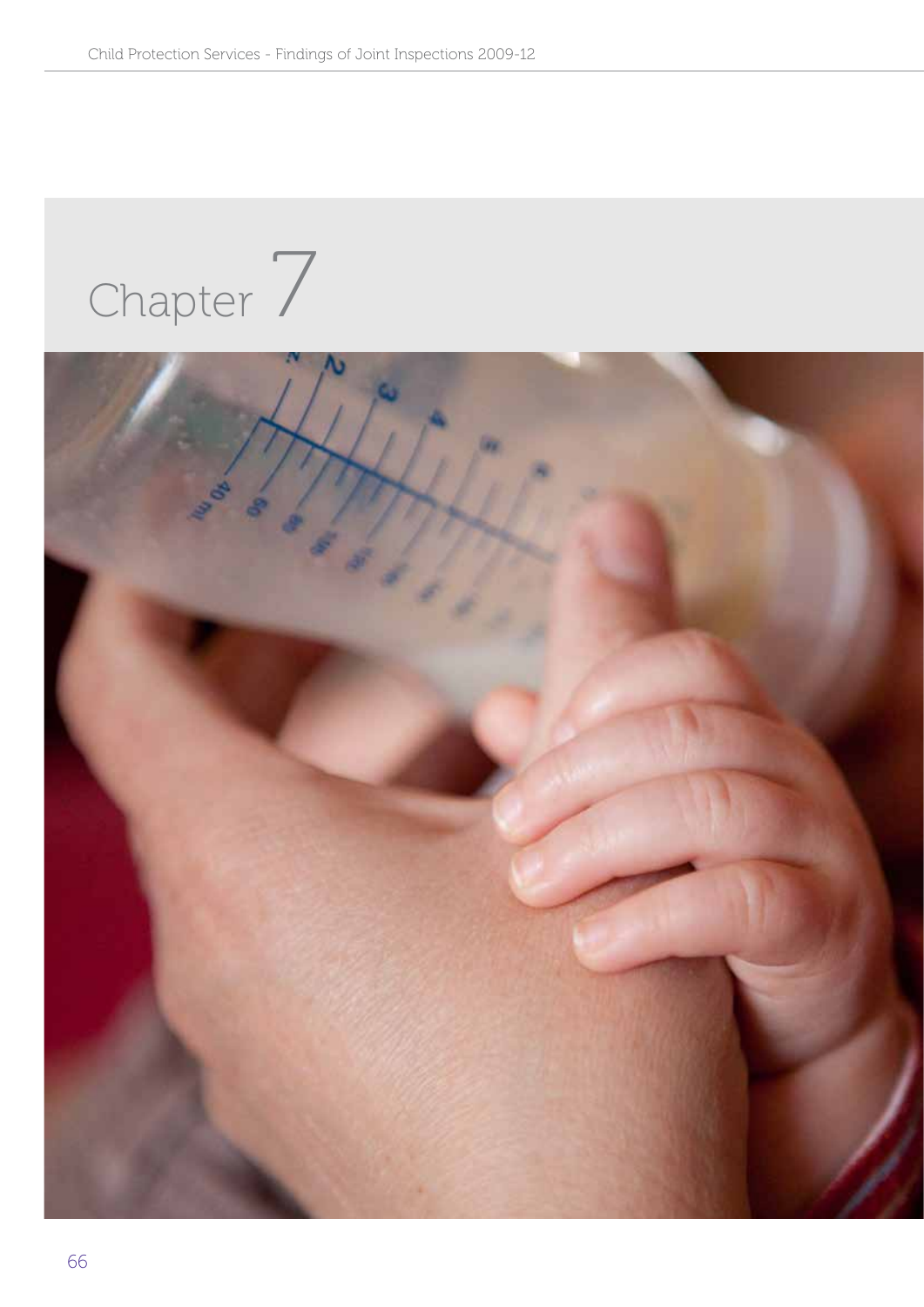# Child protection within the context of future scrutiny of services for children

Following the conclusion of this second programme of inspections, Scottish Ministers determined that future scrutiny of services to protect children should be undertaken within the new programme for joint inspection of children's services. This will increase opportunities to explore how services identify at an early stage children who may be vulnerable to poor outcomes and how effectively they intervene to improve their circumstances before they become in need of formal protection measures. Ministers are keen to see how services are rising to the challenge of better integrated working to secure improved outcomes for all children in Scotland, in line with their aspirations that we should get it right for every child.

Children already subject to child protection measures will maintain an important focus within the new inspection model. Methodology for joint inspections of children's services will include reviews of practice using examination of the case records of a statistically valid sample of children from a number of groups of children identified as vulnerable. It will specifically include children who are, or have recently been, subject to child protection measures; looked after children, including children in respite placements; and unborn children whose family circumstances or history make them particularly vulnerable and young people leaving care. Case file reading will be complemented by a range of other scrutiny activities, which will include observation of key meetings and sampling of child protection processes; discussion with children and families themselves; interviews with staff and managers from across services; and analysis of documents and other material.

Before an inspection, in their analysis of information about children's services in the area, inspectors will include consideration of all the information known about how services respond to concerns and meet the needs of children who may be at risk. The aim will be to identify any particular aspects of child protection that need detailed scrutiny. As in previous programmes, there is an expectation that chief officers and managers will be able to demonstrate that, through rigorous self-evaluation, they are aware of their strengths and have a sound rationale for any identified areas for improvement. They should be able to show that they have been able to make tangible and sustained improvements and that children are better protected and have improved outcomes as a result.

The Care Inspectorate will continue to help child protection committees and community planning partnerships to build capacity for self-evaluation and support improvement, focusing on improving outcomes for vulnerable children, including children who need care and protection.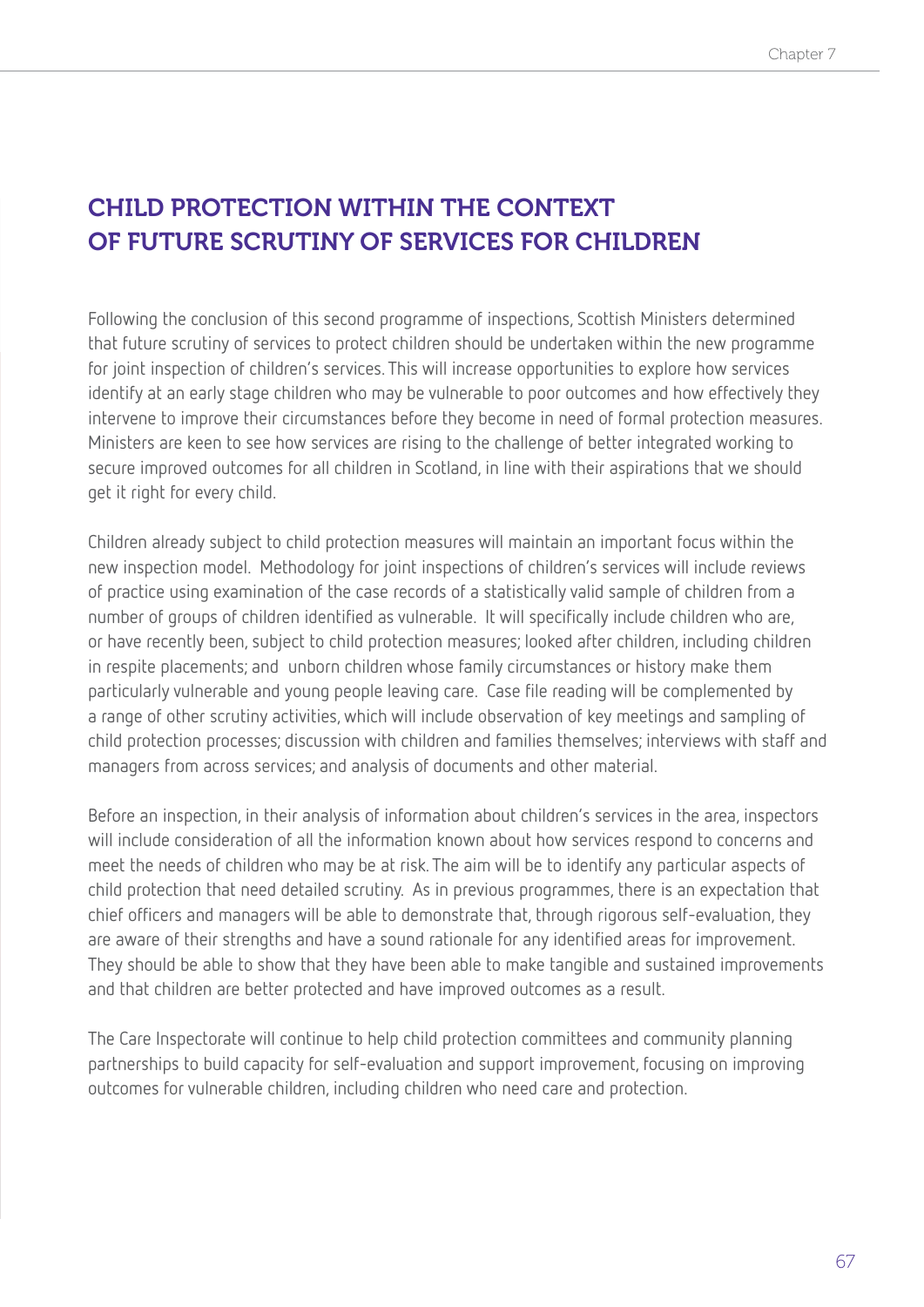# Appendices 1-4

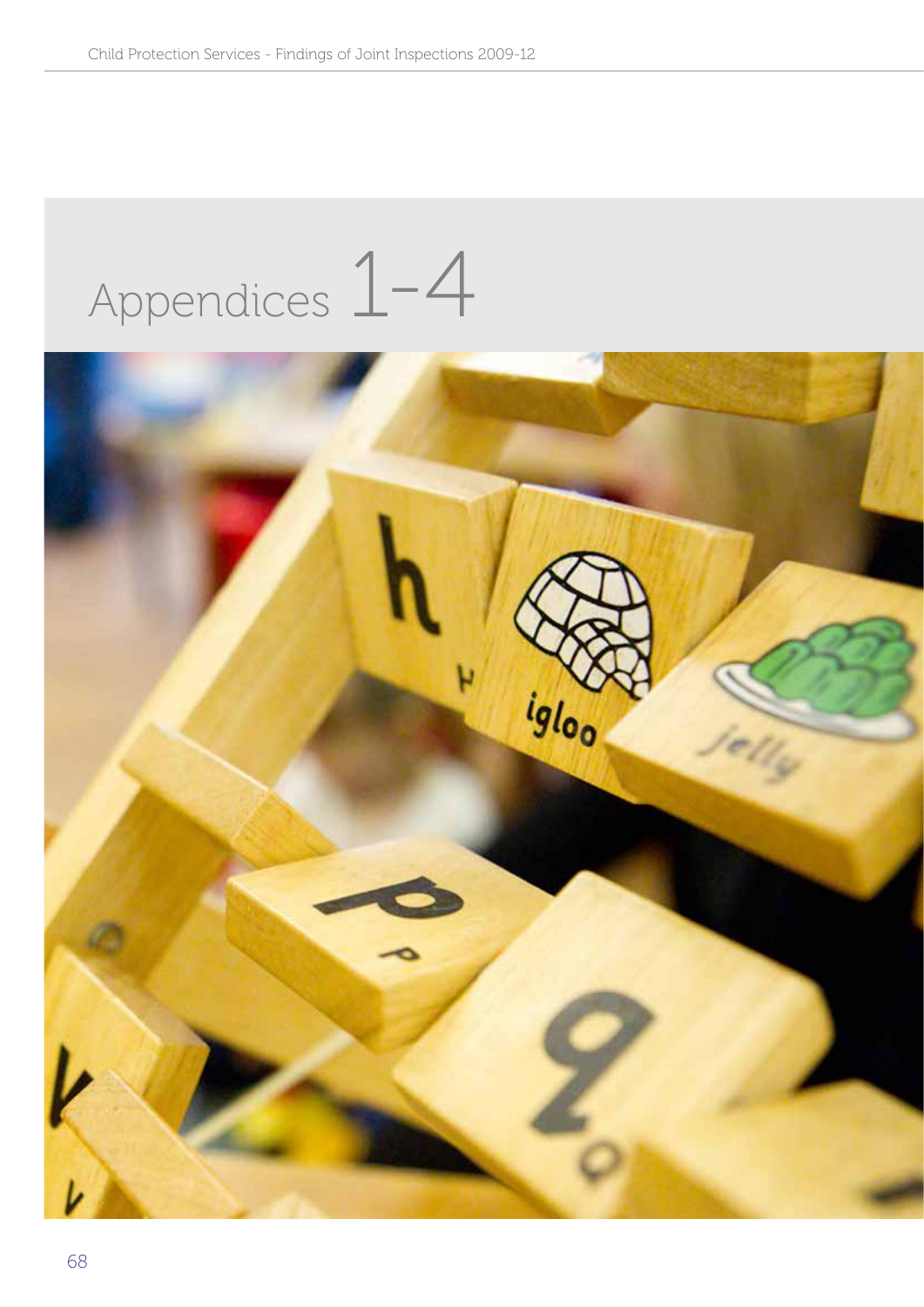# Appendix 1 Inspection methodology

The methodology for the joint inspections of services to protect children was based on the European Foundation for Quality Management business excellence model. In agreement with Scottish Ministers, we drew six quality indicators from the suite of 25 that made up the Child Protection Quality Indicator Framework, set out in HMIE's 2009 publication 'How well do we protect children and meet their needs?' shown on page 72. These indicators were intended to help us answer four high level questions:

- $\blacksquare$  How are services improving?
- $\blacksquare$  How well are the needs of children and families met?
- How good is the management and delivery of services?
- How good is leadership and direction?

We published our findings in an inspection report at the end of each inspection. In each report, we made formal evaluations of the same six quality indicators.

You can read the inspection reports for all 32 areas at **www.educationscotland.gov.uk** for reports published before 1 April 2011, and **www.careinspectorate.com** for those published on or after 1 April 2011.

#### Determining the scope of the inspection

At the start of each inspection, we reviewed all of the information already known about how well services were working together to protect children and meet their needs. We used a range of statistical information, documents and other evidence to do this, including responses to questionnaires sent to parents receiving child protection services, information from previous inspections (including recommendations for action) and from other scrutiny bodies. We paid close attention to services' own evaluation of their joint work to keep children safe, examining the evidence they presented to support their views of how effectively they were working. We discussed with chief officers and senior managers their aspirations for vulnerable children, plans and progress, achievements and challenges. This helped us identify areas to focus on and determined the initial scope of the inspection.

# Reviewing case records

We reviewed practice by reading records held by social work, police, education, health and the children's reporter for a sample of children in receipt of child protection measures. This statistically valid sample was chosen by inspectors from lists of children whose names were either on the child protection register at the time of the inspection; removed from the child protection register during the year previous to the inspection; or subject to a child protection investigation, discussion or case conference during the preceding year but not subsequently placed on the child protection register.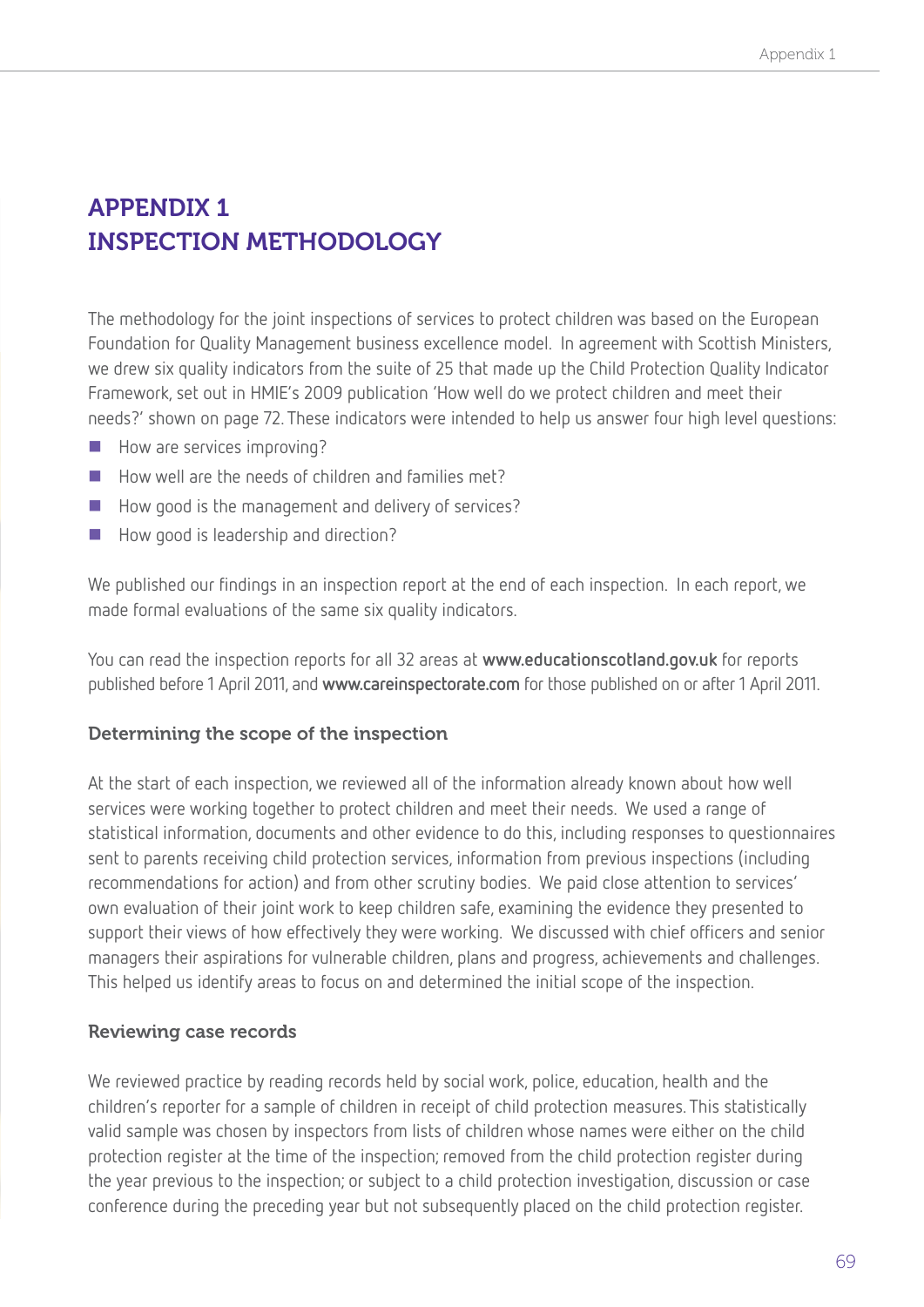We asked the child protection committee for each child's age, gender, ethnicity, postcode, disability and category of registration. In this way, we could be sure we were selecting a sample which was truly representative of the population of children receiving child protection services in any area. Our findings are therefore relevant for all children in need of protection unless specifically stated otherwise.

# Talking to children, parents and carers and staff

Our findings from reviewing case records helped us further refine the scope of the inspection, answering questions and clarifying what remaining scrutiny activities were required. We met with any young person whose records we had read and their parents or carers who were willing to meet with us, to find out about their experience of services and the impact on their lives. We also met with staff and managers in single-agency and multi-agency groups to discuss their work, what was helping them improve outcomes for children and any barriers that were getting in the way. We met with groups with a critical role in planning or delivering services for children in need of protection, including any sub-groups of the child protection committee responsible for taking forward agreed work and those staff responsible for integrated children's services planning.

# Examples of good practice

We asked every area to be inspected to nominate up to three examples of good practice - work done by services together, of which they were particularly proud. During the inspection we met with staff, children and families, reviewed documentation and, where appropriate, observed practice to check that there was compelling evidence that this work was making a real difference to children and families and would be worth replicating elsewhere. Validated good practice examples were noted in the published inspection reports with fuller details available from our websites. A list of the good practice examples validated during this inspection programme is given in Appendix 4.

# Being thorough and proportionate

In each area, we agreed on the activities most likely to help us answer any questions we still had about how well services were working together to protect children. The extent and focus of our activity was proportionate to the level of uncertainty or risk. In all areas, we made opportunities throughout the inspection to discuss what we were finding with managers, seeking more information from them where needed and agreeing improvement priorities.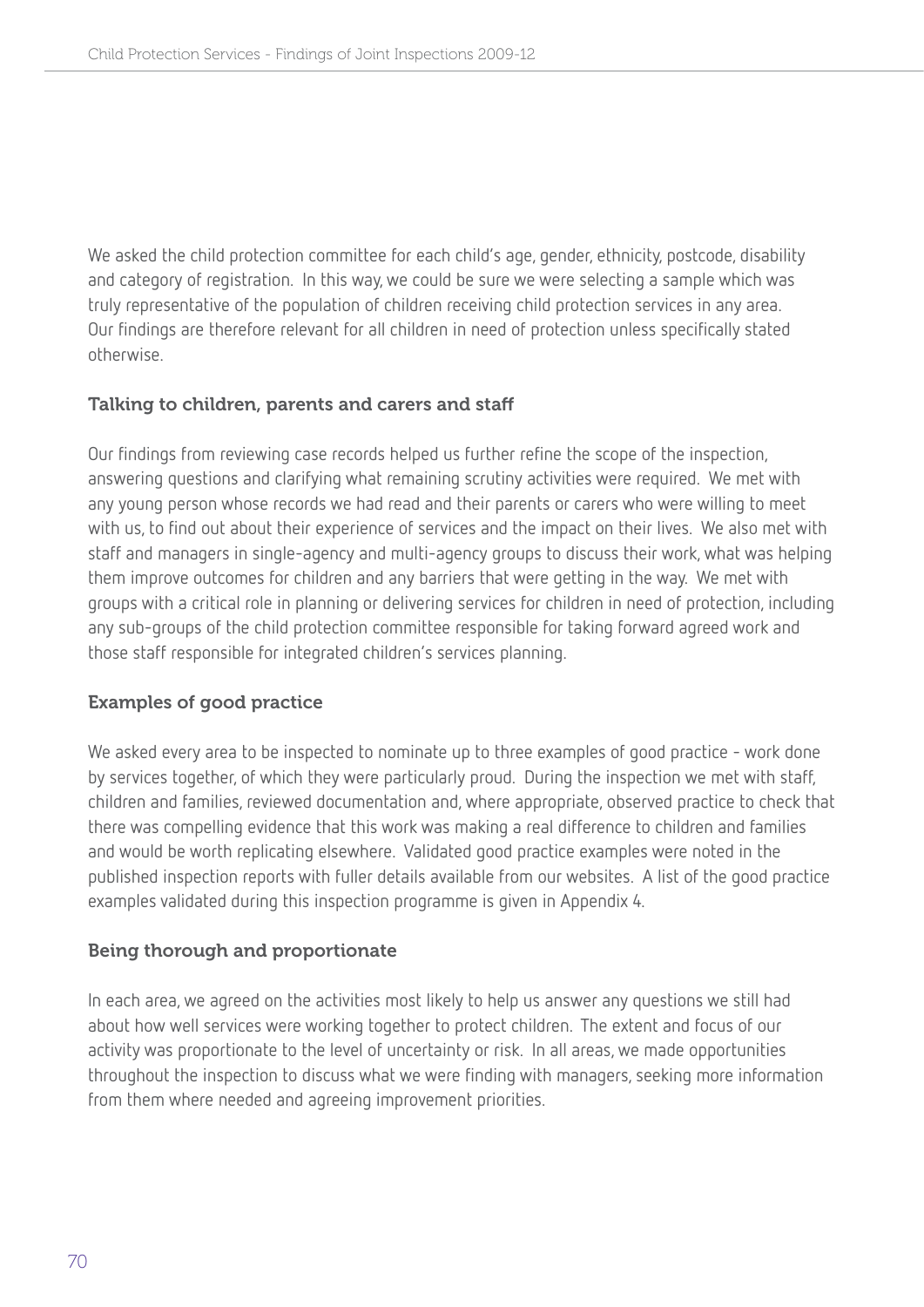#### Supporting improvement

We discussed our findings with chief officers and senior managers at the conclusion of the inspection fieldwork. Shortly afterwards, we returned to discuss in more detail any priorities for improvement and how we could support them to take these forward. Where child protection committees had achieved a positive report, we made an offer of ongoing support from a designated link officer. Where evaluations were lower, the designated officer maintained regular contact to monitor progress against the child protection committee's improvement plan.

# Our inspection teams

Between 2009 and 2011, our inspection teams included full time and sessional inspectors employed by HMIE and secondees from Her Majesty's Inspectorate of Constabulary working alongside colleagues from the Care Commission and the Social Work Inspection Agency. From 1 April 2011, these staff were brought together in the newly formed Care Inspectorate. Throughout the inspection programme, our inspectors worked alongside associate inspectors from local authorities, health boards, police forces and third sector organisations across the country.

# Inspections of fostering and adoption services

In all but one inspection\* undertaken after March 2010 we incorporated a closer inspection of outcomes for children in need of protection who also needed fostering and adoption services. Inspectors read documents relating to fostering and adoption services, reviewed the records of children in the sample who were placed with local authority carers and carers' records. They followed this up by speaking with these children, where possible, and their carers. They also conducted focus groups and interviews with family placement staff, managers and other carers, where appropriate. By following this methodology, we could be confident that our findings about children in need of protection, as detailed in our public reports, apply equally to children in need of protection living in local authority foster placements. Where the experiences and outcomes of these children differed in any way, we made this explicit in our reports. Chief officers were notified of any recommendations and requirements about fostering and adoption services by letter.

\*In one area where fostering and adoption services had achieved low grades in recent inspections, a stand-alone inspection of fostering and adoption services was carried out by the Care Commission.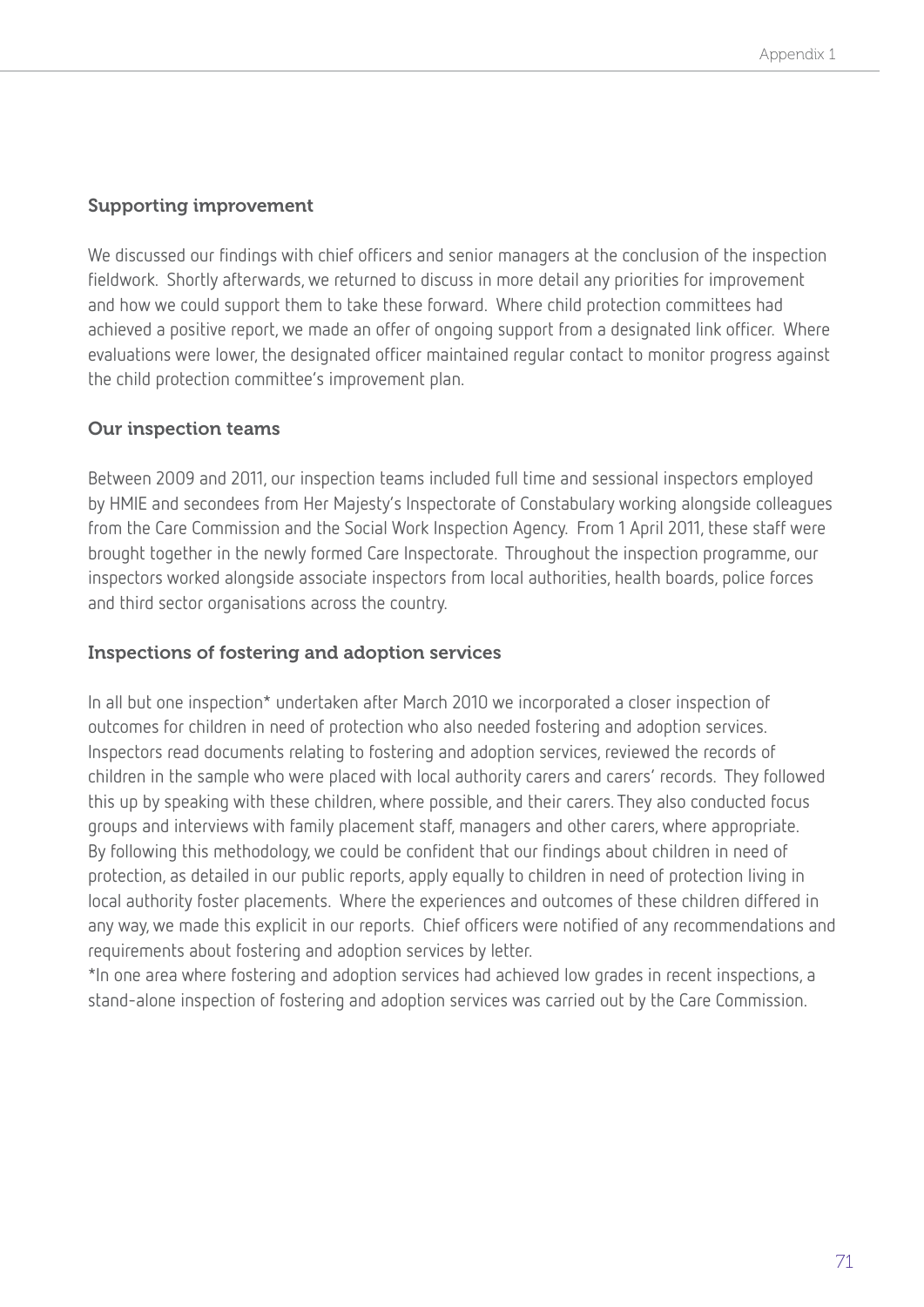# Child Protection Quality Indicator Framework

| 1 What key<br>outcomes<br>have we<br>achieved?                                                                   | 2 How well do<br>we meet the<br>needs of our<br>stakeholders?                                                                                                                                                                                                                                                                                                                                                                                                                                                                                               | 3 How good is<br>our delivery<br>of services for<br>children and<br>families in need<br>of protection?                                                                                                                                                                                                                                                                           | How good<br>4<br>is our<br>operational<br>management?                                                                                                                                                                                                                                                                                                                                                                                                                                                                             | How good<br>5<br>is our<br>leadership?                                                                                                                                                                |
|------------------------------------------------------------------------------------------------------------------|-------------------------------------------------------------------------------------------------------------------------------------------------------------------------------------------------------------------------------------------------------------------------------------------------------------------------------------------------------------------------------------------------------------------------------------------------------------------------------------------------------------------------------------------------------------|----------------------------------------------------------------------------------------------------------------------------------------------------------------------------------------------------------------------------------------------------------------------------------------------------------------------------------------------------------------------------------|-----------------------------------------------------------------------------------------------------------------------------------------------------------------------------------------------------------------------------------------------------------------------------------------------------------------------------------------------------------------------------------------------------------------------------------------------------------------------------------------------------------------------------------|-------------------------------------------------------------------------------------------------------------------------------------------------------------------------------------------------------|
| 1. Key<br>performance<br>outcomes<br>1.1 Improvements in<br>performance<br>1.2 Fulfilment of<br>statutory duties | 2. Impact on<br>children and<br>families in need<br>of protection<br>2.1 Children and<br>young people<br>are listened to,<br>understood and<br>respected<br>2.2 Children and<br>young people<br>benefit from<br>strategies to<br>minimise harm<br>2.3 Children and<br>young people<br>are helped by<br>the actions<br>taken in<br>immediate<br>response to<br>concerns<br>2.4 Children and<br>young people's<br>needs are met<br>3. Impact on staff<br>3.1 Impact on staff<br>4. Impact on the<br>community<br>4.1 Being aware<br>of protecting<br>children | 5. Delivery of<br>services to<br>children and<br>families in need<br>of protection<br>5.1 Involving<br>children, young<br>people and<br>families in key<br>processes<br>5.2 Information<br>sharing and<br>recording<br>5.3 Recognising and<br>assessing risks<br>and needs<br>5.4 Effectiveness<br>of planning to<br>meet needs<br>5.5 Improvement<br>through<br>self-evaluation | 6. Policy<br>development<br>and planning<br>6.1 Policies and<br>procedures<br>6.2 Operational<br>management<br>and planning<br>6.3 Involving<br>children and<br>families in<br>developing<br>policies and<br>services<br>Management<br>7.<br>and support of<br>staff<br>7.1 Staff sufficiency,<br>recruitment and<br>retention<br>7.2 Staff<br>deployment and<br>teamwork<br>7.3 Staff training,<br>development<br>and support<br>8. Partnership<br>and Resources<br>8.1 Partnership<br>working<br>8.2 Management of<br>resources | 9. Leadership<br>and direction<br>9.1 Vision, values<br>and aims<br>9.2 Leadership and<br>direction<br>9.3 Developing<br>people and<br>partnerships<br>9.4 Leadership of<br>improvement<br>and change |

HOW GOOD CAN WE BE? What is our capacity for improvement?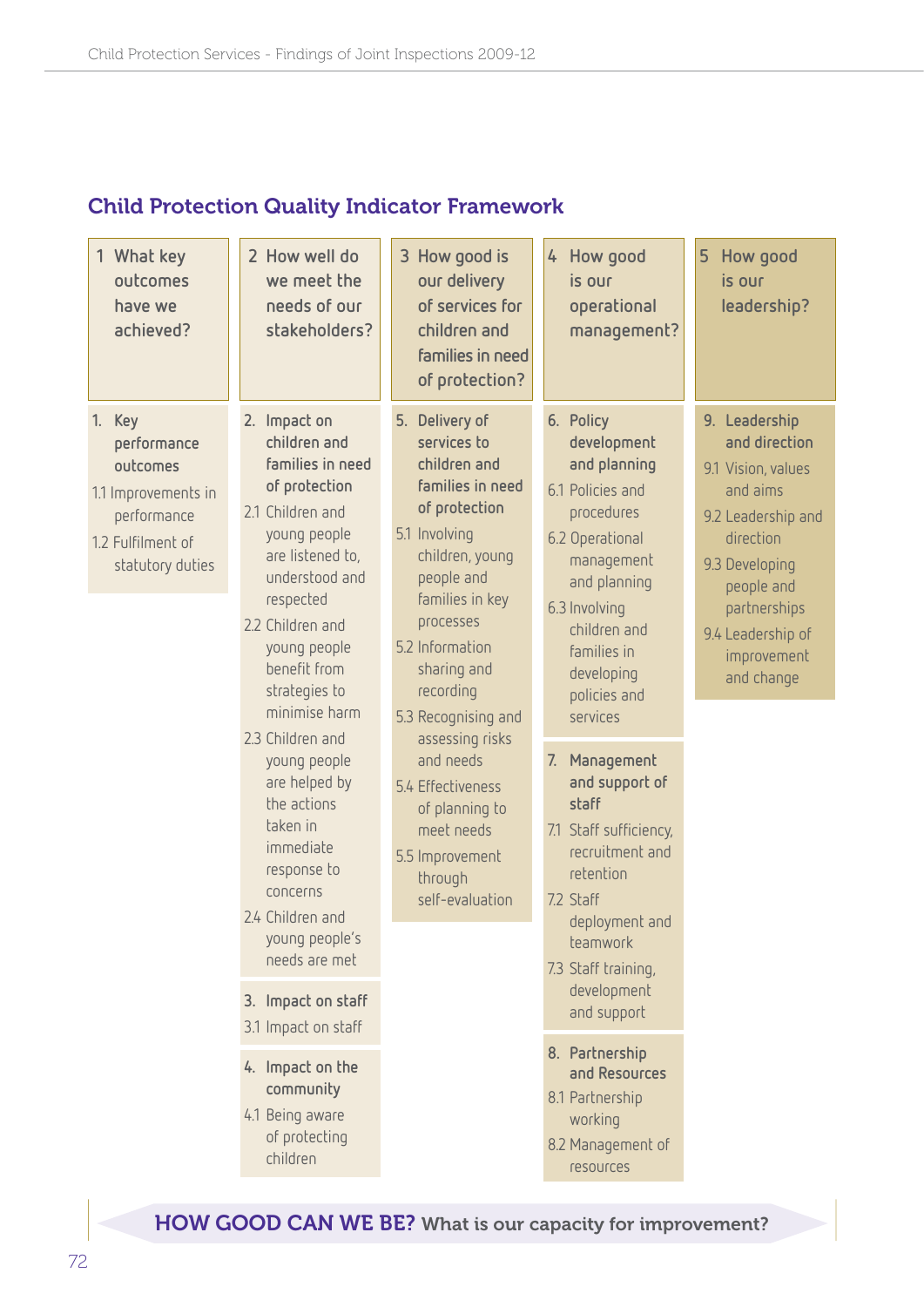# Appendix 2 Definition of evaluative terms used in inspection

| Level 6 | excellent      | outstanding or sector leading                  |
|---------|----------------|------------------------------------------------|
| Level 5 | very good      | major strengths                                |
| Level 4 | qood           | important strengths with areas for improvement |
| Level 3 | satisfactory   | strengths just outweigh weaknesses             |
| Level 2 | weak           | important weaknesses                           |
| Level 1 | unsatisfactory | major weaknesses                               |

**Excellent** will apply to performance which is a model of its type. The outcomes for children, young people and their families along with their experiences of services will be of a very high quality. An evaluation of excellent will represent an outstanding standard of performance, which will exemplify very best practice and will be worth disseminating beyond the service or area. It will imply these very high levels of performance are sustainable and will be maintained.

**Very good** will apply to performance characterised by major strengths. There will be very few areas for improvement and any that do exist will not significantly diminish the experience of children, young people and their families. While an evaluation of very good will represent a high standard of performance, it is a standard that should be achievable by all. It will imply that it is fully appropriate to continue the delivery of services without significant adjustment. However, there will be an expectation that professionals will take opportunities to improve and strive to raise performance to excellent.

**Good** will apply to performance characterised by important strengths which taken together clearly outweigh any areas for improvement. An evaluation of good will represent a standard of performance in which the strengths have a significant positive impact. However the quality of outcomes and experiences of children, young people and their families will be diminished in some way by aspects where improvement is required. It will imply that the services should seek to improve further the areas of important strength but take action to address the areas for improvement.

**Satisfactory** will apply to performance characterised by strengths which just outweigh weaknesses. An evaluation of satisfactory will indicate that children, young people and their families have access to a basic level of service. It represents a standard where the strengths have a positive impact on the experiences of children, young people and their families. However, while the weaknesses will not be important enough to have a substantially adverse impact, they will constrain the overall quality of outcomes and experiences. It will imply that professionals should take action to address areas of weakness while building on strengths.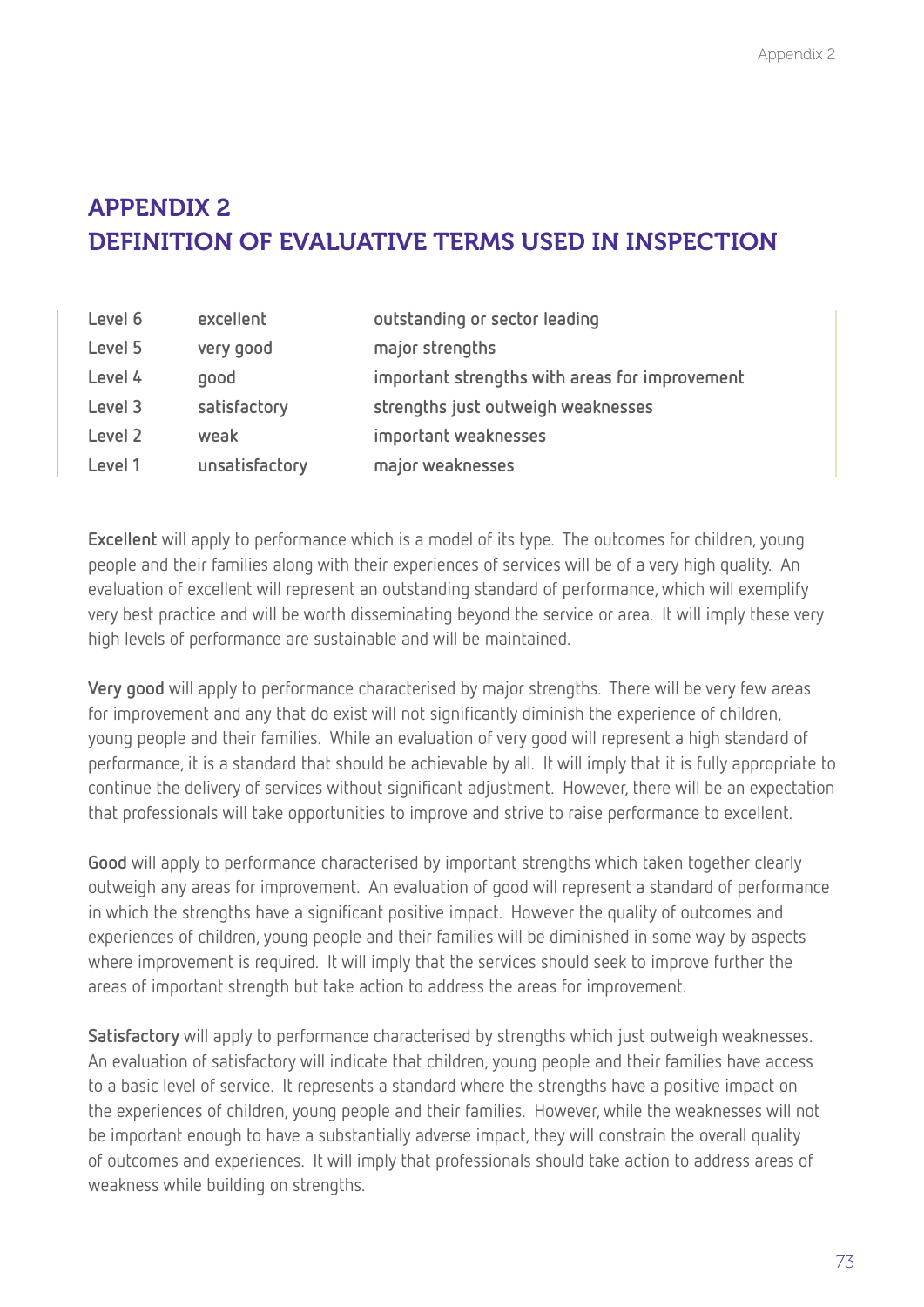**Weak** will apply to performance which has some strengths but where there will be important weaknesses. In general an evaluation of weak may be arrived at in a number of circumstances. While there may be some strengths, the important weaknesses, either individually or collectively, are to diminish the experiences of children, young people and their families in substantial ways. It may imply that some children and young people may be left at risk or their needs not met unless action is taken. It will imply the need for structured and planned action on the part of the agencies involved.

**Unsatisfactory** will apply when there are major weaknesses in performance in critical aspects requiring immediate remedial action. The outcomes and experiences of children, young people and their families will be at risk in significant respects. In almost all cases professionals responsible for provision evaluated as unsatisfactory will require support from senior managers in planning and carrying out the necessary actions to effect improvement. This may involve working alongside other staff or agencies. Urgent action will be required to ensure that children and young people are protected and their needs met.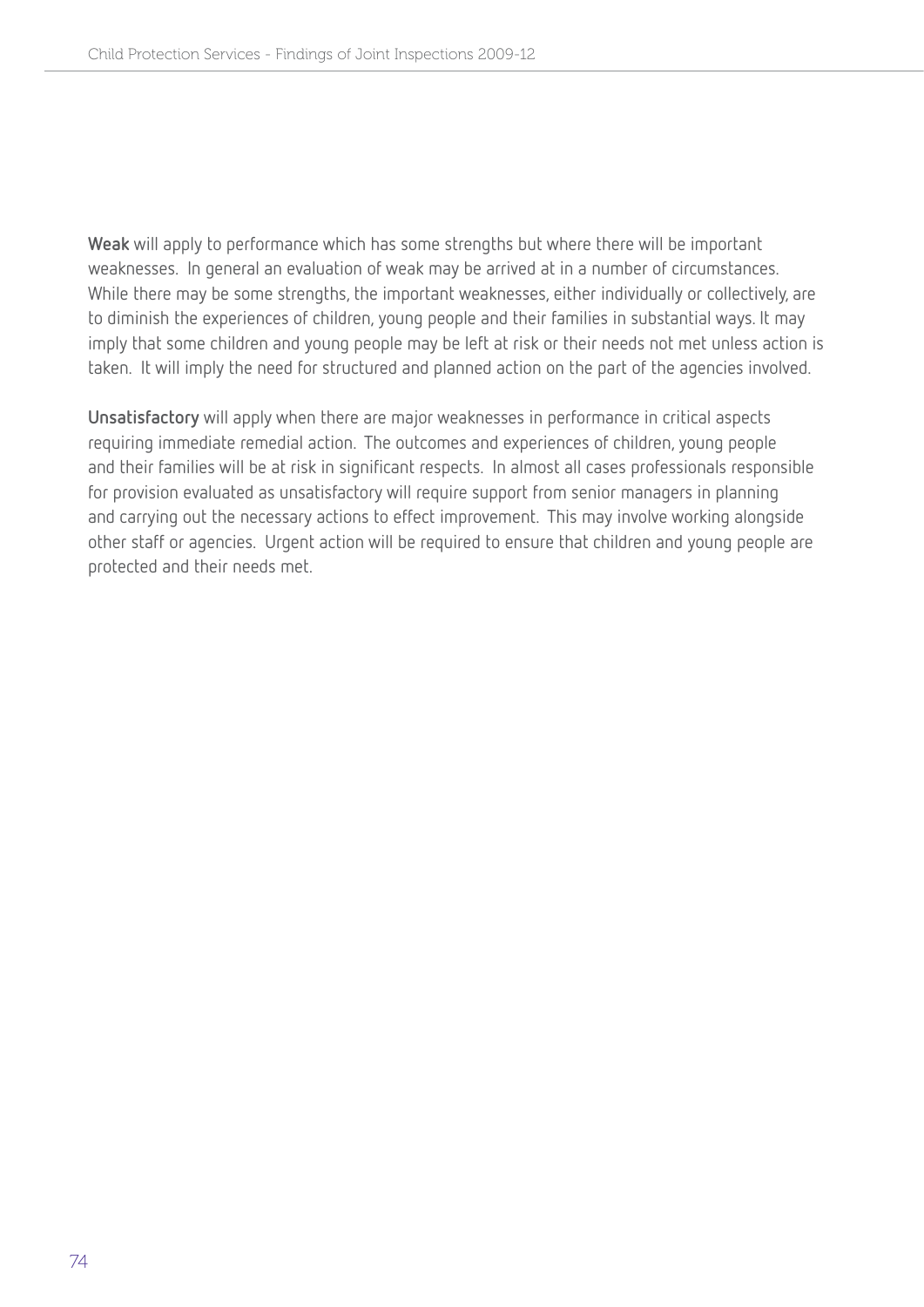# Appendix 3

# Quality indicator evaluations for joint inspections of services to protect children in 32 council areas, Scotland 2009 - 2012

| Council area               | <b>Date</b>      | 1.1 | 2.1            | 2.2 | 2.3            | 2.4            | 5.5                   |
|----------------------------|------------------|-----|----------------|-----|----------------|----------------|-----------------------|
| Aberdeen City              | <b>June 2011</b> | G   | G              | S   | S              | S              | W                     |
| Aberdeenshire              | December 2009    | G   | G              | VG  | G              | G              | G                     |
| Angus                      | April 2011       | G   | VG             | G   | G              | G              | G                     |
| Argyll & Bute              | October 2011     | S   | G              | G   | W              | G              | $\overline{S}$        |
| City of Edinburgh          | January 2010     | S   | $\overline{S}$ | S   | $\overline{S}$ | $\overline{S}$ | S                     |
| Clackmannanshire           | April 2010       | G   | G              | G   | VG             | S              | S                     |
| Dumfries & Galloway        | May 2010         | W   | G              | S   | G              | $\overline{S}$ | G                     |
| <b>Dundee</b>              | May 2012         | VG  | $\overline{G}$ | G   | G              | G              | G                     |
| East Ayrshire              | March 2010       | S   | VG             | VG  | G              | S              | G                     |
| <b>East Dunbartonshire</b> | February 2010    | G   | VG             | VG  | G              | G              | G                     |
| East Lothian               | April 2011       | G   | VG             | VG  | VG             | G              | G                     |
| <b>East Renfrewshire</b>   | September 2010   | VG  | E              | VG  | VG             | VG             | VG                    |
| <b>Falkirk</b>             | September 2011   | S   | VG             | VG  | VG             | G              | G                     |
| Fife                       | June 2012        | G   | G              | G   | $\overline{S}$ | S              | G                     |
| <b>Glasgow City</b>        | <b>June 2011</b> | G   | G              | VG  | G              | S              | $\overline{S}$        |
| Highland                   | May 2010         | VG  | VG             | VG  | VG             | G              | $\overline{\sqrt{G}}$ |
| Inverclyde                 | January 2011     | VG  | E              | VG  | VG             | VG             | VG                    |
| Midlothian                 | August 2011      | G   | $\overline{S}$ | G   | $\overline{S}$ | $\overline{S}$ | G                     |
| Moray                      | May 2012         | VG  | $\overline{G}$ | S   | G              | S              | S                     |
| North Ayrshire             | September 2010   | VG  | VG             | VG  | VG             | G              | G                     |
| North Lanarkshire          | March 2011       | VG  | VG             | VG  | VG             | VG             | VG                    |
| Orkney                     | November 2009    | G   | VG             | VG  | G              | G              | G                     |
| Perth & Kinross            | October 2011     | VG  | E              | E   | VG             | E              | VG                    |
| Renfrewshire               | January 2011     | VG  | F              | Ē   | VG             | G              | $\overline{E}$        |
| <b>Scottish Borders</b>    | December 2011    | G   | VG             | G   | VG             | G              | S                     |
| Shetland                   | January 2012     | S   | VG             | G   | VG             | G              | W                     |
| South Ayrshire             | March 2012       | VG  | VG             | VG  | G              | VG             | G                     |
| South Lanarkshire          | December 2010    | G   | VG             | VG  | VG             | VG             | G                     |
| Stirling                   | June 2010        | W   | G              | W   | W              | $\overline{S}$ | W                     |
| <b>West Dunbartonshire</b> | March 2012       | G   | VG             | VG  | VG             | VG             | W                     |
| <b>West Lothian</b>        | October 2010     | VG  | VG             | E   | VG             | VG             | G                     |
| Western Isles              | January 2010     | G   | G              | G   | VG             | S              | G                     |

#### **The quality indicators are:**

- **2.1** Children are listened to, understood and respected
- **2.2** Children and young people benefit from strategies to minimise harm
- **2.3** Children and young people are helped by the actions taken in immediate response to concerns
- **2.4** Children and young people's needs are met
- **5.5** Improvement through self-evaluation
- **1.1** Improvements in performance.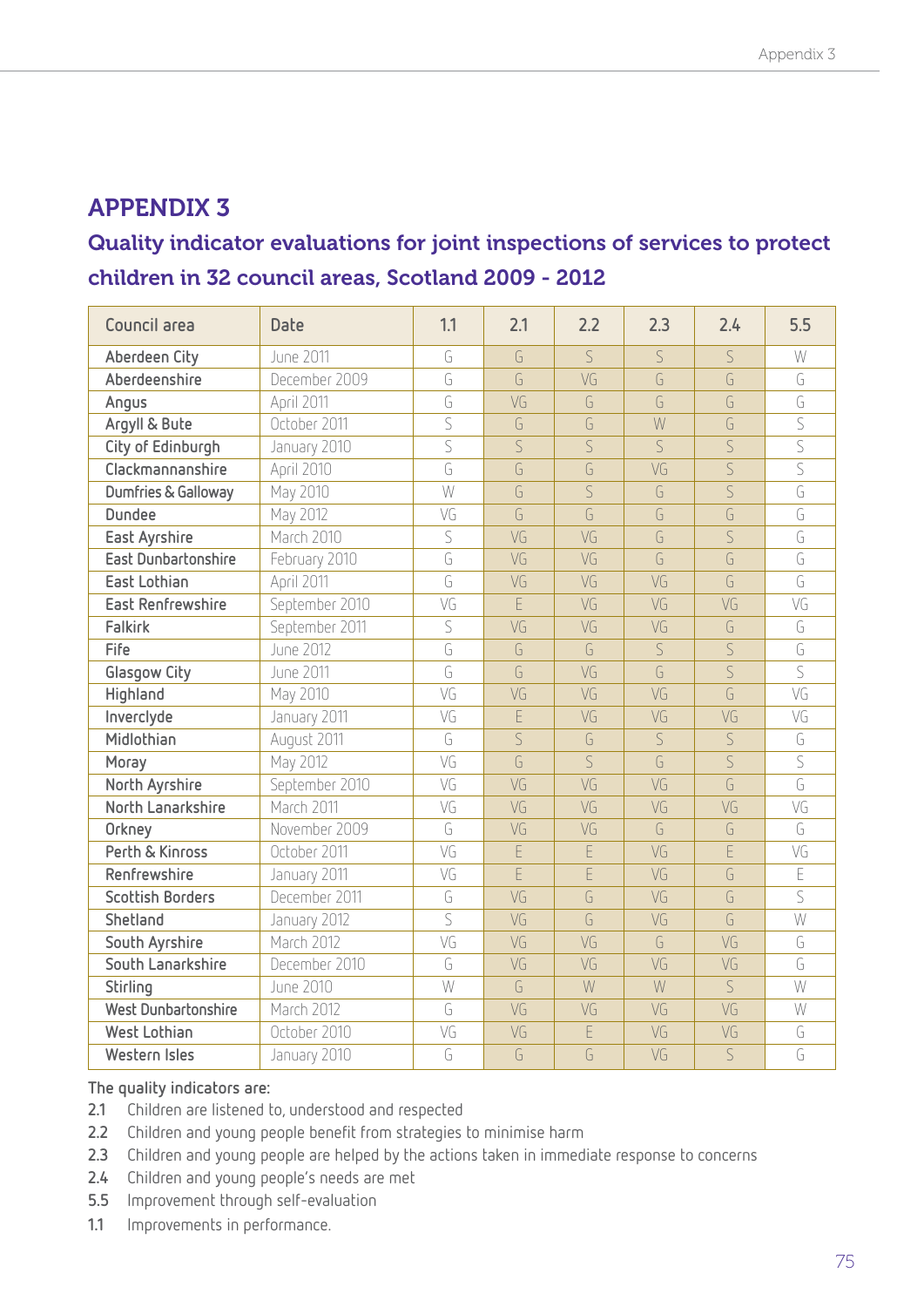# APPENDIX 4 Good practice examples

Examples of good practice were evaluated as innovative at the time of the inspection but may now be commonplace in other parts of the country. A brief description of each example can be found by visiting the web address given. For more information, contact the child protection committee lead officer in the relevant council area.

#### Listening to children and families, involving them and seeking their views

#### Visit http://bit.ly/1048mIj for:

- Joint audit of investigation records [Orkney]
- Rights respecting schools initiative [Inverclyde]

#### Visit http://cinsp.in/10xTDAT for:

- Listen more assume less Staff using technology effectively to gather the views of children and young people to improve services [East Lothian]
- Barnardos Advocacy Project independent support for young people [Fife]

#### Supporting vulnerable children and families

#### Visit http://bit.ly/1048mIj for:

- The Triple P Project increasing the confidence and skills of parents to protect and care for their children [Orkney]
- Peer Listening providing effective emotional support for children and young people in five schools across the council area [Aberdeenshire]
- Time Out for Teens helping parents understand and meet the needs of their teenage children better to reduce conflict at home [Aberdeenshire]
- Growing Confidence training programme for staff, children and their parents promoting positive mental health and wellbeing in children [City of Edinburgh]
- **POINTERS** young mums' group supporting young parents to be more confident and positive about their futures [Western Isles]
- The Solihull approach to developing parents' confidence and skills in caring for children aged 0-5 years [East Ayrshire]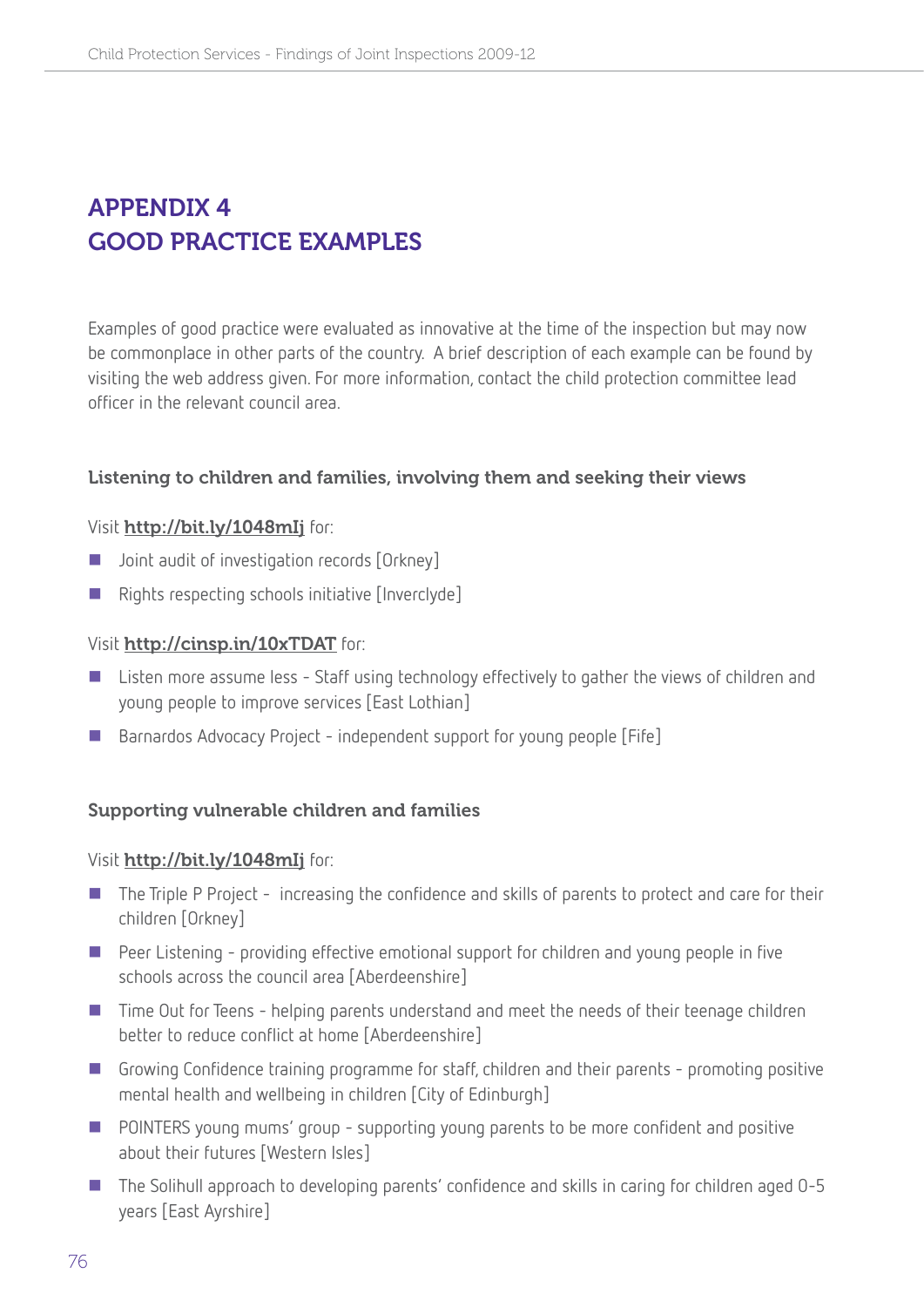- Help and support provided to children and families affected by parental substance misuse through the Link-Up initiative [Angus]
- Parents as First Teachers promoting parenting skills in families from pre-birth to three years old [Dumfries and Galloway]
- The work done by children's services workers to support families at an early stage [Highland]
- Home security project [North Ayrshire]
- Testing out a GIRFEC approach to domestic abuse in one locality [North Lanarkshire]
- **First steps programme [South Lanarkshire]**
- Time4Us improving relationships and parenting in families affected by substance misuse [Stirling]
- Safer Streets initiative: quick and effective response to victims of domestic abuse [West Lothian]

# Visit http://cinsp.in/10xTDAT for:

- Integrated support for pupils at Oban High School [Argyll and Bute]
- **IMP** Improving the skills and confidence of new mothers who were previously looked after children through the Vulnerable Young Mum's group [East Lothian]
- Stepping Stones Family Sessions which helps parents of very young children to enjoy playing with, and caring for them [Glasgow]
- Rosemount Lifelong Learning Family Link Service supporting children and families affected by drugs and alcohol misuse [Glasgow]
- **Helping parents to encourage their children's development through Parents as Early Education** Partners (PEEP) [Aberdeen City]
- Moray Integrated Drug & Alcohol Service (MIDAS) [Moray]
- Bounce Back building resilience in universal services [Perth and Kinross]
- @ Scott Street providing young people with easy access to a range of services to promote their health and wellbeing [Perth and Kinross]
- Addaction Family Service improving the lives of children affected by parental substance misuse [Scottish Borders]
- A multi-agency co-located team approach providing effective help to vulnerable pregnant mothers to reduce risks to their new-born babies [Scottish Borders]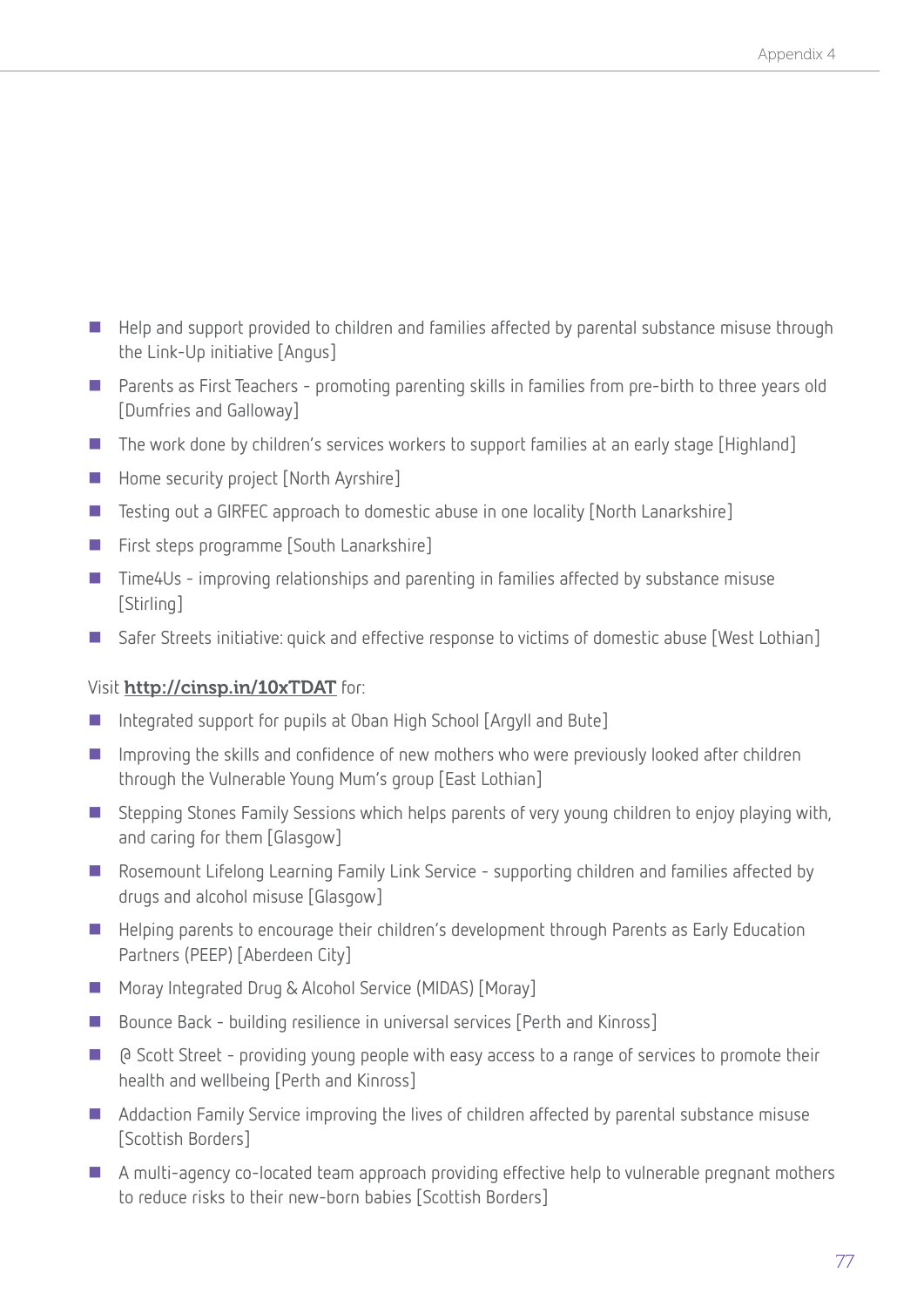- Early identification and co-ordination of support for vulnerable children through the Getting it right for every child (GIRFEC) group [Shetland]
- Crossing Boundaries in Girvan partnership working to bring services closer to families [South] Ayrshire]
- School Nurse drop-in service [South Ayrshire]
- Support to Children and Families [West Dunbartonshire]

# Helping children to keep themselves safe

#### Visit http://bit.ly/1048mIj for:

- The RESPECT programme raising awareness among children of domestic abuse [Orkney]
- The Street Project [South Lanarkshire]
- The Think, Feel, Do programme in primary schools increasing children's understanding and skills to help keep them safe from sexual abuse [Stirling]
- Operational Floorwalk: success in tackling under-age drinking [West Lothian]
- CyberSpyder drama raising children's awareness of internet safety [East Dunbartonshire]
- The work done by services to support the safe use of the internet by all children, parents and relevant staff [Clackmannanshire]
- $\blacksquare$  Protecting children in the electronic age [Inverclyde]
- Play it safe a development programme about child abuse and neglect for children of all ages [North Lanarkshire]

#### Visit http://cinsp.in/10xTDAT for:

- **Positive attitudes to alcohol [South Ayrshire]**
- Internet Safety, helping children to avoid danger when using ICT, including mobile phones [Falkirk]

#### Helping communities keep children safe

#### Visit http://bit.ly/1048mIj for:

■ Television advertising to increase community awareness about internet safety [Renfrewshire]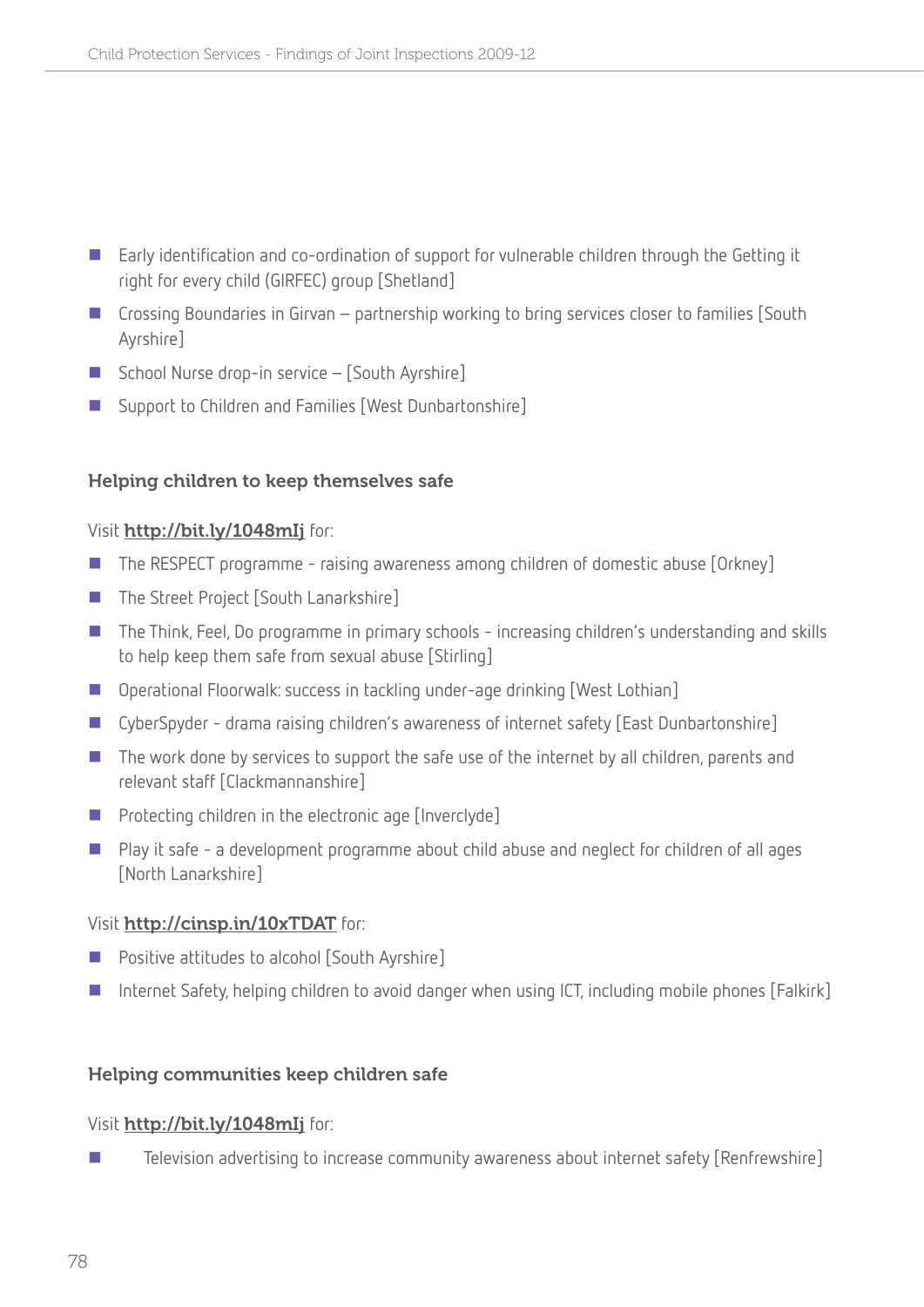# Meeting children's needs and helping them recover from abuse or neglect

#### Visit http://bit.ly/1048mIj for:

- Edinburgh Connect, a specialist mental health team for children looked after away from home [City of Edinburgh]
- The early years and early intervention strategy helping young families become less isolated and stressed [Western Isles]
- Stornoway Contact Centre helping looked after children have safe and enjoyable contact with members of their families on a regular basis [Western Isles]
- Motivating young people looked after in residential children's houses to take part in sport and leisure activities [East Ayrshire]
- Support for young carers affected by parental substance misuse [East Ayrshire]
- The work of the Befriending Scheme in increasing children's confidence through safe and positive relationships [East Dunbartonshire]
- Meeting the health needs of looked after children [East Renfrewshire]
- What about Me? enhancing the experiences of children affected by parental substance misuse [East Renfrewshire]

# Visit http://cinsp.in/10xTDAT for:

- **Providing quick and effective help and support for young people who run away [Aberdeen City]**
- Young Runaways Protocol ensuring children who run away are kept safe and their needs are met [Falkirk]
- Intensive Family Support Service helping young people to receive specialist support without having to live outwith their own homes [Falkirk]
- CEDAR Project, support children and families to recover from the trauma of domestic abuse [Fife]
- Multi Systemic Therapy (MST) an approach to working with young people aimed at keeping them in their local communities [Fife]
- $\blacksquare$  The Archway helping young people who have been sexually assaulted [Glasgow]
- Improving the wellbeing of children affected by parental substance misuse [Perth and Kinross]
- **IMP** Improved life chances for vulnerable young people through effective partnership working at the Bridges project [Shetland]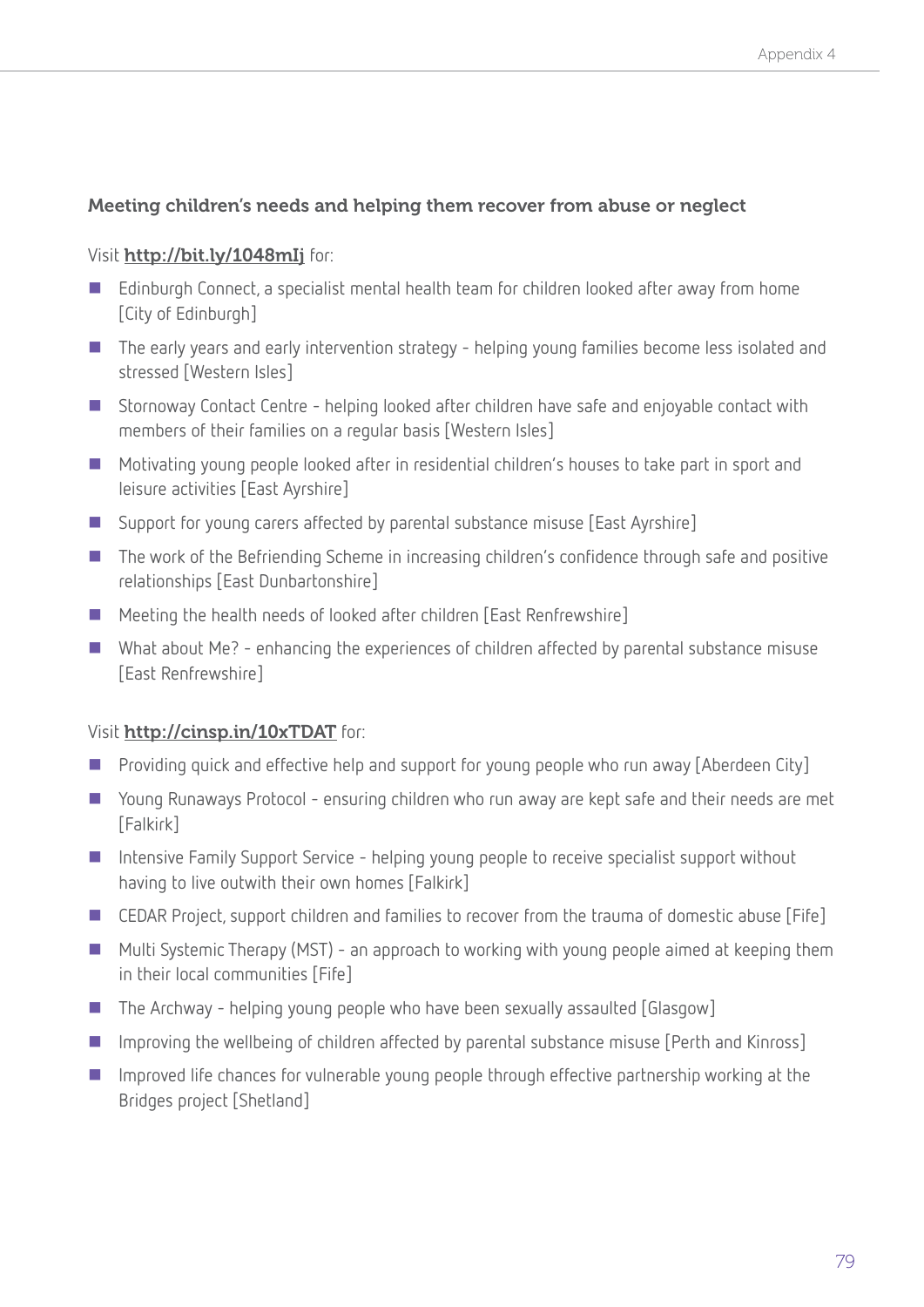# Sharing and recording information to keep children safe and meet their needs

#### Visit http://bit.ly/1048mIj for:

- Using child concern forms to share information, helping staff respond appropriately to meet children's needs [Highland]
- Housing services helping to identify vulnerable children [North Ayrshire]

#### Assessing risks and needs

#### Visit http://bit.ly/1048mIj for:

- Services working together to protect vulnerable children from sex offenders who may pose a risk to their safety [Angus]
- Using observation records to assess risks and needs and improve planning to meet children's longer term needs [South Lanarkshire]

#### Visit http://cinsp.in/10xTDAT for:

■ Parenting Assessments [Moray]

# Planning for individual children

#### Visit http://bit.ly/1048mIj for:

 Family Group Conferencing effectively involves children and their whole family when planning and making decisions about their future care [Dumfries and Galloway]

# Supporting staff and increasing their competence and confidence

#### Visit http://bit.ly/1048mIj for:

- $\blacksquare$  Preparing staff to meet the needs of children affected by parental substance misuse [Renfrewshire]
- Risk assessment audit and training [West Lothian]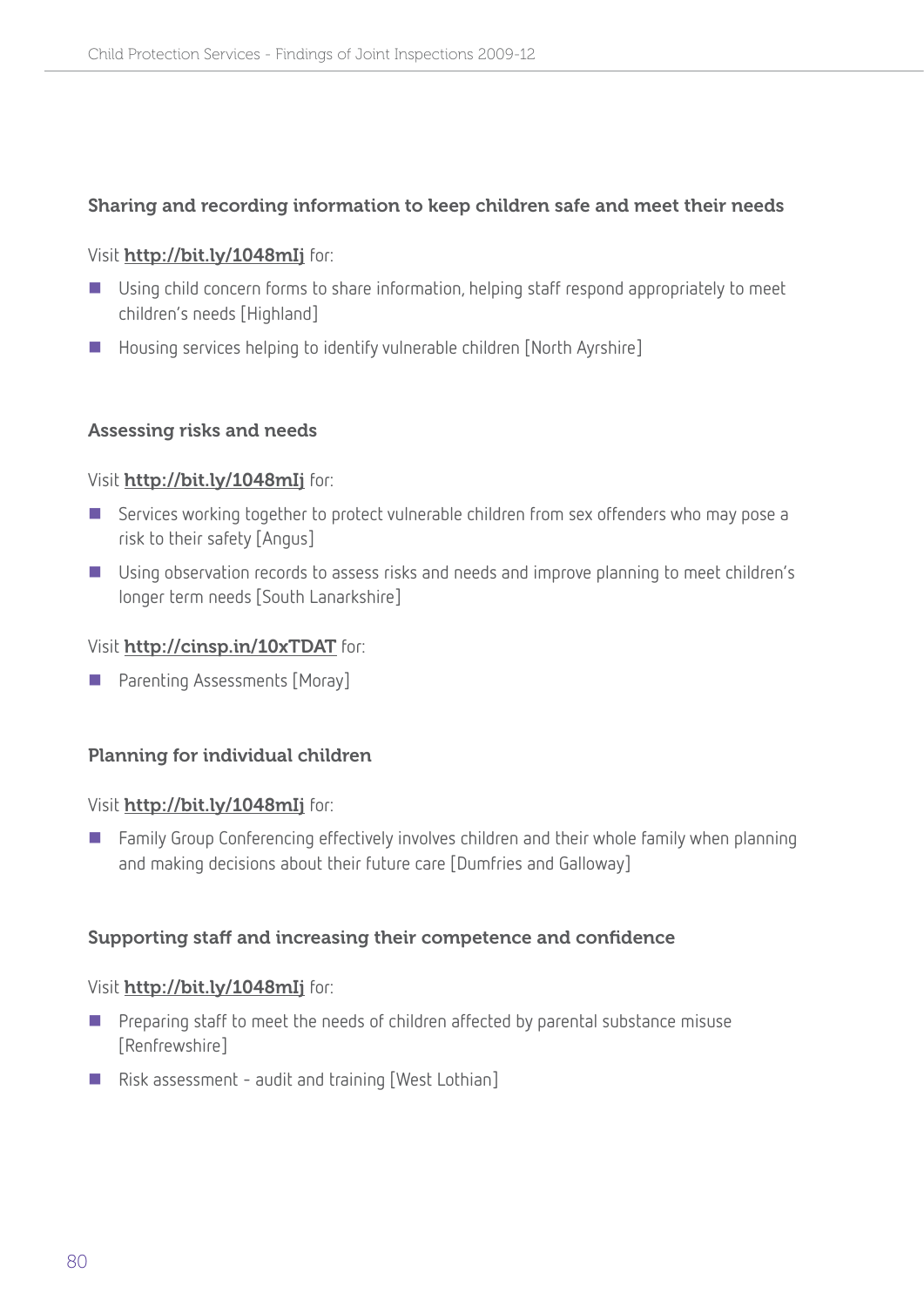# Leadership and direction

# Visit http://cinsp.in/10xTDAT for:

■ Looked After Children Champion's Board [Dundee]

# Improvement through self evaluation

#### Visit http://bit.ly/1048mIj for:

- Improving children's wellbeing through an effective approach to joint self-evaluation [East Renfrewshire]
- The involvement of staff across services in revising child protection guidance and reviewing the effectiveness of services [Highland]
- Improving child centred practice through joint self evaluation [Inverclyde]
- Evaluating the impact of the multi-agency domestic abuse referral process. [North Ayrshire]
- **Learning from reviews of practice [Renfrewshire]**

# Visit http://cinsp.in/10xTDAT for:

- The Multi-Agency Practice Review Group [Dundee]
- Taking a multi-agency approach to reviewing the effectiveness of practice [Midlothian]
- Self-evaluation of the work of LGBT Youth Borders [Scottish Borders]

# Engagement of young people in developing services

# Visit http://bit.ly/1048mIj for:

Engagement of young people in policy development and awareness raising [North Lanarkshire]